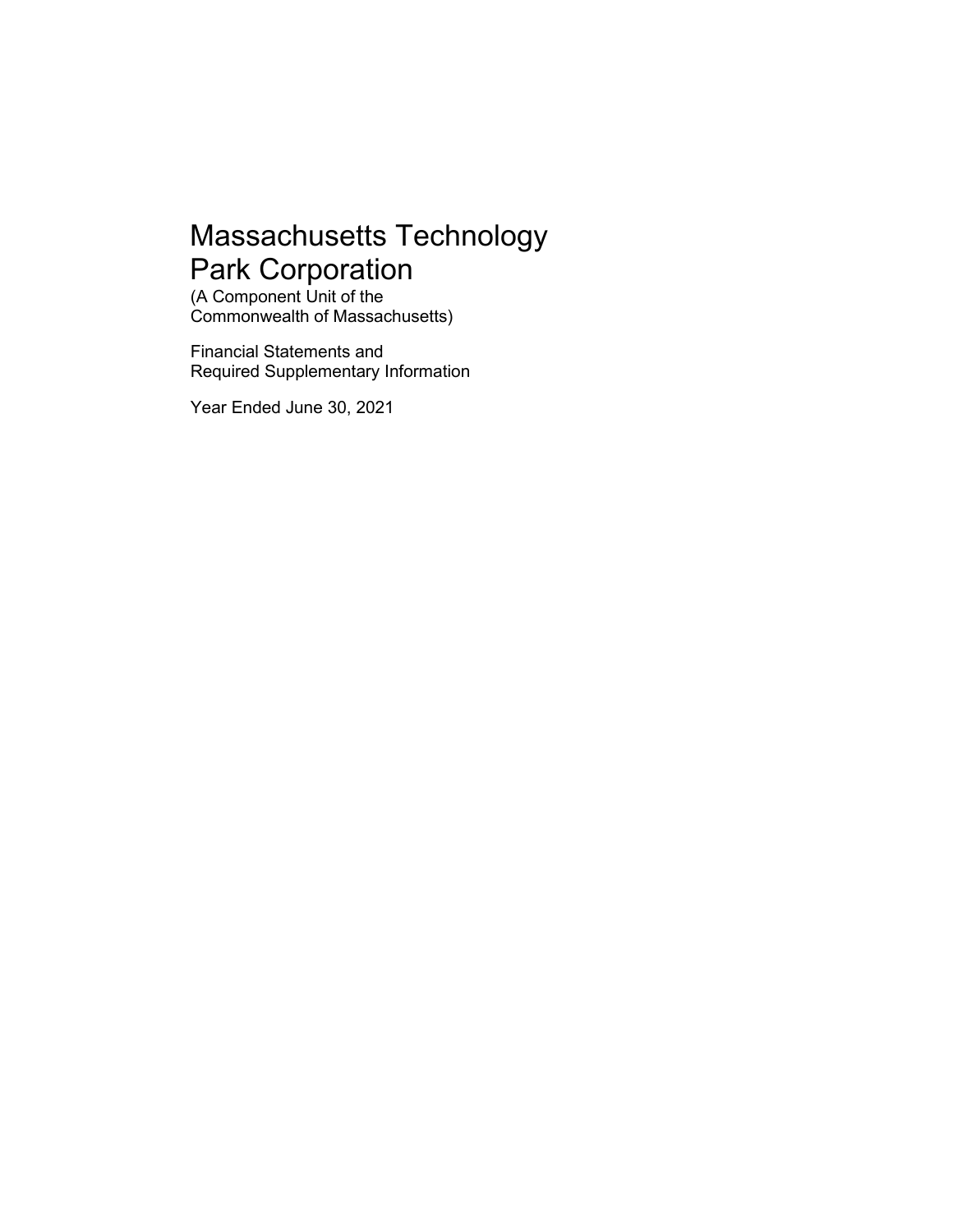### Massachusetts Technology Park Corporation (A Component Unit of the Commonwealth of Massachusetts)

Financial Statements and Required Supplementary Information

Year Ended June 30, 2021

### CONTENTS

|                                                                                                                                      | Page     |
|--------------------------------------------------------------------------------------------------------------------------------------|----------|
|                                                                                                                                      | $1 - 2$  |
|                                                                                                                                      | $3 - 16$ |
| <b>Financial Statements:</b>                                                                                                         |          |
| Government-wide Financial Statements as of and for the Year Ended June 30, 2021:                                                     |          |
|                                                                                                                                      | 17       |
|                                                                                                                                      | 18       |
| Fund Financial Statements as of and for the Year Ended June 30, 2021:                                                                |          |
|                                                                                                                                      | 19       |
| Statement of Revenue, Expenditures and Changes in Fund Balance - Governmental Fund                                                   | 20       |
|                                                                                                                                      | 21       |
| Statement of Revenue, Expenses and Changes in Net Position - Proprietary Fund                                                        | 22       |
|                                                                                                                                      | 23       |
|                                                                                                                                      |          |
| Report on Internal Control Over Financial Reporting and on<br>Compliance and Other Matters Based on an Audit of Financial Statements |          |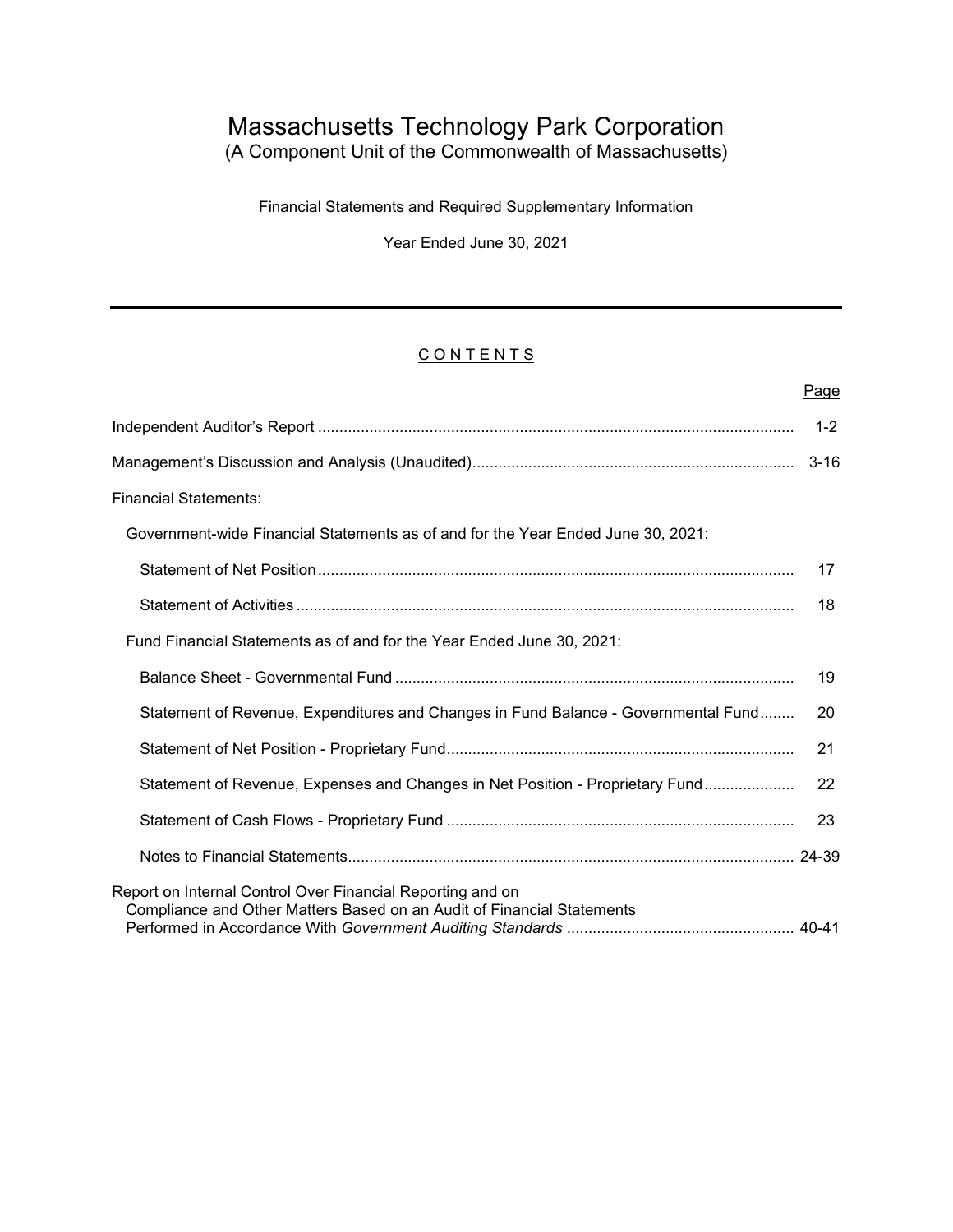

**RSM US LLP** 

#### **Independent Auditor's Report**

Board of Directors Massachusetts Technology Park Corporation

#### **Report on the Financial Statements**

We have audited the accompanying financial statements of the governmental activities, the business-type activities, and each major fund of Massachusetts Technology Park Corporation (the Organization), a component unit of the Commonwealth of Massachusetts, as of and for the year ended June 30, 2021, and the related notes to the financial statements, which collectively comprise the Organization's basic financial statements as listed in the table of contents.

#### **Management's Responsibility for the Financial Statements**

Management is responsible for the preparation and fair presentation of these financial statements in accordance with accounting principles generally accepted in the United States of America; this includes the design, implementation and maintenance of internal control relevant to the preparation and fair presentation of financial statements that are free from material misstatement, whether due to fraud or error.

#### **Auditor's Responsibility**

Our responsibility is to express opinions on these financial statements based on our audit. We conducted our audit in accordance with auditing standards generally accepted in the United States of America and the standards applicable to financial audits contained in *Government Auditing Standards*, issued by the Comptroller General of the United States. Those standards require that we plan and perform the audit to obtain reasonable assurance about whether the financial statements are free from material misstatement.

An audit involves performing procedures to obtain audit evidence about the amounts and disclosures in the financial statements. The procedures selected depend on the auditor's judgment, including the assessment of the risks of material misstatement of the financial statements, whether due to fraud or error. In making those risk assessments, the auditor considers internal control relevant to the entity's preparation and fair presentation of the financial statements in order to design audit procedures that are appropriate in the circumstances, but not for the purpose of expressing an opinion on the effectiveness of the entity's internal control. Accordingly, we express no such opinion. An audit also includes evaluating the appropriateness of accounting policies used and the reasonableness of significant accounting estimates made by management, as well as evaluating the overall presentation of the financial statements.

We believe that the audit evidence we have obtained is sufficient and appropriate to provide a basis for our audit opinions.

#### **Opinions**

In our opinion, the financial statements referred to above present fairly, in all material respects, the respective financial position of the governmental activities, the business-type activities, and each major fund of the Organization as of June 30, 2021, and the respective changes in financial position and, where applicable, cash flows thereof for the year then ended in accordance with accounting principles generally accepted in the United States of America.

THE POWER OF BEING UNDERSTOOD AUDIT | TAX | CONSULTING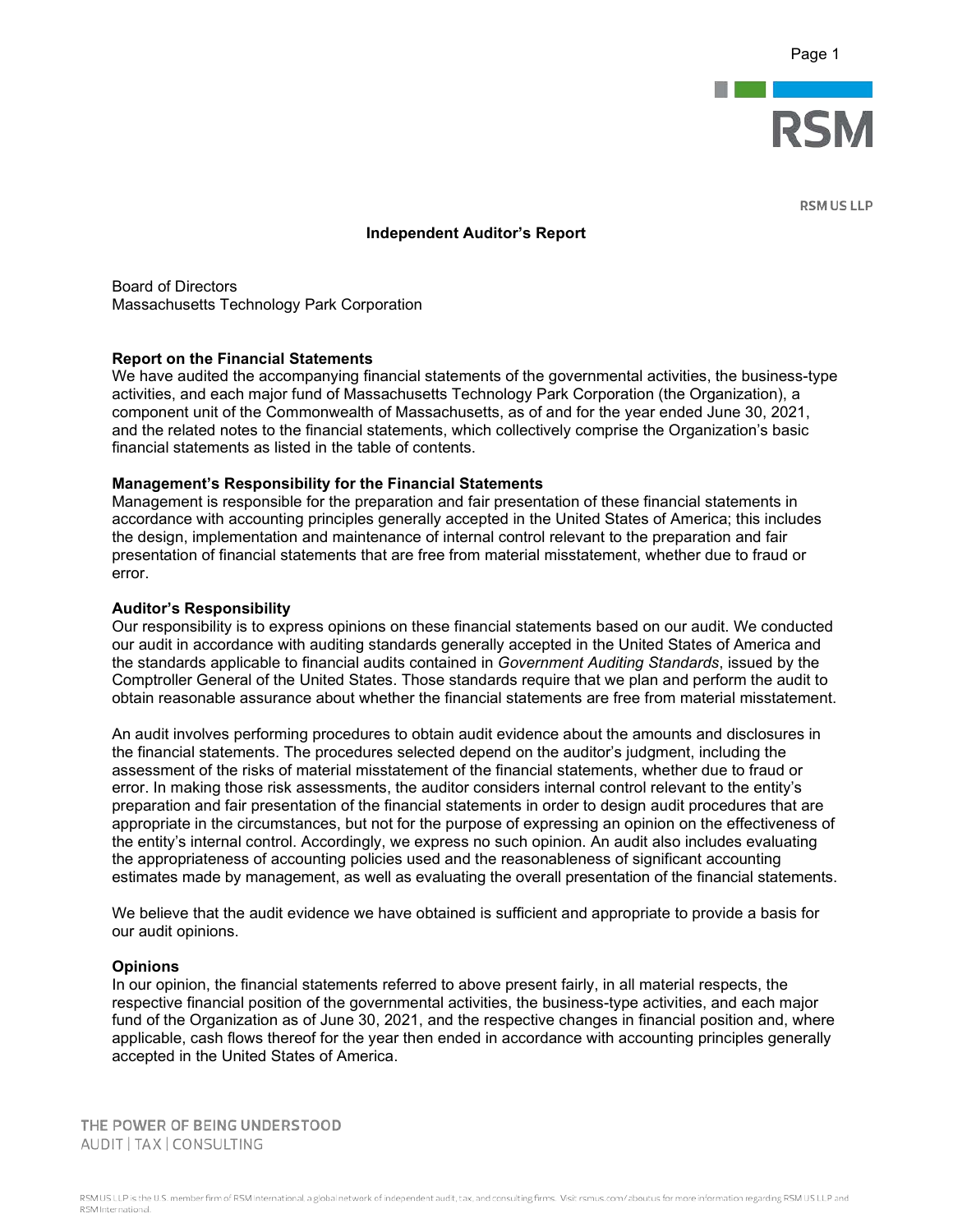#### **Other Matter**

#### *Required Supplementary Information*

Accounting principles generally accepted in the United States of America require that the Management's Discussion and Analysis, as listed in the table of contents, be presented to supplement the basic financial statements. Such information, although not a part of the basic financial statements, is required by the Governmental Accounting Standards Board who considers it to be an essential part of financial reporting for placing the basic financial statements in an appropriate operational, economic, or historical context. We have applied certain limited procedures to the required supplementary information in accordance with auditing standards generally accepted in the United States of America, which consisted of inquiries of management about the methods of preparing the information and comparing the information for consistency with management's responses to our inquiries, the basic financial statements, and other knowledge we obtained during our audit of the basic financial statements. We do not express an opinion or provide any assurance on the information because the limited procedures do not provide us with sufficient evidence to express an opinion or provide any assurance.

#### **Other Reporting Required by** *Government Auditing Standards*

In accordance with *Government Auditing Standards*, we have also issued our report dated December 16, 2021, on our consideration of the Organization's internal control over financial reporting and on our tests of its compliance with certain provisions of laws, regulations, contracts, and grant agreements and other matters. The purpose of that report is solely to describe the scope of our testing of internal control over financial reporting and compliance and the results of that testing, and not to provide an opinion on the effectiveness of the Organization's internal control over financial reporting or on compliance. That report is an integral part of an audit performed in accordance with *Government Auditing Standards* in considering the Organization's internal control over financial reporting and compliance.

RSM US LLP

Boston, Massachusetts December 16, 2021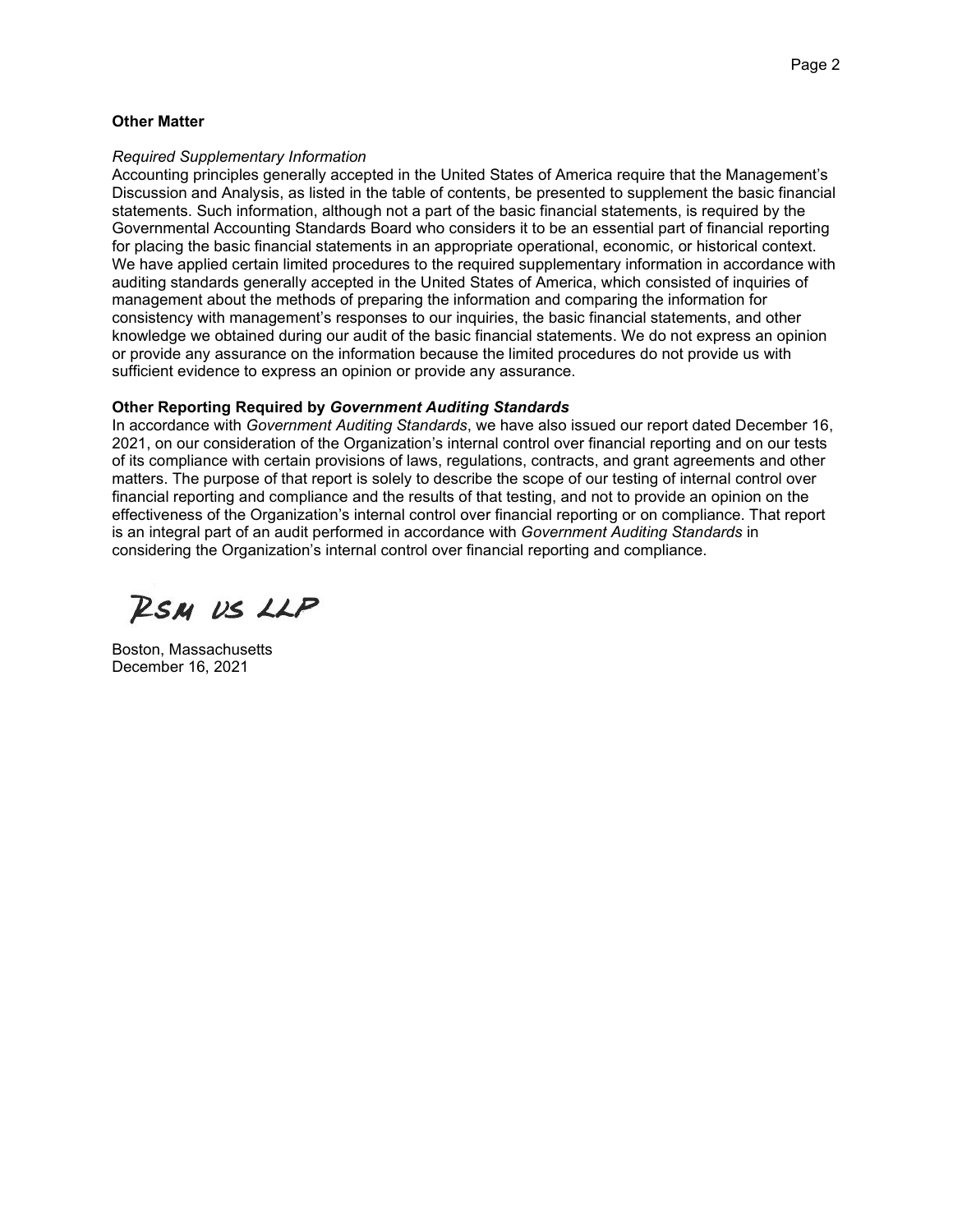(A Component Unit of the Commonwealth of Massachusetts)

Management's Discussion and Analysis (Unaudited) Years Ended June 30, 2021 and 2020

This section of the Massachusetts Technology Park Corporation's annual financial report presents management's discussion and analysis of the financial performance during the fiscal years ended June 30, 2021 and 2020. Please read it in conjunction with the financial statements, which follow this section.

#### Agency Overview

The Massachusetts Technology Park Corporation does business as the Massachusetts Technology Collaborative ("MassTech Collaborative" or "MassTech"). MassTech strengthens the competitiveness of the tech and innovation economy by driving strategic investments, partnerships, and insights that harness the talent of Massachusetts.

As a unique public agency, MassTech supports business formation and growth in the state's technology sector, helping Massachusetts lead in the global digital economy.

To achieve that goal, MassTech:

- Builds strategies, strengthens connections, assists companies, makes investments, and leads programs;
- Develops meaningful collaborations across industry, academia, and government, turning shared challenges into economic opportunity; and
- Supports the Commonwealth's tech sector with a strategic focus on talent, ecosystems, and innovation infrastructure across key divisions and programs.

MassTech is advancing economic development in key areas such as digital health technology, information technology, broadband deployment, advanced manufacturing, cybersecurity, and other emerging sectors such as robotics and the Internet of Things ("IoT"). Over its 38-year history, MassTech has managed numerous complex projects, overseeing more than \$638 million in public funding by providing grants, loans, and other financial assistance to thousands of projects across the Commonwealth of Massachusetts (the "Commonwealth" or "Massachusetts"). Through its major divisions and centers - the Innovation Institute (the "Innovation Institute"), the Massachusetts eHealth Institute ("MeHI"), the Massachusetts Broadband Institute ("MBI"), the MassCyberCenter, and the Center for Advanced Manufacturing ("CAM"), MassTech is stimulating economic activity throughout the Commonwealth.

#### The Innovation Institute at MassTech

The Innovation Institute at MassTech is chartered to support the economic conditions for growth for the Commonwealth's technology and innovation-based economy. The Innovation Institute works closely with key stakeholders in academia, industry, public, and nonprofit sectors to strengthen capacities in research, technology and business development, and talent, which lead to new business formation, and job creation. These efforts also attract and grow companies in emerging and established technology sub-sectors such as robotics, financial technology, advanced manufacturing, computing, and cybersecurity.

The Innovation Institute engages in grant activities, manages projects, develop initiatives and provides direct services for civic, industry and nonprofit organizations. The Innovation Institute also:

- Supports rigorous, collaborative, interdisciplinary research and development partnerships at Massachusetts universities;
- Enhances the ability of the Commonwealth's academic research centers to compete for millions of dollars in federal research awards and aligns technology capacities at its research institutions with the needs of industry;
- Secures the economic benefits of downstream production and employment for all regions of the Commonwealth as new research and technologies are commercialized in the marketplace;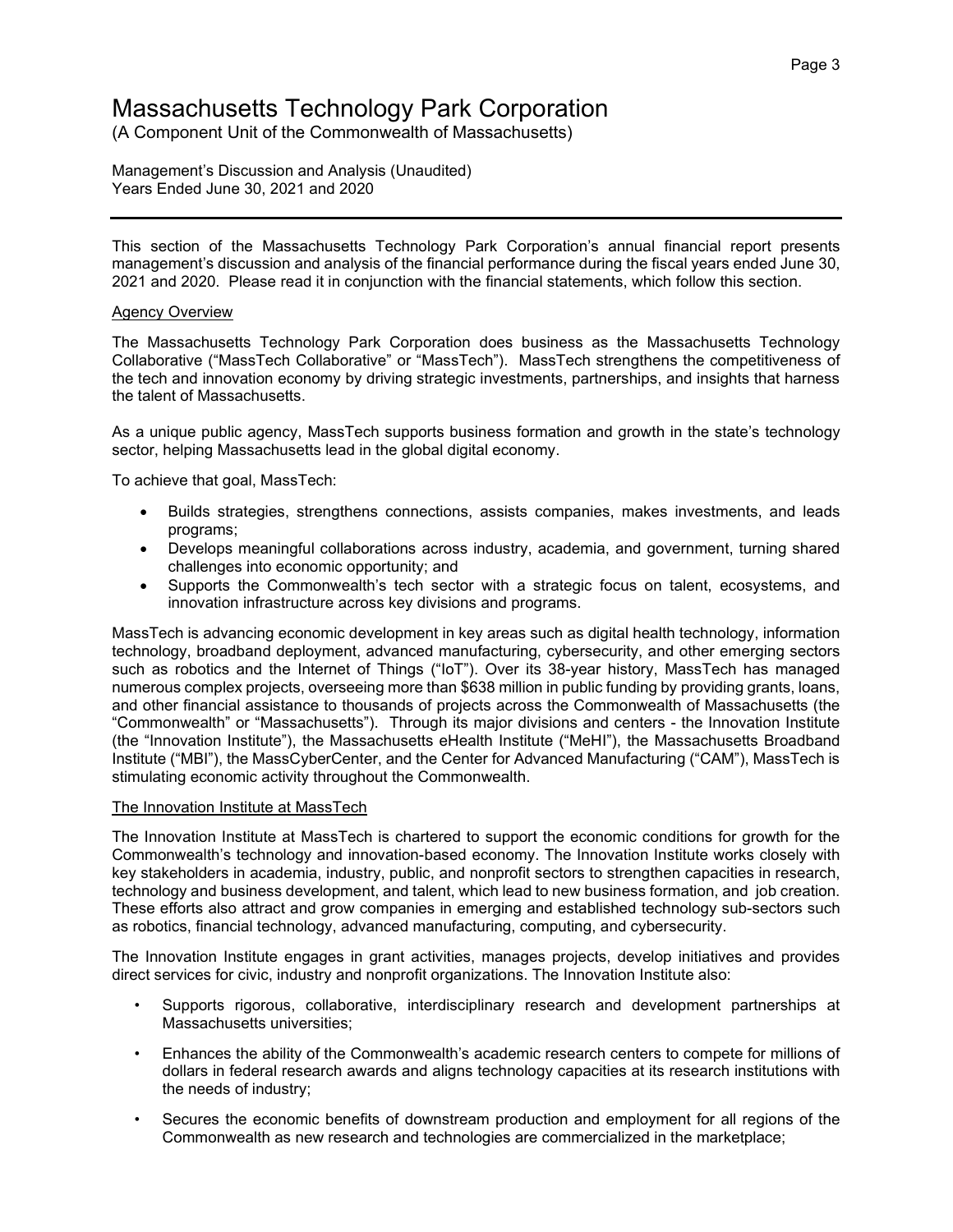(A Component Unit of the Commonwealth of Massachusetts)

Management's Discussion and Analysis (Unaudited) Years Ended June 30, 2021 and 2020

- Analyzes the Massachusetts innovation economy through the development of the annual Index of the Massachusetts Innovation Economy as well as sector and regional specific analyses;
- Partners with and invests in novel talent development initiatives such as internship support and targeted higher education and adult education technology training programs with a focus on diversity and inclusion;
- Provides business assistance services targeted toward firms in the technology sector with the goal of helping businesses relocate to or expand in the Commonwealth. The Innovation Institute provides referrals to state resources as well as assisting startup entrepreneurs and tech firms leverage other resources in the tech ecosystem;
- Develops regional innovation economies and cluster growth through its regional priority grant program by supporting high value innovation based economic development activities including support of targeted cluster growth opportunities in the Tech Sector; analysis of opportunities for growth in technology clusters such as Robotics, Quantum Computing, Artificial Intelligence, FinTech, and Blockchain; and convening key stakeholders in promising clusters to develop consensus around targeted action agendas.

As a mechanism to drive growth in industry clusters, the Innovation Institute also administers a \$65 million Collaborative Research Matching Grant Program which was created by the Massachusetts Legislature and recapitalized in 2016 as part of the economic development bill, "An Act Relative to Job Creation and Workforce Development". This program provides matching capital funds for scientific or technology research and development projects sponsored by the University of Massachusetts, research universities, non-profit entities, or non-profit research institutions in the Commonwealth. Two new awards were made under this program in fiscal year 2021. To date, 12 awards have been made under this fund for a total of \$28.8 million of capital investment to fund and help develop large-scale, long-term collaborative research projects sponsored by Massachusetts-based research entities. This program enables the Innovation Institute to strengthen research capacity in the Commonwealth through these research investments and by convening the directors of research centers to share best practices and to promote partnerships with key industry partners.

Two other programs contribute to the goals of the Innovation Institute: the MassTech Intern Partnership and the Massachusetts Innovation Mentoring Initiative. The Intern Partnership pays matching stipends to small- and medium-sized technology companies in Massachusetts to support the hiring of two- and fouryear college students as interns. This program has funded more than 1,000 interns at approximately 400 companies. MassTech's Entrepreneur Mentoring effort is designed to support regional entrepreneur mentoring activities in underserved regions of the state through support for organizations that provide seasoned mentors to emerging startups. In fiscal year 2021, the Innovation Institute participated in 12 regional entrepreneur support initiatives helping to expand and enhance programs and activities to reach more people, target diverse communities, and increase the impact.

#### The MassCyberCenter

The MassCyberCenter was launched in September 2017 with a vision to enhance opportunities for the Massachusetts cybersecurity ecosystem to compete as the national cybersecurity leader while strengthening the "cyber resiliency" of the Commonwealth's municipalities, public infrastructure, and private companies.

The fourth annual Cybersecurity Forum was held in October of 2020 as part of the inaugural Massachusetts Cybersecurity Week. The 2020 Forum, focused on the theme "*Reimagining a Cyber Resilient Future*," built on the momentum of prior events, helping strengthen connections across the cybersecurity ecosystem and solidifying the Commonwealth's global leadership in cybersecurity.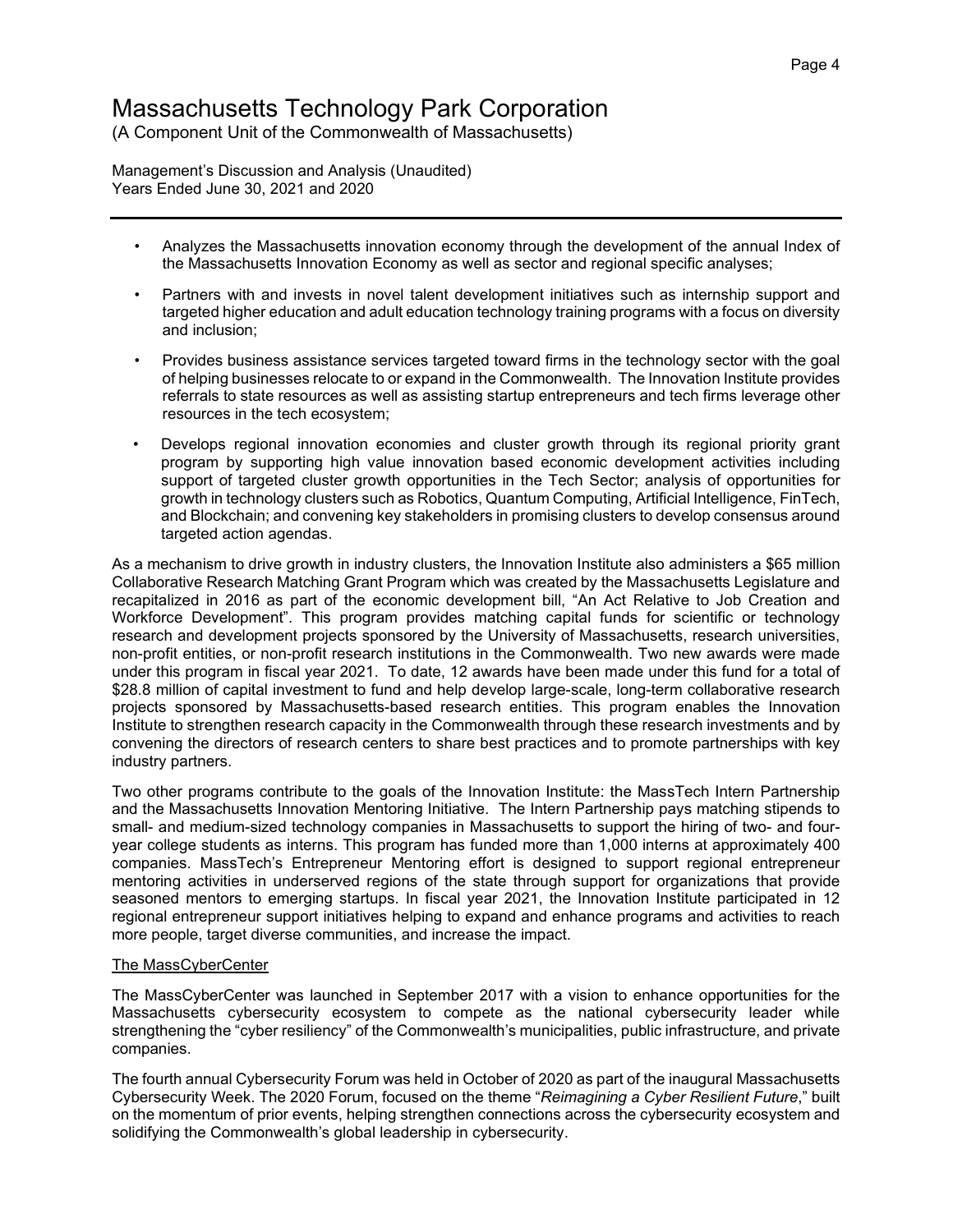(A Component Unit of the Commonwealth of Massachusetts)

Management's Discussion and Analysis (Unaudited) Years Ended June 30, 2021 and 2020

The Cyber Resilient Massachusetts Working Group ("CRMWG") was established to bring together public and private sector leaders to identify ways the Commonwealth's innovative technology ecosystem can help Massachusetts municipalities and critical institutions protect sensitive data, increase cybersecurity awareness, and respond to emerging threats. Over 45 member organizations participate in the CRMWG and additional sub-working groups focused on municipalities, strategic planning, table top exercises, and critical infrastructure. During fiscal year 2021, the CRMWG held 12 meetings and developed a Minimum Baseline of Cybersecurity for Municipalities to provide municipalities a foundational goal of cyber resiliency. To support the adoption of the Minimum Baseline, MassCyberCenter selected a vendor, eResponders, to build modules to educate municipal leadership. These modules are now posted on the MassCyberCenter website and help promote adoption of the Minimum Baseline.

The Cybersecurity Training and Education Working Group ("CTEWG") meets monthly to support the training and education of cybersecurity professionals in the Commonwealth through collaboration and partnerships. MassCyberCenter hosts these monthly meetings to update the group on initiatives, discuss requirements to support education and training, and provide opportunities for members to collaborate. Based on the working group recommendation, MassCyberCenter now hosts an online Massachusetts Cybersecurity Jobs Board to aid job-seekers and employers.

During fiscal year 2021, MassCyberCenter created the Cybersecurity Mentorship Program to provide opportunities for diverse Massachusetts undergraduate college students to learn about careers in cybersecurity and develop their professional networks through direct engagement with industry professionals. The goal of the Cybersecurity Mentorship Program is to encourage diverse undergraduate college students to continue to pursue a career in cybersecurity and promote the diversity of the cybersecurity workforce in Massachusetts.

#### The Center for Advanced Manufacturing

The CAM was established to foster the most complete, most connected, and fastest manufacturing ecosystem from innovation through production. The Center builds on the success of the Massachusetts Manufacturing Innovation Institute program (M2I2) and will increase its impacts on the manufacturing sector by:

- Aligning investments in manufacturing with the state's vision;
- Leveraging existing programs for increased regional impact;
- Supporting new initiatives from the Advanced Manufacturing Collaborative (AMC);
- Ensuring a deep pipeline for all programs; and
- Tracking outcomes and efficacy of all programs.

The Baker-Polito Administration established the M2I2 program in fiscal year 2016 as a key pillar of their innovation growth strategy for Massachusetts and established oversight of this initiative at MassTech. This initiative represents a substantial commitment to develop manufacturing infrastructure within the state's academic, research. and manufacturing industry, and is a direct response to Manufacturing USA, a national network of federally sponsored, collaborative communities, each with the mission of securing the future of their respective technologies. M2I2 leverages leading Massachusetts research universities to strengthen the Commonwealth's research-to-manufacturing infrastructure. Through grants administered by the Executive Office of Housing and Economic Development (EOHED), M2I2 provides capital cost share for projects and discovery centers located within the Commonwealth's borders, boosting economic development through its support for job creation and growth in existing and emerging industry clusters across Massachusetts.

During fiscal year 2021, more than \$8.9 million in grants were awarded to four grantees bringing the total M2I2 awards to over \$72.8 million to date.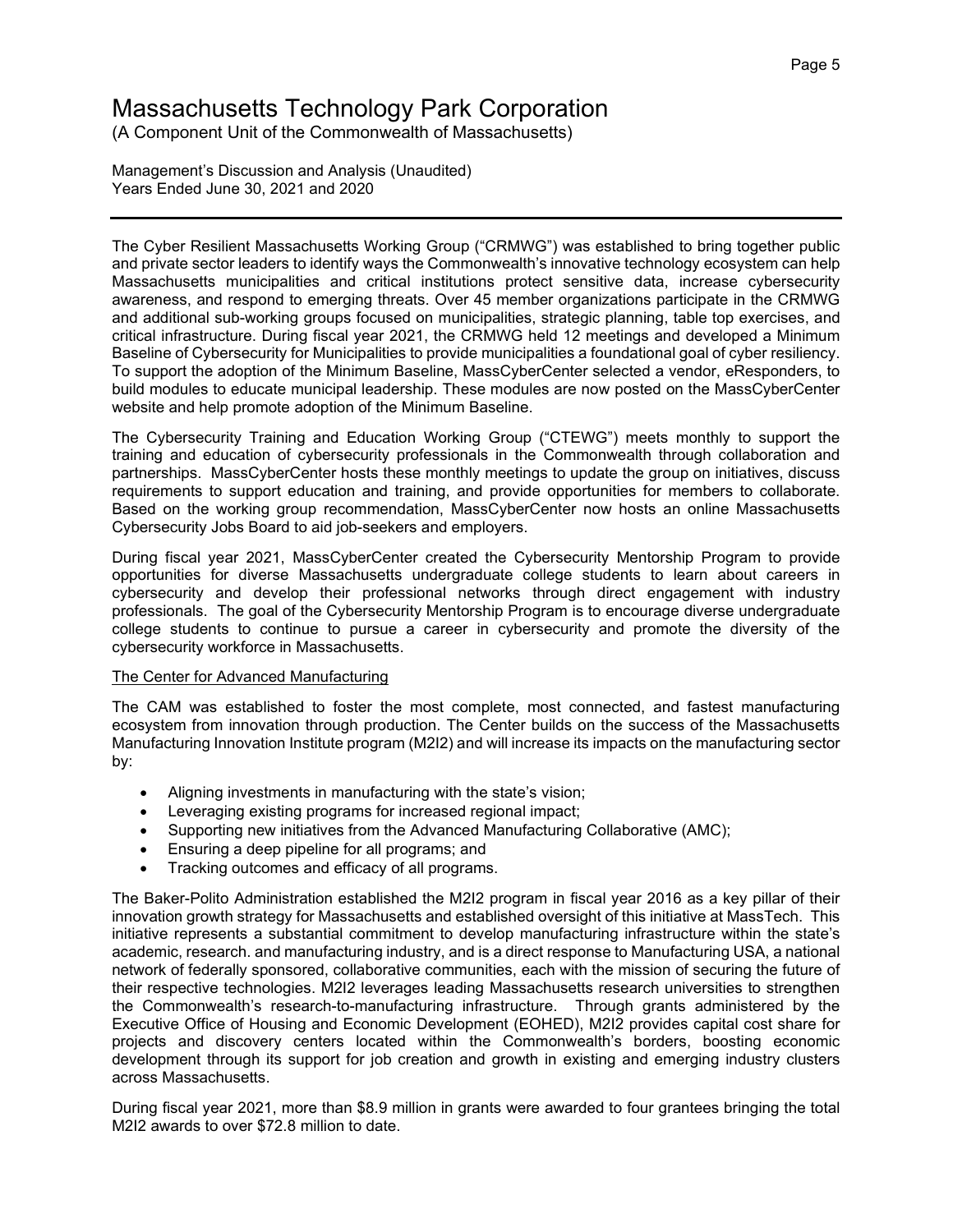(A Component Unit of the Commonwealth of Massachusetts)

Management's Discussion and Analysis (Unaudited) Years Ended June 30, 2021 and 2020

In April 2020, as a response to the COVID-19 public health crisis, the Baker-Polito Administration announced a new initiative to mobilize, organize, and operationalize critical path work streams necessary for Massachusetts manufacturers to pivot their operations to produce needed materials in response to the pandemic. Called the Massachusetts Manufacturing Emergency Response Team or MERT, the effort helped produce in-demand personal protective equipment (PPE) and other critical devices such as ventilators. Funding in the amount of \$5.6 million was allocated to the M2I2 program and was administered, with support from MassTech, through Advanced Functional Fabrics of America (AFFOA), a member of the National Network of Manufacturing Innovation Institutes.

In July 2020, MassTech was awarded a \$3.2 million grant from the U.S. Department of Defense's Manufacturing Technology Program ("DoD ManTech") for a manufacturing technician training program that will serve as a national model. This effort, named MassBridge, is being led by the Center for Advanced Manufacturing along with a team of experts from academia, industry, and federal and state agencies. The goal of the MassBridge project is to develop and test a well-connected, state-based training and career pathway model - a "Bridge" for technicians that spans the gaps between the Commonwealth of Massachusetts' state-wide advanced manufacturing programs and the needs of the Manufacturing USA Institutes. The curriculum will be deployed through vocational and academic high schools and community colleges across Massachusetts; with connectivity to supporting universities, for those workers who want to continue their education, to pull students along a pathway toward careers in Manufacturing USA technologies.

#### Massachusetts eHealth Institute

Through MeHI, MassTech is working to accelerate the growth and adoption of technologies that save lives and reduce healthcare costs. MeHI was created through the passage of Chapter 305 of the Acts of 2008 and tasked with improving healthcare quality and increasing efficiency through the increased adoption of innovative technologies. Chapter 224 of the Acts of 2012 enhanced MeHI's charge to expand its focus on key priorities including implementing electronic health records ("EHRs") in all provider settings statewide, helping providers connect these EHRs to the Commonwealth's health information exchange, the Mass HIway, identifying and promoting technologies with the potential to improve the quality and reduce the cost of healthcare; helping providers continue to evolve their use of EHRs to comply with future Meaningful Use stages, and promoting the understanding of the benefits of health information technology ("Health IT") to providers, patients, and the general public. This law also created a requirement that providers implement and use electronic health record technology in order to continue to practice in the Commonwealth. MeHI helps providers comply with this requirement through educational programs, technical support, and grants.

In 2016, MeHI's mission was further expanded through the enactment of state economic development legislation which charged MeHI with supporting the growth of a digital health industry sector within the Commonwealth. Under this work, MeHI has served as the implementing agency of the Massachusetts Digital Health Initiative, which was launched to position Massachusetts as the leading global ecosystem for digital health. Digital Health is among the fastest growing industry sectors in the country and Massachusetts is positioned at the forefront of this growth, combining its strengths in both healthcare and technology to drive innovation. Massachusetts is already home to more than 400 digital health companies and the Initiative aims to increase the growth of these firms. MeHI connects policymakers, healthcare experts, physicians, and business leaders to break down the barriers to widespread integration of these advanced technologies.

MeHI has three teams working to promote its mission. MeHI's Medicaid Services team provides technical assistance, enrollment and validation services related to the Medicaid Incentive Program. The HIway Adoption and Outreach Services team develops and delivers services to promote health information exchange adoption and utilization among healthcare providers. Both of these programs are conducted under agreements with the Commonwealth of Massachusetts Executive Office of Health and Human Services.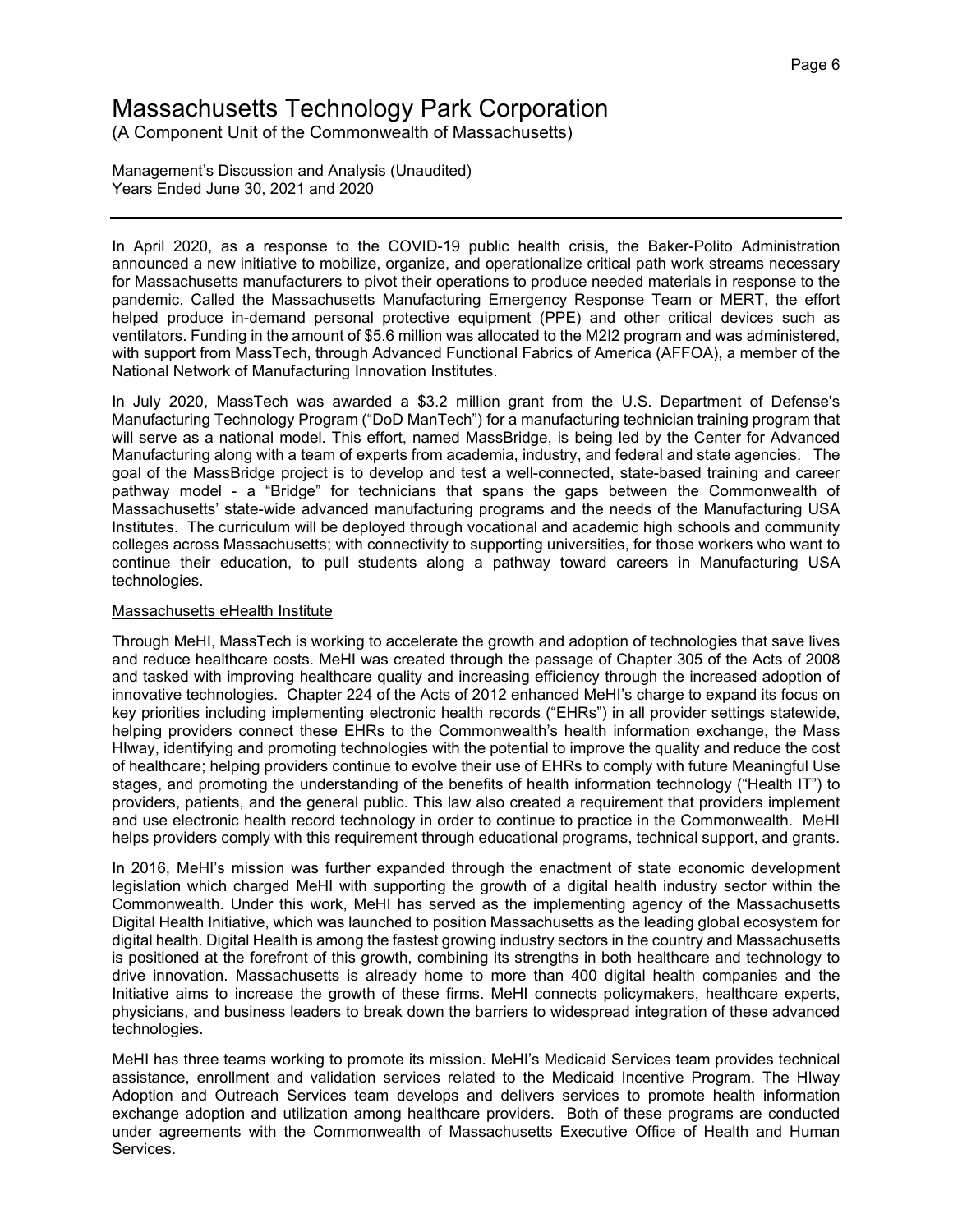(A Component Unit of the Commonwealth of Massachusetts)

Management's Discussion and Analysis (Unaudited) Years Ended June 30, 2021 and 2020

In addition to the above services, MeHI's Digital Health team focused in fiscal year 2021 on the growth of the Commonwealth's digital health ecosystem and support for caregivers in Massachusetts by:

- Administering \$170,000 in additional grant funding for the Commonwealth's two primary digital health innovation labs: MassChallenge HealthTech ("MCHT") in Boston. With this funding, MCHT provided targeted support for 30 digital health startups, helping them grow and compete. MeHI also provided administrative support to three Massachusetts state agencies to act as champions in the 2021 MCHT Program;
- Supporting 45 networking and professional development events related to growing the digital health ecosystem. Most of these events were through partners such as MCHT, the Massachusetts Executive Office of Elder Affairs and the Massachusetts Caregiver Coalition.
- Owning, maintaining, and enhancing the MassDigitalHealth.org web portal, including improving and promoting the only statewide digital health job board in the United States with over 330 companies and approximately 2,400 open digital health jobs as of the end of fiscal year 2021;
- Expanding efforts to support unpaid family caregivers through the launch of the Mass Caregiving Initiative, an extension of the Massachusetts Caregiver Coalition work launched in 2019. This focus on supporting innovation in aging and caregiving is in alignment with one of the Baker-Polito Administration's priorities;
- Continuing the Digital Health Sandbox Network and Grant Program which supports Massachusetts digital health companies in accessing testing and validation opportunities at Massachusetts research and development centers (the 'sandboxes' for innovation). The program has expanded from one Sandbox in fiscal year 2019 to nine Sandbox locations and one Sandbox tool as of the end of fiscal year 2021. MeHI awarded \$247,200 in grants to the Sandboxes to support projects with six Massachusetts digital health companies during the year;
- Running the 'Right Care 4 You' grant program to support the goals of the Massachusetts Employer Health Coalition by offsetting the costs for Massachusetts digital health companies to pilot their products and services with Massachusetts employers. In fiscal year 2020 MeHI awarded \$189,360 to two Massachusetts digital health companies to pilot their products and quantify their impact on their employer partner's healthcare costs. In FY21, MeHI supported the companies in their ongoing work with their employer partners. Results for both pilots are expected in FY22.
- Launching the Digital Health COVID-19 Recovery Challenge Program, funded by a \$682,880 federal grant from the U.S. Department of Commerce's Economic Development Agency as part of their SPRINT Challenge. The program partners with Lever, Inc., a business accelerator and innovation support organization, and leverages MeHI's Sandbox Network to help commercialize digital health solutions that support COVID-19 recovery. The first Challenge, Innovations to Support Family Caregivers**,** launched in June.

To implement a shared strategy across the Baker-Polito Administration and private sector stakeholders around the direction of the Mass Digital Health Initiative, MassTech continued work on activities advancing the eight near-term priority initiative recommendations identified by Governor Baker's Digital Healthcare Council.

#### Massachusetts Broadband Institute

The MBI was created as a division within MassTech in 2008. The MBI makes strategic and targeted public investments with the goal of expanding broadband access within unserved and underserved communities in Massachusetts.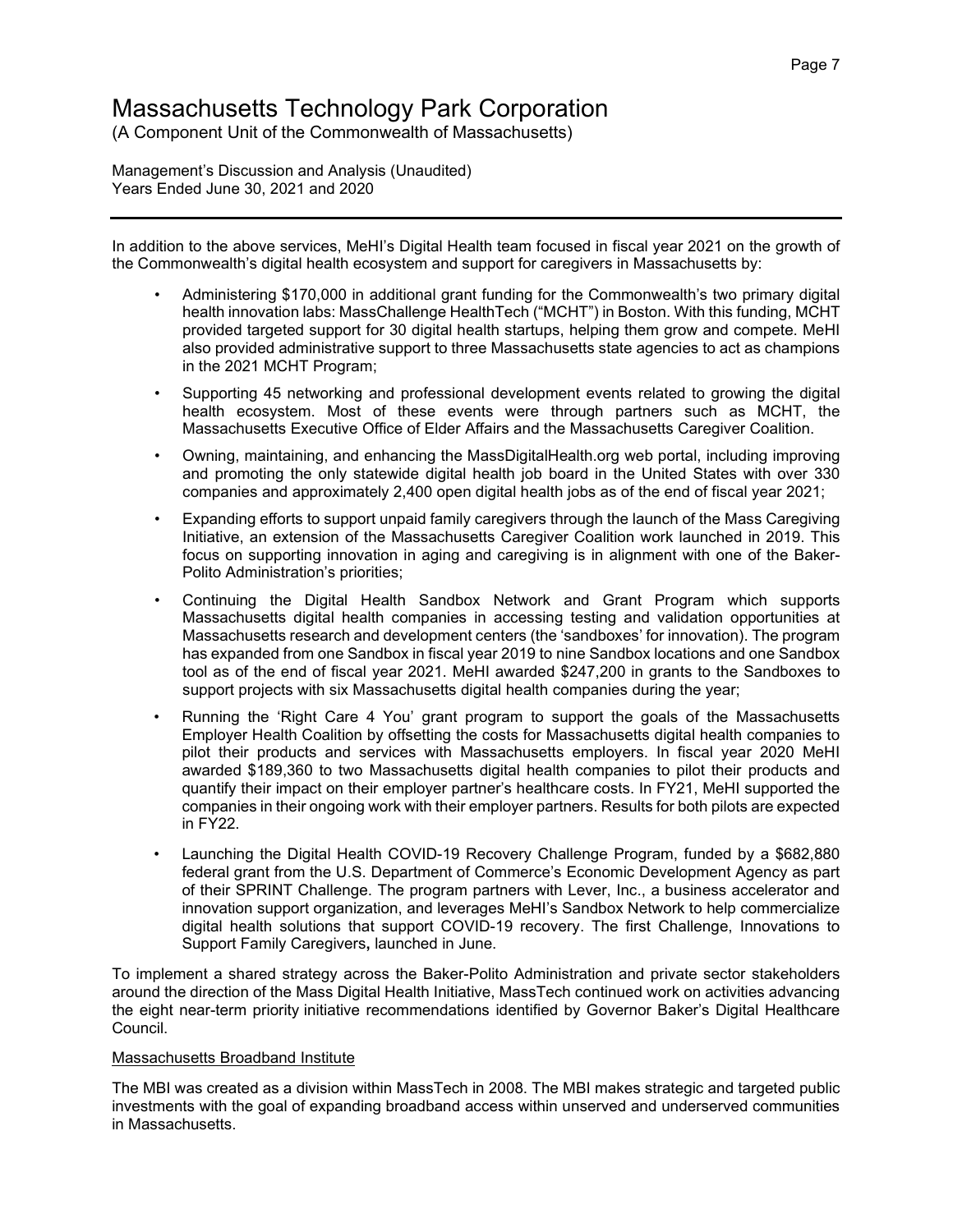(A Component Unit of the Commonwealth of Massachusetts)

Management's Discussion and Analysis (Unaudited) Years Ended June 30, 2021 and 2020

In August 2014, \$50 million of capital bond funding was authorized by the Commonwealth for MBI to develop last mile solutions designed to bring broadband from centralized hubs to individual end users ("Last Mile"). In fiscal year 2018, an additional \$45 million in bond authorization was approved by the Commonwealth. The additional funding was authorized to ensure that all Last Mile towns will have a funded solution, including access to a contingency fund for possible make ready cost overages for municipallyowned, fiber-to-the home projects, as well as funds for required investments in MBI's middle mile broadband network, *MassBroadband 123*.

MBI's Last Mile program was designed to support and co-invest in broadband solutions for the Massachusetts towns who have lacked residential broadband service. This program includes grants to private broadband service providers and direct grants to municipalities.

As part of this effort, the Last Mile Infrastructure Grant Program, launched by the EOHED in April 2017, was modeled after their existing MassWorks grant program and was designed to provide funding for eligible unserved towns which will develop and build municipally-owned broadband networks. The program empowers communities to use these grants to fund design and engineering, and construction services directly, as they would other local infrastructure projects. The EOHED is administering the Last Mile Infrastructure Grant Program, with up to \$20 million in MBI's bond funds as approved by the MBI Board of Directors and funds from the 2018 authorization. To date, EOHED has awarded grants to 22 towns, totaling approximately \$28.5 million.

During fiscal year 2021, MBI continued to identify solutions and award funds for the remaining unserved towns. At the end of the fiscal year, funds have been awarded for a broadband solution for all Last Mile towns and of the original 53 Last Mile towns (including underserved towns), 33 towns have completed and fully operational broadband networks, 15 other towns have broadband networks that are partially lit, with customer installations occurring on a rolling basis until construction is completed. The remaining five town projects are either in the design, make ready, or construction phases.

The *MassBroadband 123* network, which has been fully operational since early 2014, created a robust 'middle mile' fiber-optic network that stretches over 1,200 miles and directly connects approximately 1,100 key community facilities in over 120 communities. *MassBroadband* 123 provides these communities with the ability to enhance education, drive healthcare innovation, and strengthen public safety through the direct connection fiber-optic network. The *MassBroadband* 123 network also creates an essential foundation to connect homes and businesses currently unserved by broadband, the so-called Last Mile of connectivity highlighted above.

During fiscal year 2021, MassTech was awarded \$9.2 million by the Commonwealth of Massachusetts as part of the 'Partnerships for Recovery' plan for MBI to implement programs to expand internet access. One of these programs, Mass Internet Connect, is a subsidy program that assists unemployed job seekers working with MassHire to help them address technology barriers, including accessing the internet, obtaining an internet-connected device, or online skills training. The Mass Internet Connect program assisted over 2,000 jobseekers. A second program expanded Wi-Fi Hotspots in unserved communities. This program continues to support unserved communities in western and central Massachusetts with outdoor and indoor hotspots, helping provide critical connectivity to communities that are waiting for high-speed internet networks to be built through the state's Last Mile program. Since the inception of the program, MBI has supported community hotspots in over 25 towns.

#### Campus Operations

MassTech owns, manages, and develops its Westborough, Massachusetts, headquarters as the Massachusetts Technology Park Corporation. The use of the 36-acre campus reflects MassTech's mission to promote partnerships among industrial, educational, and governmental sectors.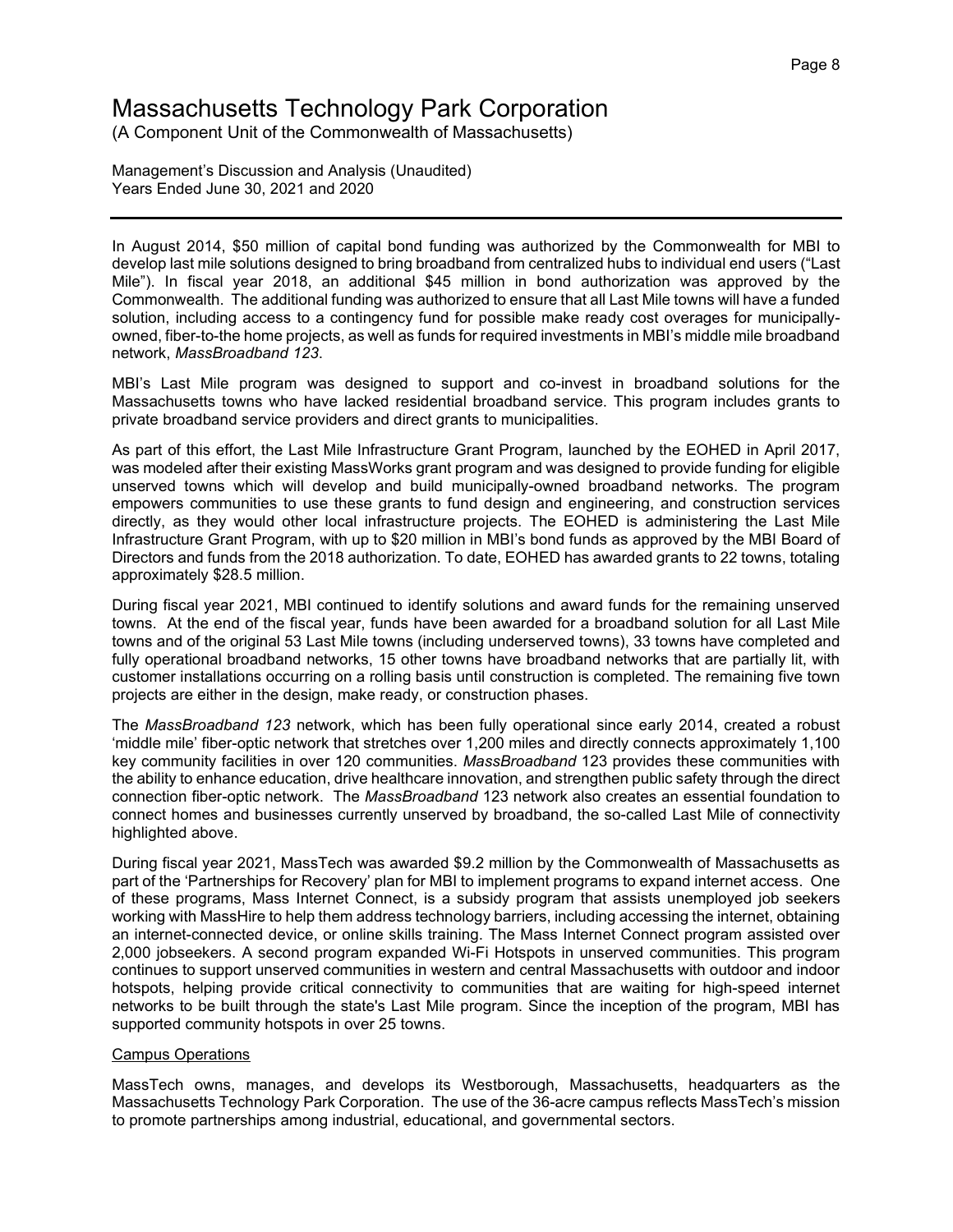(A Component Unit of the Commonwealth of Massachusetts)

Management's Discussion and Analysis (Unaudited) Years Ended June 30, 2021 and 2020

#### Overview of the Financial Statements

This discussion and analysis is intended to serve as an introduction to MassTech's basic financial statements, which have three components: (1) government-wide financial statements, (2) fund level financial statements, and (3) notes to the financial statements.

The financial statement presentation includes both government-wide and fund-level financial statements. The government-wide financial statements present both the governmental and business-type activities of MassTech on the full accrual basis of accounting. The fund-level statements include separate statements for (i) the governmental activities, which are supported by state appropriations and federal funding and (ii) the business-type activities, which rely on fees and charges for support. The governmental fund-level financial statements are reported on the modified accrual basis of accounting. A reconciliation of the governmental fund financial statements to the government-wide financial statements is provided in the fund-level statements in the basic financial statement section of the financial statements. All activities, both governmental and business-type, are performed as part of carrying out MassTech's essential governmental function.

#### Financial Analysis

The statement of net position is a government-wide statement that presents information on all of MassTech's assets, liabilities, with the difference between the two reported as net position. Increases or decreases in net position serve as one indicator of MassTech's financial condition. On the following page is a summary of the statement of net position for fiscal years 2021 and 2020.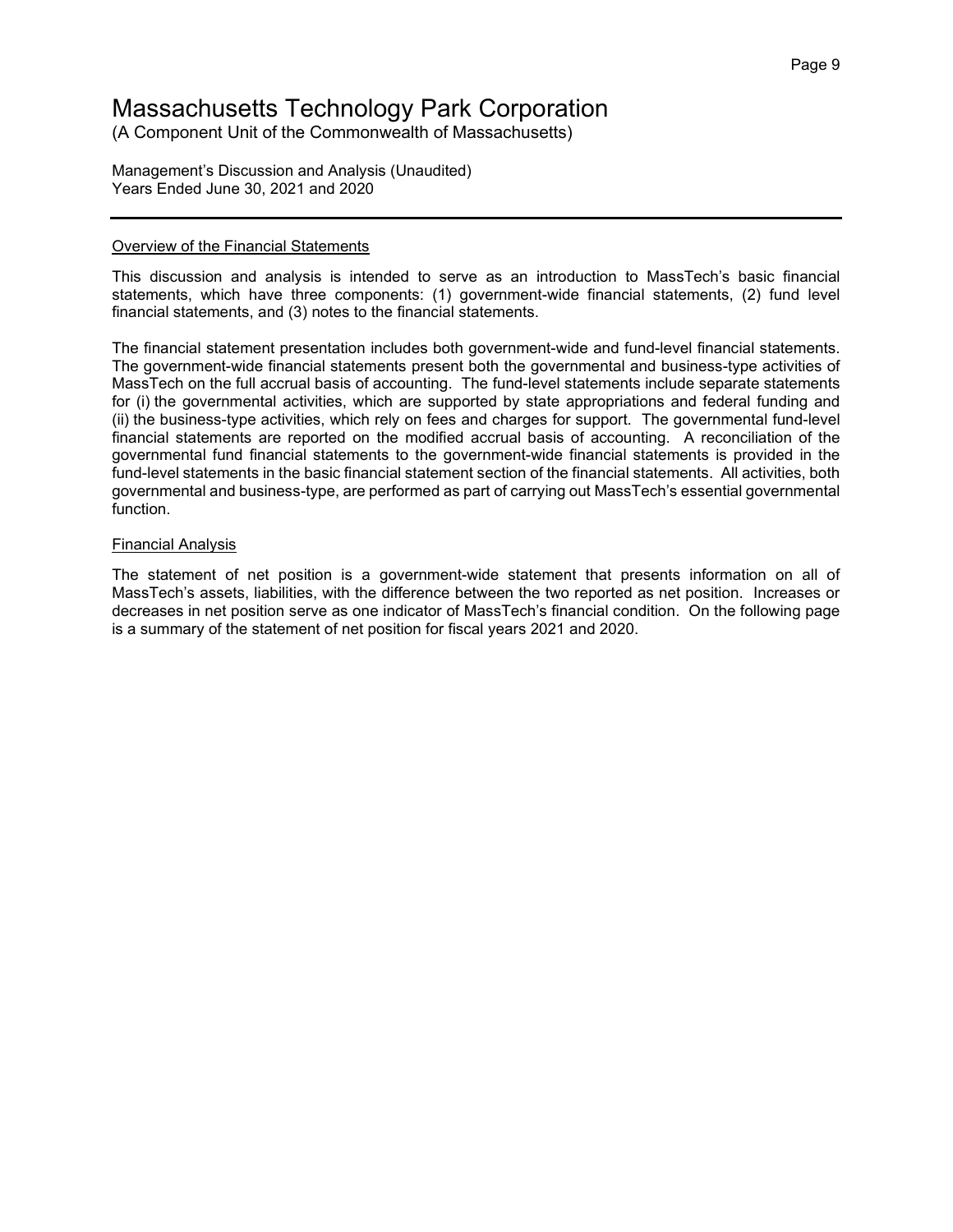(A Component Unit of the Commonwealth of Massachusetts)

Management's Discussion and Analysis (Unaudited) Summary of Statements of Net Position June 30, 2021 and 2020

|                                                  |                  | 2021                 |                   |                  | 2020             |              |
|--------------------------------------------------|------------------|----------------------|-------------------|------------------|------------------|--------------|
|                                                  | Governmental     | <b>Business-Type</b> |                   | Governmental     | Business-Type    |              |
|                                                  | Activities       | Activities           | Total             | Activities       | Activities       | Total        |
| <b>ASSETS</b>                                    |                  |                      |                   |                  |                  |              |
| Noncurrent assets                                | \$<br>110,723    | \$                   | 110,723<br>\$     | 110,723<br>\$    | \$               | 110,723<br>S |
| Other noncapital assets                          | 31,730,606       | 9,017,512            | 40,748,118        | 27,321,880       | 8,515,991        | 35,837,871   |
| Capital assets (net of accumulated depreciation) | 44,361,575       | 3,887,706            | 48,249,281        | 50,032,726       | 4,401,307        | 54,434,033   |
| Total assets                                     | 76,202,904       | 12,905,218           | 89,108,122        | 77,465,329       | 12,917,298       | 90,382,627   |
| <b>LIABILITIES</b>                               |                  |                      |                   |                  |                  |              |
| Noncurrent liabilities                           | 532,853          | 144,931              | 677,784           | 598,321          | 141,231          | 739,552      |
| Other liabilities                                | 10,409,301       | 18,073               | 10,427,374        | 7,931,880        | 274,879          | 8,206,759    |
| <b>Total liabilities</b>                         | 10,942,154       | 163,004              | 11,105,158        | 8,530,201        | 416,110          | 8,946,311    |
| <b>NET POSITION</b>                              |                  |                      |                   |                  |                  |              |
| Net investment in capital assets                 | 44,361,575<br>\$ | \$<br>3,887,706      | \$48,249,281      | \$<br>50,032,726 | \$<br>4,401,307  | \$54,434,033 |
| Restricted for:                                  |                  |                      |                   |                  |                  |              |
| Massachusetts e-Health Institute                 | 8,593,838        |                      | 8,593,838         | 9,457,427        |                  | 9,457,427    |
| Innovation Institute                             | 9,710,455        |                      | 9,710,455         | 8,816,643        |                  | 8,816,643    |
| MassCyberCenter                                  | 460,104          |                      | 460,104           |                  |                  |              |
| Center for Advanced Manufacturing                | 133,398          |                      | 133,398           |                  |                  |              |
| Massachusetts Broadband Institute                | 2,001,380        |                      | 2,001,380         | 2,001,529        |                  | 2,001,529    |
| Campus Development/other corporate purposes      |                  | 3,699,300            | 3,699,300         |                  | 3,697,247        | 3,697,247    |
| Unrestricted                                     |                  | 5,155,208            | 5,155,208         | (1, 373, 197)    | 4,402,634        | 3,029,437    |
| Total net position                               | 65,260,750<br>\$ | \$12,742,214         | 78,002,964<br>\$. | \$68,935,128     | 12,501,188<br>\$ | \$81,436,316 |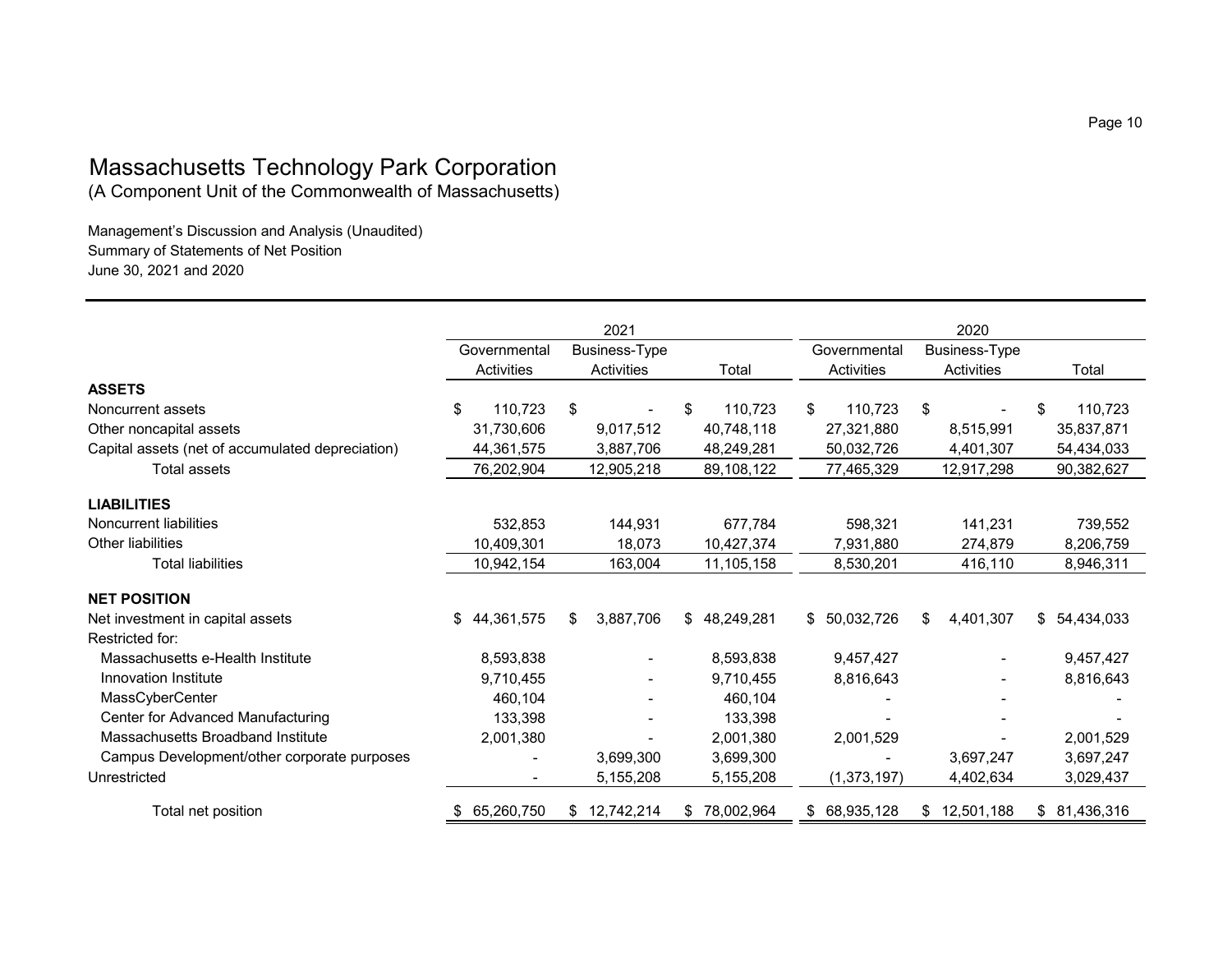(A Component Unit of the Commonwealth of Massachusetts)

Management's Discussion and Analysis (Unaudited) Years Ended June 30, 2021 and 2020

#### Assets

MassTech's total assets were approximately \$89.1 million as of June 30, 2021, a decrease of approximately \$1.3 million from the prior year.

Non-capital assets were approximately \$40.9 million and include restricted, committed, and unrestricted cash and cash equivalents totaling \$31.7 million, receivables of \$8.5 million, and prepaid and other assets of \$0.7 million.

MassTech's investment in capital assets for its governmental and business-type activities as of June 30, 2021 is approximately \$48.2 million net of depreciation. The investment in capital assets includes buildings, improvements, furniture, equipment, and broadband infrastructure. The decrease in investment in capital assets for the current fiscal year was approximately \$6.2 million primarily attributable to depreciation of the MassBroadband 123 network and the sale of an intangible asset. Refer to Note 3 of the financial statements for more detailed information about capital assets.

#### **Liabilities**

Liabilities were approximately \$11.1 million as of June 30, 2021, an increase of approximately \$2.2 million from the prior year. Of this change, approximately \$5.4 million relates to an increase in accrued expenses (\$3.4 million in Innovation Institute, primarily related to more R&D Matching Grant financial assistance expenses, \$1.7 million in MBI, related to more Last Mile grants expenses, and \$0.2 million in Center for Advanced Manufacturing for MassBridge subrecipient expenses); offset by a \$1.4 million decrease in Funding Received in Advance due to MBI funds received in the prior year being expended, a decrease in due to other funds of \$1.3 million primarily related to capital contributions, and a \$0.5 million decrease in accounts payable.

MassTech has no long-term debt outstanding.

#### Net Position

Between fiscal years 2021 and 2020, the net position has decreased by approximately \$3.4 million to approximately \$78 million.

Net investment in capital assets represents approximately 61.9% of net position as of June 30, 2021. Of the remaining approximately 38.1% of MassTech's net position at June 30, 2021, approximately 12.4% is attributable to the Innovation Institute, approximately 11% to MeHI, approximately 2.6% to MBI, approximately 0.6% to MassCyberCenter, approximately 0.2% to Center for Advanced Manufacturing, approximately 4.7% to Campus Operations and other corporate purposes and the remaining approximately 6.6% is classified as unrestricted.

Unrestricted net position of the governmental activities increased by \$1.4 million compared to prior year, primarily as a result of capital contributions transferred to the business-type activities in the prior year.

Approximately \$48.2 million of net position is invested in capital assets. Of this amount, \$44.3 million is related to the MassBroadband 123 network.

Restricted net position of Massachusetts e-Health Institute decreased by approximately \$0.9 million as a result of the net impact of approximately \$3.7 million in revenues, primarily from the Commonwealth, offset by operating expenses, financial assistance expenses, and capital expenditures of approximately \$4.6 million.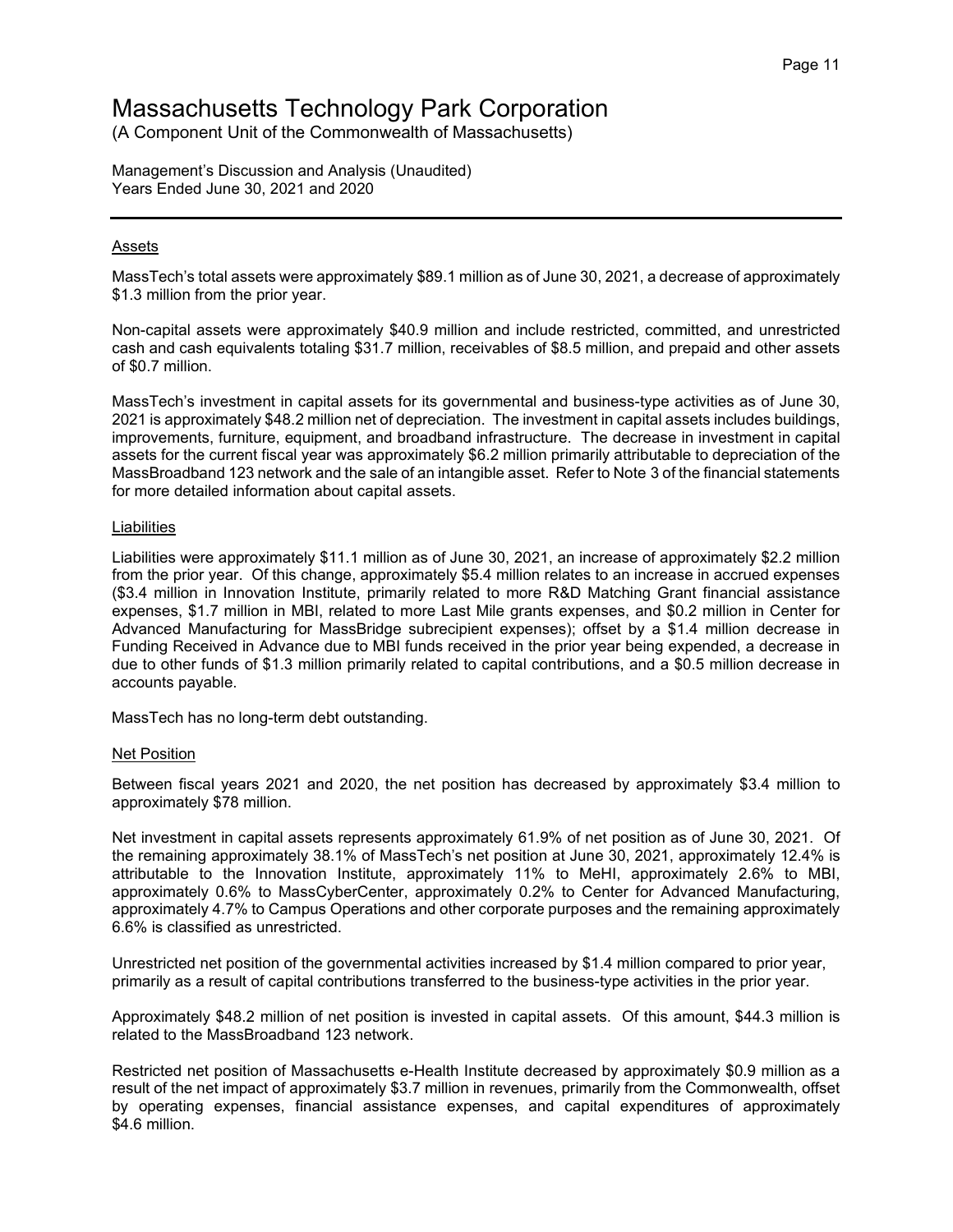(A Component Unit of the Commonwealth of Massachusetts)

Management's Discussion and Analysis (Unaudited) Years Ended June 30, 2021 and 2020

Restricted net position of the Innovation Institute increased by approximately \$0.9 million as a result of the net impact of approximately \$11.3 million in revenues, primarily from the Commonwealth, offset by operating expenses, financial assistance expenses, transfers and capital expenditures of approximately \$10 million, and the reclassification of MassCyberCenter and Center for Advanced Manufacturing to its own net position.

Restricted net position of the MBI remained flat as a result of the net impact of approximately \$9.2 million in revenues, primarily from the Commonwealth, offset by operating, financial assistance expenses, transfers and capital expenditures of approximately \$9.2 million.

The net position of the business-type activities was approximately \$12.8 million as of June 30, 2021, an increase of approximately \$0.3 million from the prior year-end. This increase is primarily a result of revenues of \$0.9 million and transfers from governmental activities of \$0.2 million offset by operating expenses of \$0.7 million. The primary function of the business-type activities is the Campus Operations, the fund that relates to the development and maintenance of the 36-acre campus in Westborough, Massachusetts. Of the total net position, approximately \$3.9 million was invested in capital assets, approximately \$3.7 million was restricted for future investment in the campus and its buildings and other restricted purposes, and the remaining balance of approximately \$5.2 million was unrestricted.

The summary statements of net position show how the fiscal year activities impacted the net position. The following page contains the summary of changes in the statement of net position for the fiscal years 2021 and 2020: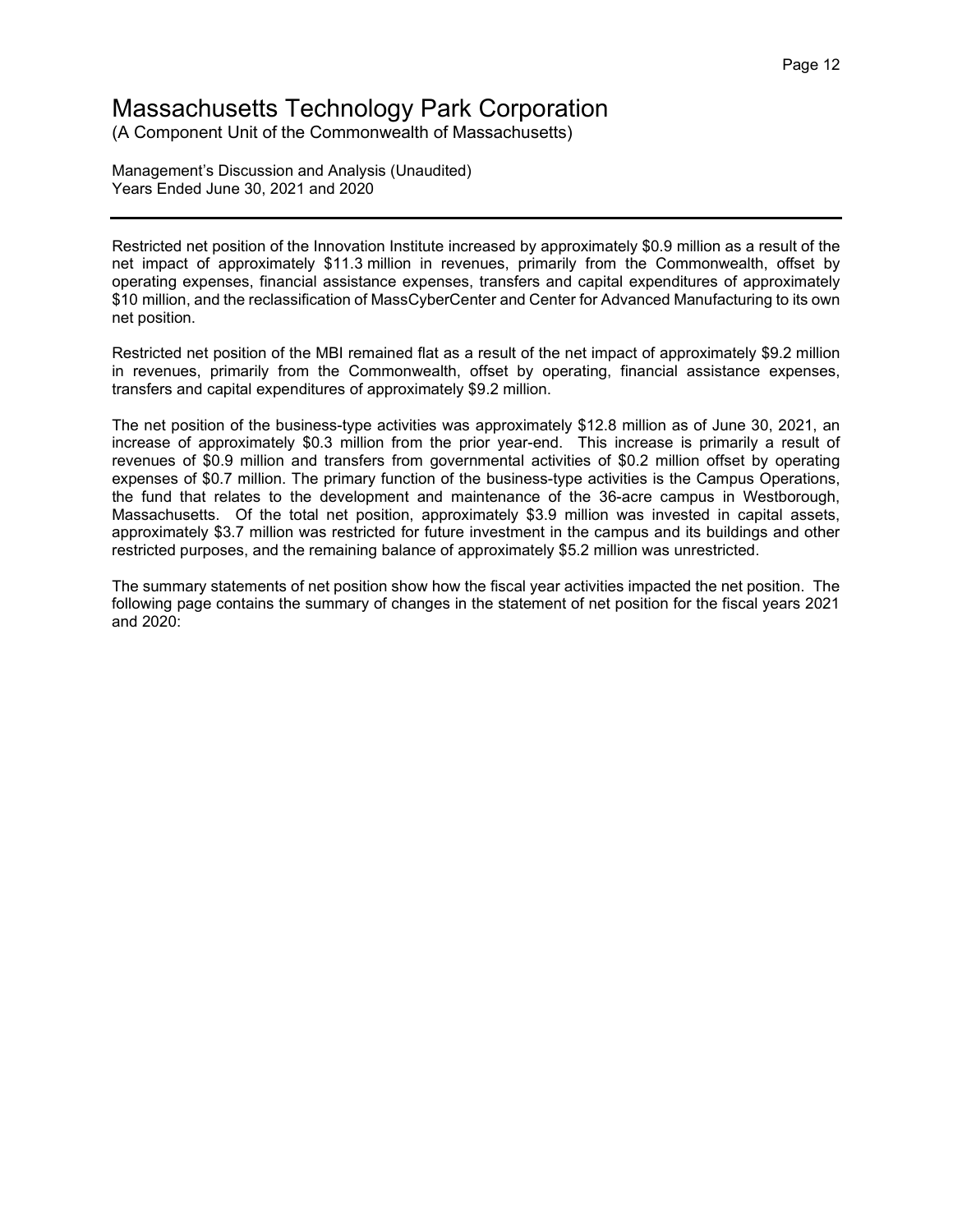(A Component Unit of the Commonwealth of Massachusetts)

Management's Discussion and Analysis (Unaudited) Summary of Statements of Activities Years Ended June 30, 2021 and 2020

|                                   | 2021              |    |                |    |             |    | 2020         |    |                      |    |             |  |
|-----------------------------------|-------------------|----|----------------|----|-------------|----|--------------|----|----------------------|----|-------------|--|
|                                   | Governmental      |    | Business-Type  |    |             |    | Governmental |    | <b>Business-Type</b> |    |             |  |
|                                   | <b>Activities</b> |    | Activities     |    | Total       |    | Activities   |    | Activities           |    | Total       |  |
| Revenue:                          |                   |    |                |    |             |    |              |    |                      |    |             |  |
| State funding                     | \$<br>25,515,972  | \$ | $\mathbf{r}$   | \$ | 25,515,972  | \$ | 18,936,674   | \$ |                      | \$ | 18,936,674  |  |
| Federal funding                   | 1,182,177         |    |                |    | 1,182,177   |    |              |    |                      |    |             |  |
| Outsourced corporate services     | 90,000            |    |                |    | 90,000      |    | 90,000       |    |                      |    | 90,000      |  |
| Other revenue                     | 247,115           |    |                |    | 247,115     |    | 1,940,211    |    |                      |    | 1,940,211   |  |
| Campus operations                 |                   |    | 853,243        |    | 853,243     |    |              |    | 831,719              |    | 831,719     |  |
| Total revenue                     | 27,035,264        |    | 853,243        |    | 27,888,507  |    | 20,966,885   |    | 831,719              |    | 21,798,604  |  |
| Expenses:                         |                   |    |                |    |             |    |              |    |                      |    |             |  |
| Innovation Institute              | 10,005,162        |    | $\blacksquare$ |    | 10,005,162  |    | 8,904,340    |    |                      |    | 8,904,340   |  |
| MassCyberCenter                   | 975,540           |    |                |    | 975,540     |    |              |    |                      |    |             |  |
| Center for Advanced Manufacturing | 1,612,116         |    |                |    | 1,612,116   |    |              |    |                      |    |             |  |
| Massachusetts e-Health Institute  | 4,537,831         |    |                |    | 4,537,831   |    | 4,801,768    |    |                      |    | 4,801,768   |  |
| Massachusetts Broadband Institute | 13,284,020        |    |                |    | 13,284,020  |    | 10,192,990   |    |                      |    | 10,192,990  |  |
| Economic Development/Other        | 162,167           |    |                |    | 162,167     |    | 111,861      |    |                      |    | 111,861     |  |
| Campus operations                 |                   |    | 803,808        |    | 803,808     |    |              |    | 765,787              |    | 765,787     |  |
| Total expenses                    | 30,576,836        |    | 803,808        |    | 31,380,644  |    | 24,010,959   |    | 765,787              |    | 24,776,746  |  |
| Net position                      | (3,541,572)       |    | 49,435         |    | (3,492,137) |    | (3,044,074)  |    | 65,932               |    | (2,978,142) |  |
| Transfers                         | (177, 643)        |    | 177,643        |    |             |    | (1,489,597)  |    | 1,489,597            |    |             |  |
| Investment earnings               | 44,837            |    | 13,948         |    | 58,785      |    | 438,766      |    | 122,498              |    | 561,264     |  |
| Change in net position            | (3,674,378)       |    | 241,026        |    | (3,433,352) |    | (4,094,905)  |    | 1,678,027            |    | (2,416,878) |  |
| Net position - beginning of year  | 68,935,128        |    | 12,501,188     |    | 81,436,316  |    | 73,030,033   |    | 10,823,161           |    | 83,853,194  |  |
| Net position - end of year        | \$<br>65,260,750  | \$ | 12,742,214     | \$ | 78,002,964  | \$ | 68,935,128   | \$ | 12,501,188           | \$ | 81,436,316  |  |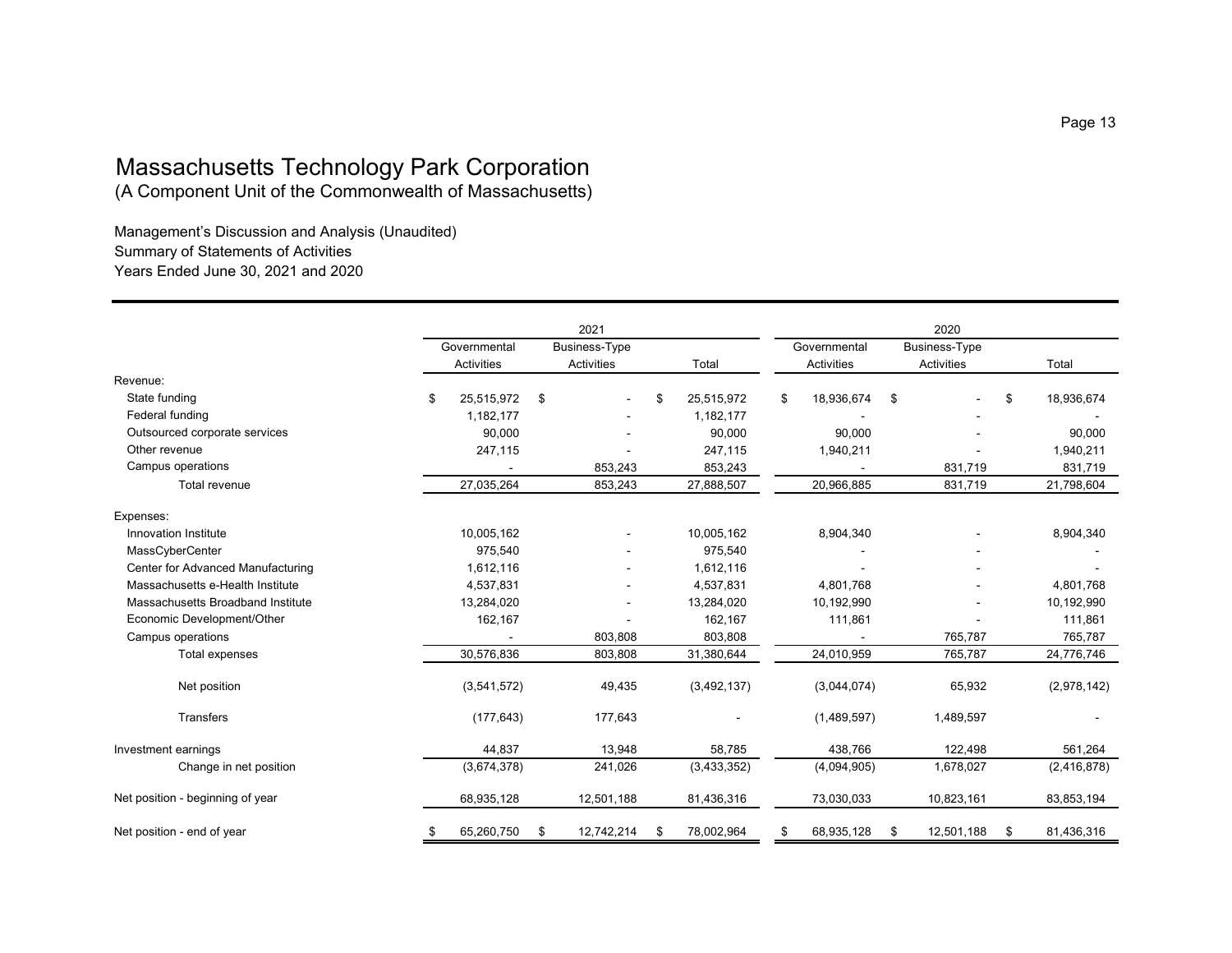(A Component Unit of the Commonwealth of Massachusetts)

Management's Discussion and Analysis (Unaudited) Years Ended June 30, 2021 and 2020

Total governmental and business-type revenues, including investment earnings, were approximately \$27.9 million for the fiscal year ended on June 30, 2021, which was an increase of approximately \$5.6 million from the prior year. The change in revenue results from an increase of approximately \$6.6 million in state revenue, and increase of \$1.2 million in federal funding, offset by a decrease in investment earnings of \$0.5 million, and a decrease in other revenue of \$1.7 million, primarily related to a capital contribution in the prior year. The state funding increased primarily due to increased bond funding for the MBI Last Mile Program and Research & Development Matching Grant Fund program as well as MBI Recovery Program funding. Total expenses increased by approximately \$6.6 million. MeHI's expenses decreased by approximately \$0.3 million, primarily as a result of a slight decrease across all personnel and program support expenses. MBI expenses increased by approximately \$3.1 million, primarily as a result of an increase in financial assistance, offset by a decrease in Network Operation expenses. The Innovation Institute's expenses increased by approximately \$1.1 million, primarily as a result of increased financial assistance expenses for the R&D Matching Grant Fund program, offset by a decrease in personnel and program support expenses, additionally in the prior fiscal year the MassCyberCenter and Center for Advanced Manufacturing costs were included in Innovation Institute but are now broken out. The MassCyberCenter expenses totaled approximately \$1 million and the Center for Advanced Manufacturing expenses totaled \$1.6 million, with a majority of the expenses relating to MassBridge. The Economic Development Fund's expenses increased by approximately \$0.1 million primarily due to increased personnel expenses. The proprietary fund's expenses increased by approximately \$0.04 million primarily due to an increase in professional fees related to the intangible asset sale.

#### Revenue

The total revenues of MassTech for the fiscal year ended June 30, 2021, were \$27.9 million, including investment earnings. Total revenues break down by source as follows:



MassTech's primary source of programmatic revenue during this fiscal year was state funding. The state funding included bond funds for MBI and the Innovation Institute's R&D Matching Grant Fund, the Innovation Institute appropriations, MBI Recovery funding, and various State Agency service contracts.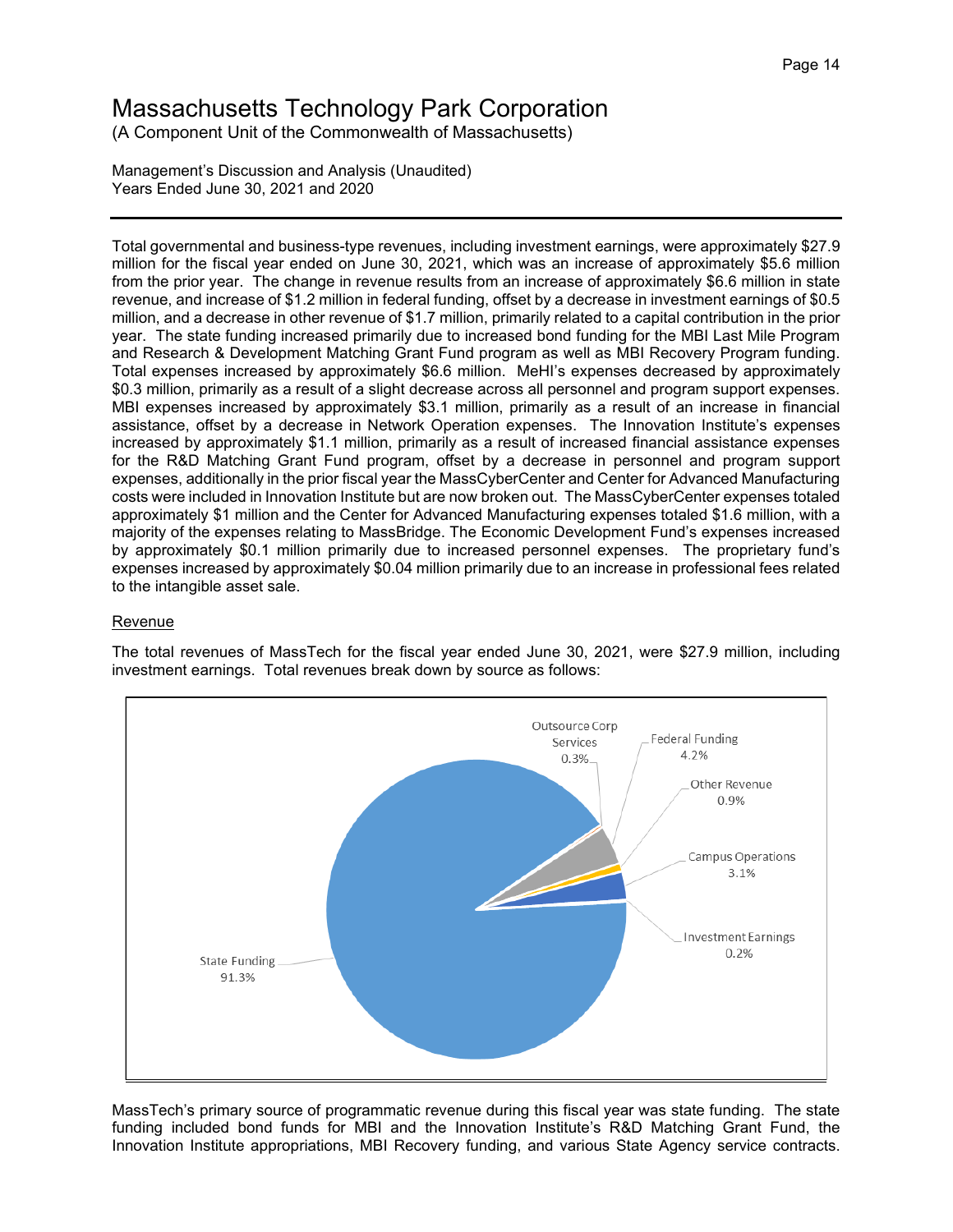(A Component Unit of the Commonwealth of Massachusetts)

Management's Discussion and Analysis (Unaudited) Years Ended June 30, 2021 and 2020

Other sources of revenue for fiscal year 2021 include federal funding, fees from the Massachusetts Life Sciences Center for outsourced corporate services, network operator payments, rentals of campus buildings, and investment earnings.

#### Expenses

The expenses for fiscal year 2021 were approximately \$31.4 million, which in addition to operating costs included approximately \$15.8 million of financial assistance expenses, \$1.1 million of MBI Network Operations expenses and \$5.2 million of depreciation expense, most of which is related to the MassBroadband 123 network. Financial assistance expenses are those paid out to award recipients or third-parties for projects which directly benefit the stakeholders in the Commonwealth. The financial assistance expenses in fiscal year 2021 relate to awards made in prior fiscal years as well as the current fiscal year. The breakdown of expense by division, based upon the fund-level financial statements is as follows:



#### Governmental Funds

The focus of MassTech's governmental fund is to provide information on near-term inflows, outflows, and balances of spendable resources. Such information is useful in assessing MassTech's funding requirements.

The general fund is the chief operating fund of MassTech. At the end of the current fiscal year, fund balance of the general fund was approximately \$20.9 million. This consisted of approximately \$0.6 million in nonspendable, \$6.3 million in committed, and \$14 million in restricted.

The general fund's net increase in fund balance for the fiscal year was approximately \$2.2 million. Overall revenues had a net increase of approximately \$2.6 million over the prior year. Expenditures in the general fund increased by approximately \$5.6 million, primarily due to approximately \$3.4 million increase in MBI expenditures.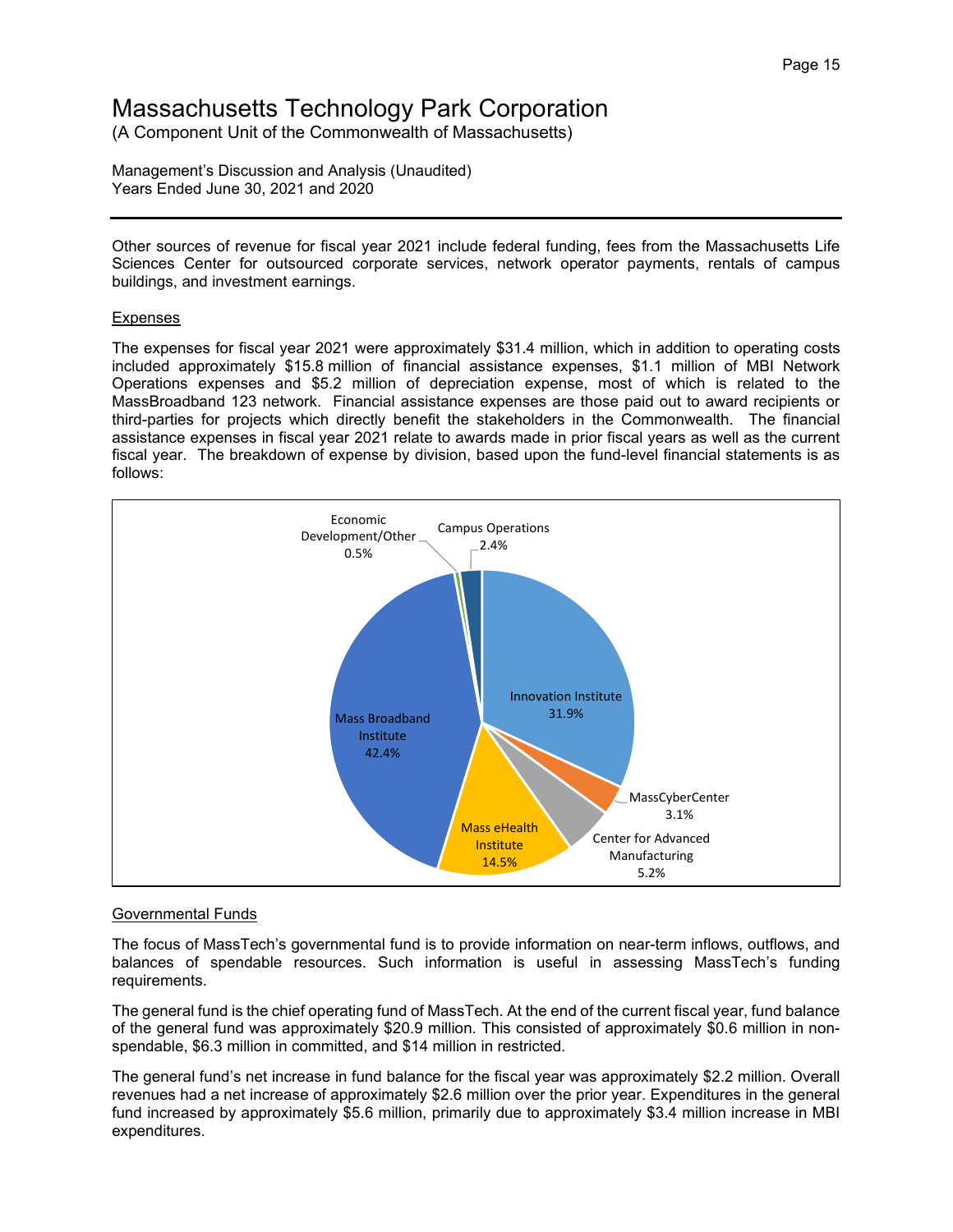(A Component Unit of the Commonwealth of Massachusetts)

Management's Discussion and Analysis (Unaudited) Years Ended June 30, 2021 and 2020

#### Requests for Information

This report is intended to provide an overview of MassTech's financial condition. Questions concerning any of the information in this report or request for additional information should be addressed to the Massachusetts Technology Park Corporation, 75 North Drive, Westborough, MA 01581 and to the attention of the Chief Financial Officer.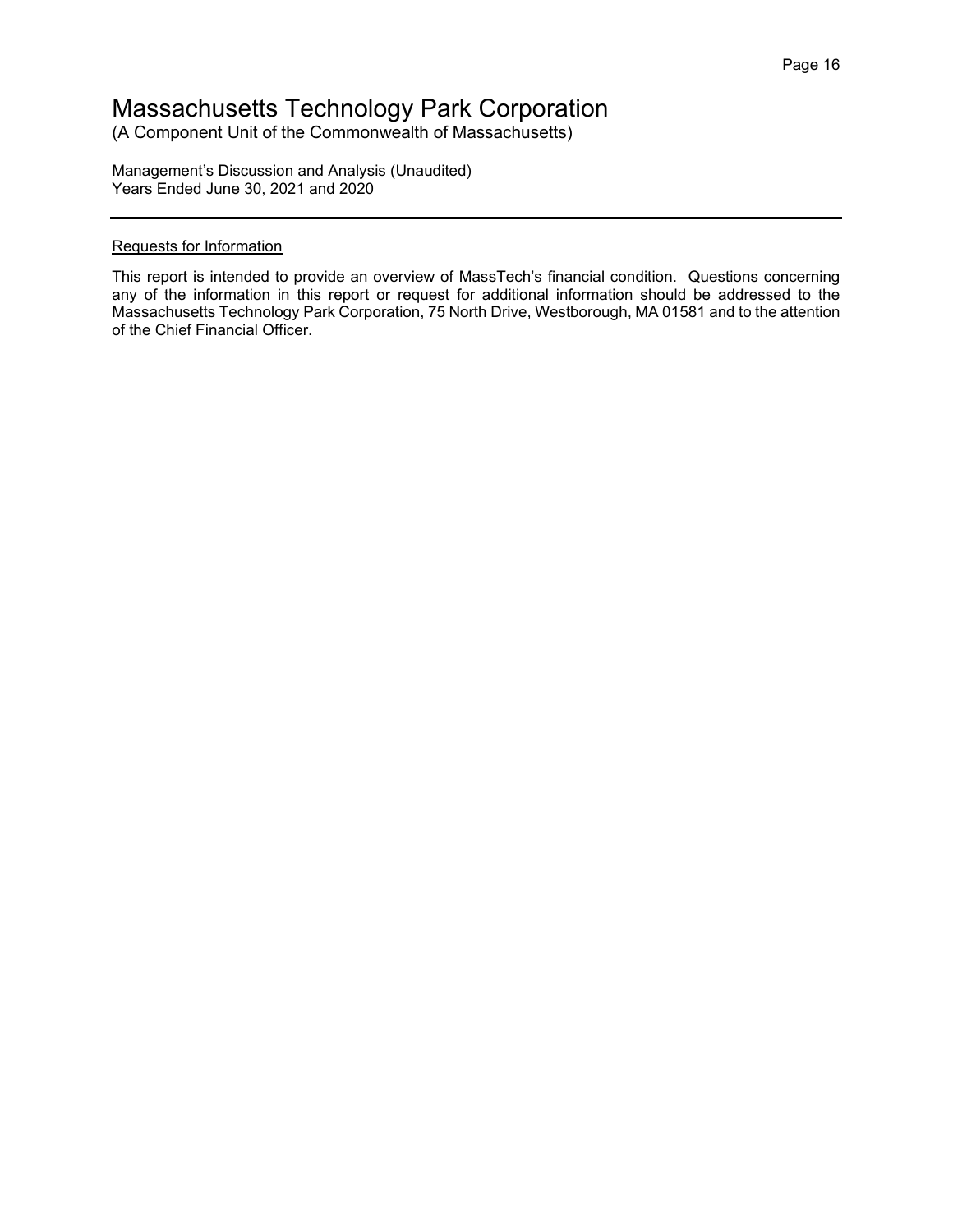### Massachusetts Technology Park Corporation (A Component Unit of the Commonwealth of Massachusetts)

Statement of Net Position June 30, 2021

|                                                   | Governmental     | Business-Type    |                  |
|---------------------------------------------------|------------------|------------------|------------------|
|                                                   | Activities       | Activities       | Total            |
| <b>ASSETS</b>                                     |                  |                  |                  |
| Cash and cash equivalents                         | \$               | \$<br>4,413,232  | \$<br>4,413,232  |
| Restricted cash and cash equivalents              | 17,270,038       | 3,699,300        | 20,969,338       |
| Accounts receivable:                              |                  |                  |                  |
| Due from other funds                              |                  | 884,317          | 884,317          |
| Other receivables                                 | 7,531,799        | 16,963           | 7,548,762        |
| Prepaid expense and other assets                  | 699,615          | 3,700            | 703,315          |
| Cash committed for program awards:                |                  |                  |                  |
| Cash and cash equivalents                         | 6,339,877        |                  | 6,339,877        |
| Total noncapital assets                           | 31,841,329       | 9,017,512        | 40,858,841       |
| Capital assets (net of accumulated depreciation): |                  |                  |                  |
| Depreciable capital assets:                       |                  |                  |                  |
| <b>Buildings</b>                                  | 44,178           | 3,680,819        | 3,724,997        |
| Improvements                                      | 33,149           | 121,366          | 154,515          |
| Equipment                                         | 3,707            | 279              | 3,986            |
| Furniture and fixtures                            | 24,694           | 7,027            | 31,721           |
| Fiber network - outside plant                     | 43,968,886       |                  | 43,968,886       |
| Non-depreciable capital assets:                   |                  |                  |                  |
| Work in process                                   | 286,961          | 78,215           | 365,176          |
| Total capital assets                              | 44,361,575       | 3,887,706        | 48,249,281       |
| <b>Total assets</b>                               | 76,202,904       | 12,905,218       | 89,108,122       |
| <b>LIABILITIES</b>                                |                  |                  |                  |
| Accounts payable                                  | 192,971          |                  | 192,971          |
| Accrued expenses                                  | 7,601,828        | 17,636           | 7,619,464        |
| Funding received in advance                       | 1,977,490        | 437              | 1,977,927        |
| Due to other funds                                | 884,317          |                  | 884,317          |
| Other liabilities                                 | 285,548          | 144,931          | 430,479          |
| <b>Total liabilities</b>                          | 10,942,154       | 163,004          | 11,105,158       |
| <b>NET POSITION</b>                               |                  |                  |                  |
| Net investment in capital assets                  | 44,361,575       | 3,887,706        | 48,249,281       |
| Restricted for:                                   |                  |                  |                  |
| Massachusetts e-Health Institute                  | 8,593,838        |                  | 8,593,838        |
| Innovation Institute                              | 9,710,455        |                  | 9,710,455        |
| MassCyberCenter                                   | 460,104          |                  | 460,104          |
| Center for Advanced Manufacturing                 | 133,398          |                  | 133,398          |
| Massachusetts Broadband Institute                 | 2,001,380        |                  | 2,001,380        |
| Campus development                                |                  | 3,699,300        | 3,699,300        |
| Unrestricted                                      |                  | 5,155,208        | 5,155,208        |
| Total net position                                | \$<br>65,260,750 | \$<br>12,742,214 | \$<br>78,002,964 |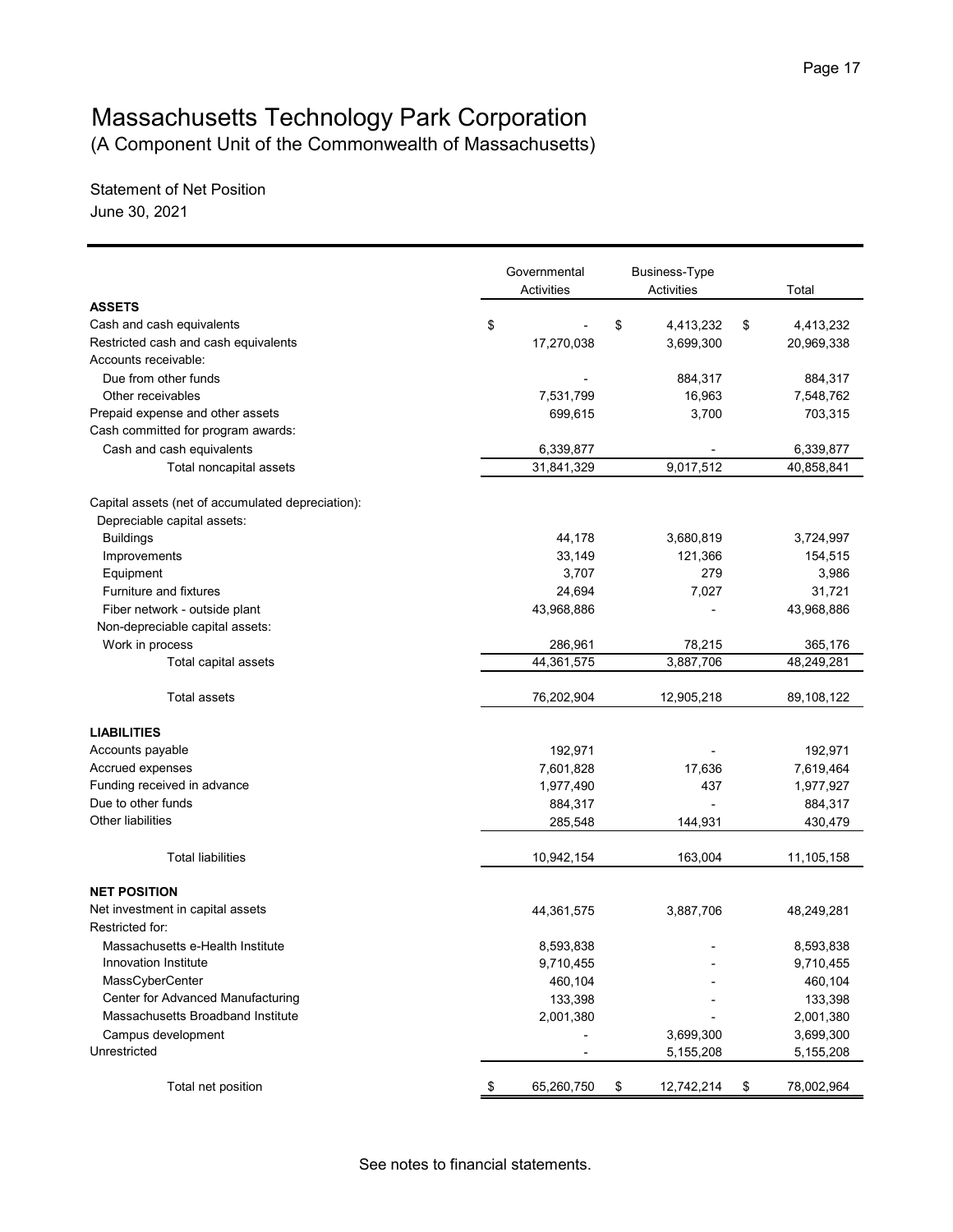(A Component Unit of the Commonwealth of Massachusetts)

#### Statement of Activities

Year Ended June 30, 2021

|                                                |                  | Program<br>Revenue<br>Charges for | Operating<br>Grants and | Net (Expense) Revenue and Changes<br>in Net Position<br>Governmental |      | <b>Business-Type</b>     |                  |
|------------------------------------------------|------------------|-----------------------------------|-------------------------|----------------------------------------------------------------------|------|--------------------------|------------------|
| <b>Functions/Programs</b>                      | Expenses         | Services                          | Contributions           | Activities                                                           |      | Activities               | Total            |
| Governmental activities:                       |                  |                                   |                         |                                                                      |      |                          |                  |
| Innovation Institute                           | \$<br>10,005,162 | \$<br>117,262                     | \$<br>11,201,319        | \$<br>1,313,419                                                      | - \$ |                          | \$<br>1,313,419  |
| MassCyberCenter                                | 975.540          | 35,000                            | 956.396                 | 15,856                                                               |      |                          | 15,856           |
| Center for Advanced Manufacturing              | 1,612,116        | 612,133                           | 1,134,634               | 134,651                                                              |      |                          | 134,651          |
| Massachusetts e-Health Institute               | 4,537,831        | 3,610,632                         | 41,148                  | (886, 051)                                                           |      |                          | (886, 051)       |
| Massachusetts Broadband Institute              | 13,284,020       | 212,115                           | 9,024,625               | (4,047,280)                                                          |      |                          | (4,047,280)      |
| Economic development/other                     | 162,167          | 90.000                            |                         | (72, 167)                                                            |      | $\overline{\phantom{a}}$ | (72, 167)        |
| Total governmental activities                  | 30,576,836       | 4,677,142                         | 22,358,122              | (3,541,572)                                                          |      | $\blacksquare$           | (3,541,572)      |
| Business-type activities:<br>Campus operations | 803,808          | 853,243                           |                         |                                                                      |      | 49,435                   | 49,435           |
| Total business-type activities                 | 803,808          | 853,243                           |                         |                                                                      |      | 49,435                   | 49,435           |
| Total                                          | 31,380,644       | \$<br>5,530,385                   | \$<br>22,358,122        | (3,541,572)                                                          |      | 49,435                   | (3,492,137)      |
| General revenues:                              |                  |                                   |                         |                                                                      |      |                          |                  |
| Investment earnings                            |                  |                                   |                         | 44,837                                                               |      | 13,948                   | 58,785           |
| Transfers                                      |                  |                                   |                         | (177, 643)                                                           |      | 177,643                  |                  |
| Change in net position                         |                  |                                   |                         | (3,674,378)                                                          |      | 241,026                  | (3,433,352)      |
| Net position - beginning of year               |                  |                                   |                         | 68,935,128                                                           |      | 12,501,188               | 81,436,316       |
| Net position - end of year                     |                  |                                   |                         | \$<br>65,260,750                                                     | \$   | 12,742,214               | \$<br>78,002,964 |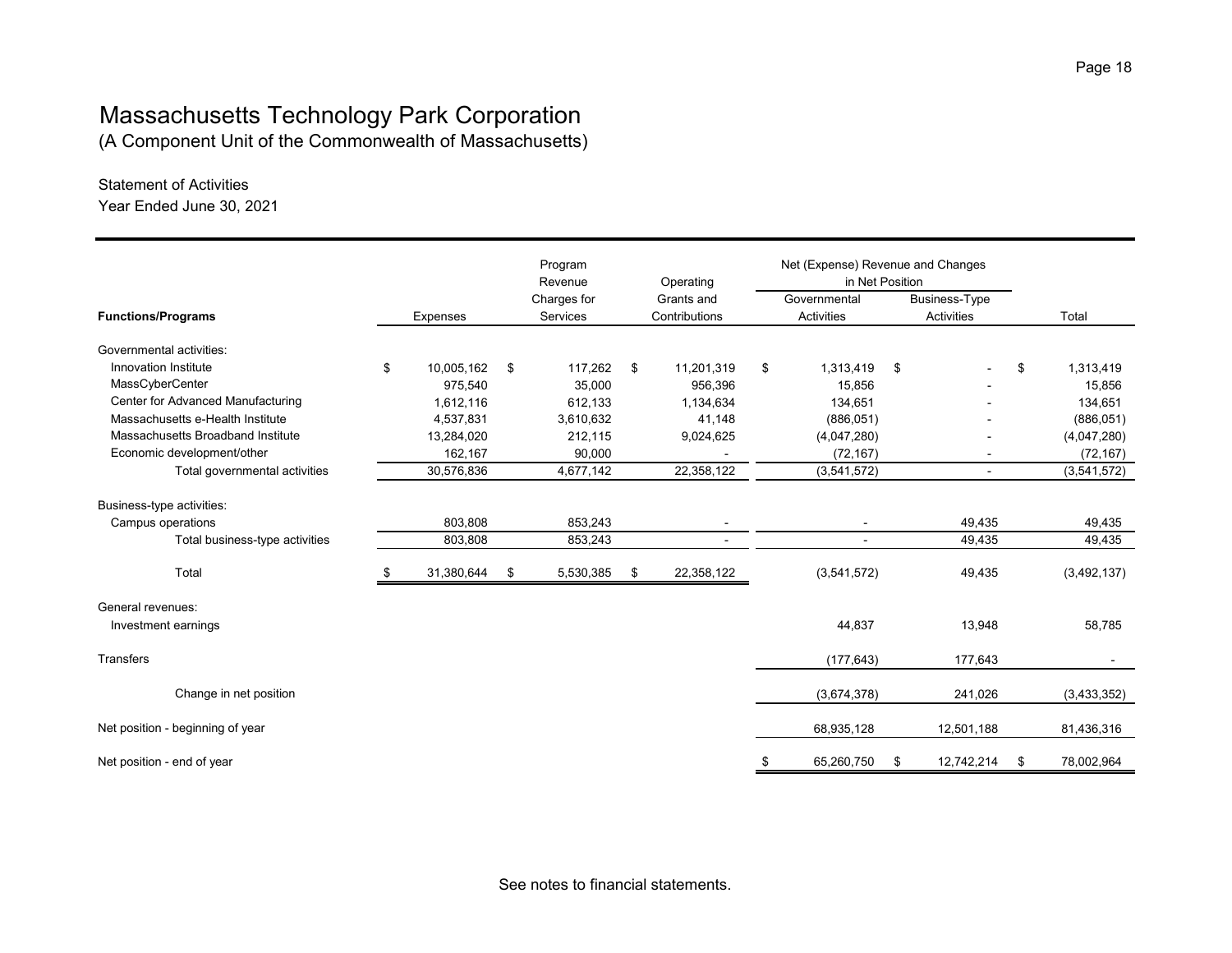(A Component Unit of the Commonwealth of Massachusetts)

Balance Sheet - Governmental Fund June 30, 2021

|                                                                                                                                                         |    | <b>General Fund</b> |
|---------------------------------------------------------------------------------------------------------------------------------------------------------|----|---------------------|
| <b>ASSETS</b>                                                                                                                                           |    |                     |
| Restricted cash and cash equivalents                                                                                                                    | \$ | 17,270,038          |
| Other receivables                                                                                                                                       |    | 7,531,799           |
| Prepaid expenses and other assets                                                                                                                       |    | 588,892             |
| Cash committed for program awards:                                                                                                                      |    |                     |
| Cash and cash equivalents                                                                                                                               |    | 6,339,877           |
| <b>Total assets</b>                                                                                                                                     | \$ | 31,730,606          |
| LIABILITIES, DEFERRED INFLOWS OF RESOURCES, AND FUND BALANCE<br>Liabilities:                                                                            |    |                     |
|                                                                                                                                                         |    |                     |
| Accounts payable                                                                                                                                        | \$ | 192,971             |
| Accrued expenses                                                                                                                                        |    | 7,262,929           |
| Due to other funds                                                                                                                                      |    | 884,317             |
| Funding received in advance                                                                                                                             |    | 1,977,490           |
| Other current liabilities                                                                                                                               |    | 91,594              |
| <b>Total liabilities</b>                                                                                                                                |    | 10,409,301          |
| Deferred inflows of resources:                                                                                                                          |    |                     |
| Unavailable revenue                                                                                                                                     |    | 391,387             |
| Total deferred Inflows of resources                                                                                                                     |    | 391,387             |
| Fund balance:                                                                                                                                           |    |                     |
| Non-spendable                                                                                                                                           |    | 588,892             |
| Committed                                                                                                                                               |    | 6,339,877           |
| Restricted                                                                                                                                              |    | 14,001,149          |
| Total fund balance                                                                                                                                      |    | 20,929,918          |
| Total liabilities, deferred Inflows of resources, and fund balance                                                                                      |    | 31,730,606          |
| Total fund balance of governmental fund                                                                                                                 | \$ | 20,929,918          |
| Amounts reported for governmental funds above and those reported for governmental<br>activities in the statement of net position are different because: |    |                     |
| Some assets are not available and payable in the current period and therefore are not<br>reported in the fund statements                                |    | 110,723             |
| Some liabilities are not due and payable in the current period and therefore are not<br>reported in the fund statements                                 |    | (532, 853)          |
| Unavailable revenues meet the criteria for revenue recognition in the<br>statement of activities                                                        |    | 391,387             |
| Capital assets (net of accumulated depreciation) used in governmental activities<br>are not financial resources and, therefore, not reported in funds   |    | 44,361,575          |
| Net position of governmental activities                                                                                                                 | S  | 65,260,750          |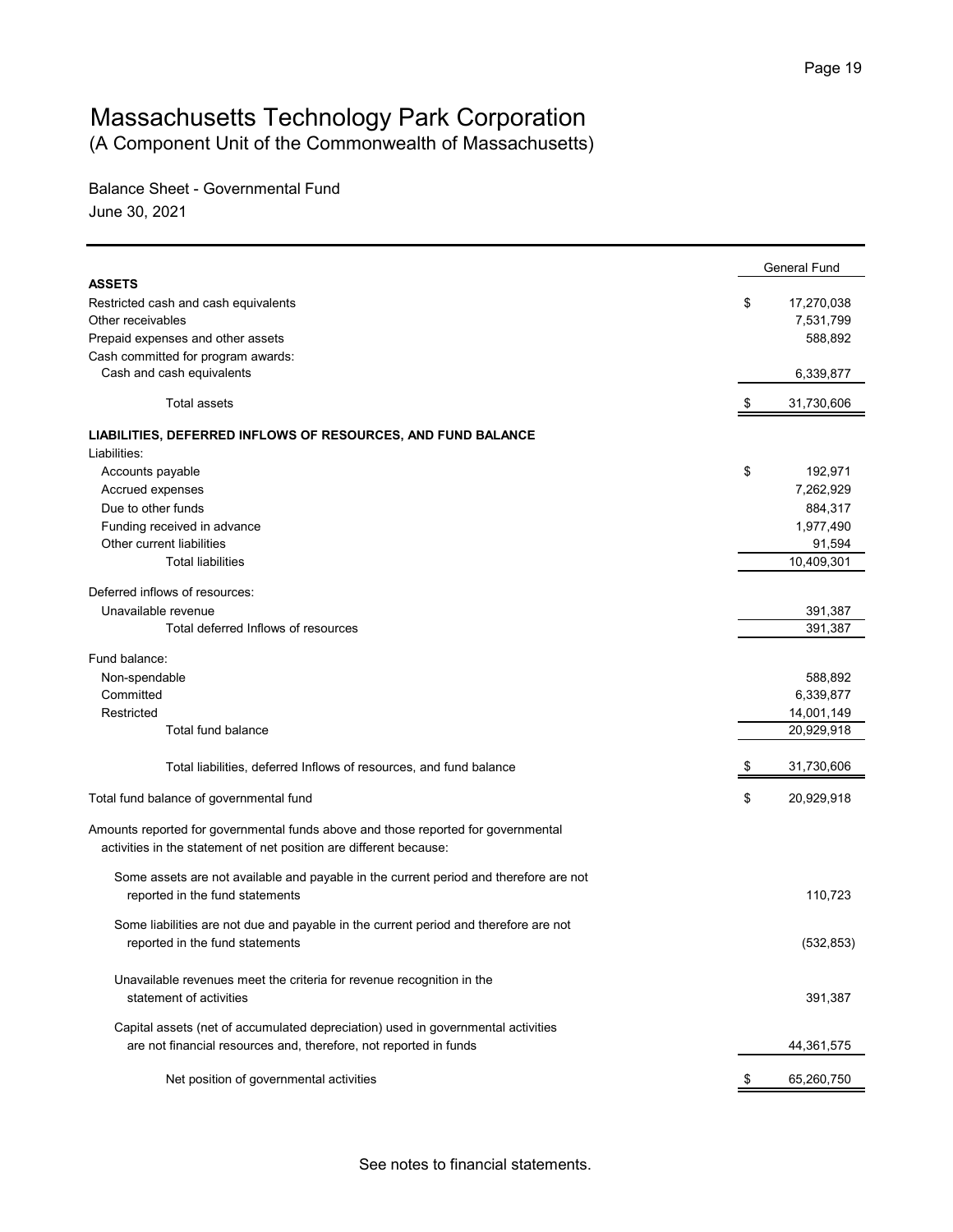(A Component Unit of the Commonwealth of Massachusetts)

Statement of Revenue, Expenditures and Changes in Fund Balance - Governmental Fund Year Ended June 30, 2021

|                                                                                          |    | <b>General Fund</b> |
|------------------------------------------------------------------------------------------|----|---------------------|
| Revenue:                                                                                 |    |                     |
| State funding                                                                            | \$ | 25,319,641          |
| Federal funding                                                                          |    | 1,182,177           |
| Investment earnings                                                                      |    | 44,837              |
| Outsourced corporate services                                                            |    | 90,000              |
| Other revenue                                                                            |    | 691,070             |
| <b>Total revenues</b>                                                                    |    | 27,327,725          |
|                                                                                          |    |                     |
| Expenditures:                                                                            |    |                     |
| Innovation Institute                                                                     |    | 10,057,785          |
| MassCyberCenter                                                                          |    | 937,004             |
| Center for Advanced Manufacturing                                                        |    | 1,608,118           |
| Massachusetts e-Health Institute                                                         |    | 4,570,284           |
| Massachusetts Broadband Institute                                                        |    | 9,008,657           |
| Economic development/Other                                                               |    | 165,561             |
| Total expenditures                                                                       |    | 26,347,409          |
|                                                                                          |    |                     |
| Other financing sources:                                                                 |    |                     |
| Sale of intangible asset                                                                 |    | 1,376,256           |
| Transfers out                                                                            |    | (177, 643)          |
|                                                                                          |    | 1,198,613           |
|                                                                                          |    |                     |
| Net change in fund balance                                                               |    | 2,178,929           |
|                                                                                          |    |                     |
| Fund balance - beginning of year                                                         |    | 18,750,989          |
|                                                                                          |    |                     |
| Fund balance - end of year                                                               | S  | 20,929,918          |
|                                                                                          |    |                     |
| Net change in fund balance - general fund                                                | \$ | 2,178,929           |
| Amounts reported for governmental funds above and those reported for governmental        |    |                     |
| activities in the statement of activities are different because:                         |    |                     |
|                                                                                          |    |                     |
| Unavailable revenues meet the criteria for revenue recognition in the                    |    |                     |
| statement of activities                                                                  |    | 391,387             |
|                                                                                          |    |                     |
| Some revenues in the fund statements were recognized in the                              |    |                     |
| statement of activities in a prior year                                                  |    | (639, 011)          |
|                                                                                          |    |                     |
| Some programmatic expenses reported in the statement of activities do not require        |    |                     |
| the use of current financial resources and, therefore, are not reported as expenditures  |    |                     |
| in the governmental funds:                                                               |    | 65,468              |
|                                                                                          |    |                     |
| The sale of intangible assets provides current financial resources to governmental funds |    |                     |
| and are needed to be removed from the statement of activities                            |    |                     |
| as this was recognized as other revenue in prior year:                                   |    | (1,376,256)         |
|                                                                                          |    |                     |
| Governmental funds report capital outlays as expenditures, however, in the               |    |                     |
| statement of activities, the cost of capital is allocated over their estimated useful    |    |                     |
| lives as depreciation expense. Additionally, the sale of intangible asset                |    |                     |
| in the current period are noted within:                                                  |    | (4, 294, 895)       |
|                                                                                          |    |                     |
| Change in net position of governmental activities                                        |    | (3,674,378)         |
|                                                                                          |    |                     |

See notes to financial statements.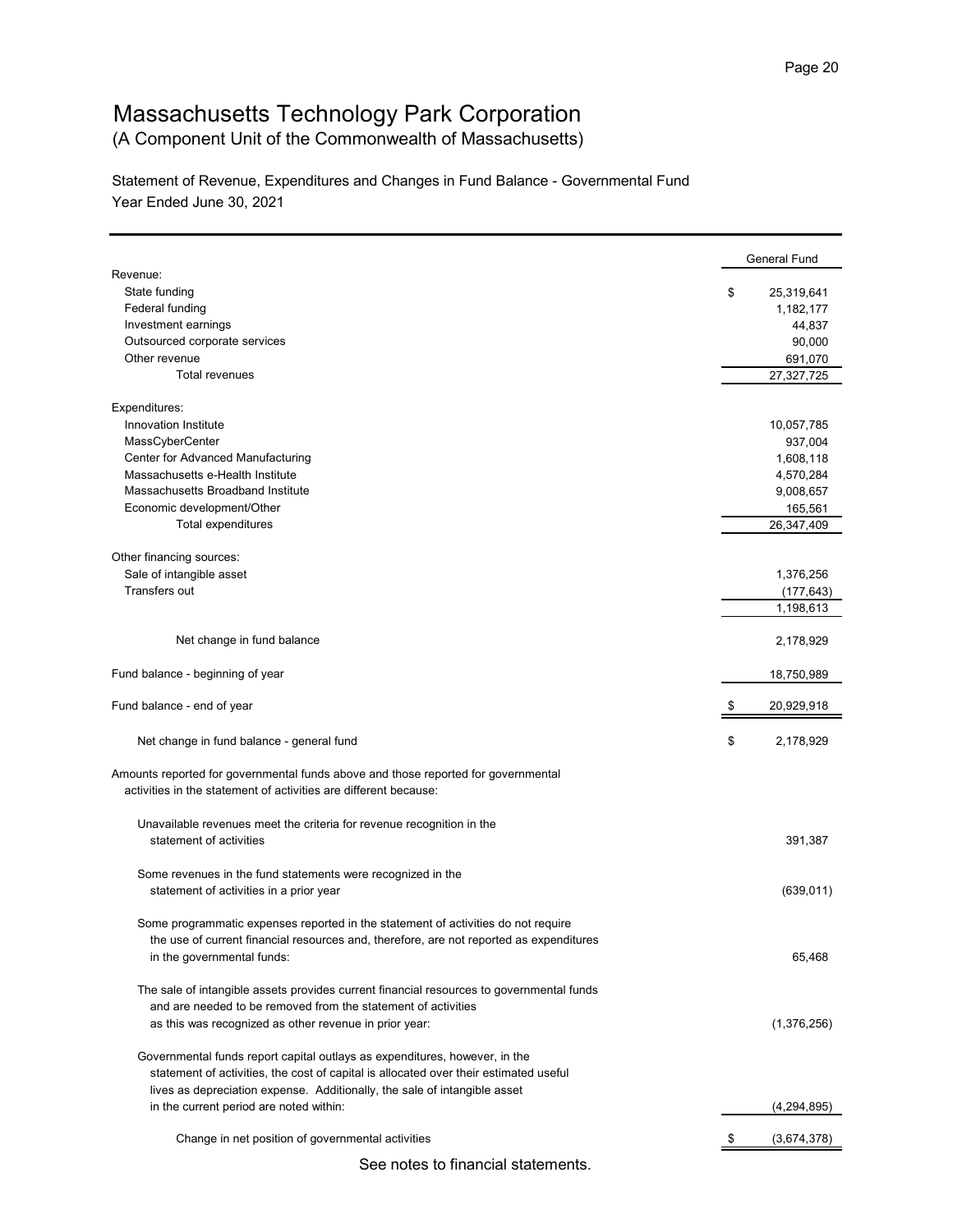(A Component Unit of the Commonwealth of Massachusetts)

Statement of Net Position - Proprietary Fund June 30, 2021

|                                                  | Campus<br>Operations   |
|--------------------------------------------------|------------------------|
| <b>ASSETS</b>                                    |                        |
| Current assets:                                  |                        |
| Cash and cash equivalents                        | \$<br>4,413,232        |
| Restricted cash and cash equivalents             | 3,699,300              |
| Due from other funds                             | 884,317                |
| Prepaid expenses and other current assets        | 20,663                 |
| Total current assets                             | $\overline{9,017,512}$ |
| Capital assets:                                  |                        |
| <b>Buildings</b>                                 | 20,383,318             |
| Improvements                                     | 1,328,590              |
| Equipment                                        | 88,104                 |
| Furniture and fixtures                           | 174,670                |
| <b>Work in Process</b>                           | 78,216                 |
| Total capital assets                             | 22,052,898             |
| Less - accumulated depreciation                  | (18, 165, 192)         |
| Total capital assets - net                       | 3,887,706              |
| <b>Total assets</b>                              | \$<br>12,905,218       |
| <b>LIABILITIES</b>                               |                        |
| Current liabilities:                             |                        |
| Accrued expenses                                 | \$<br>17,636           |
| <b>Other liabilities</b>                         | 437                    |
| <b>Total current liabilities</b>                 | 18,073                 |
| Noncurrent liabilities:                          |                        |
| <b>Other liabilities</b>                         | 144,931                |
| <b>Total noncurrent liabilities</b>              | 144,931                |
| <b>Total liabilities</b>                         | 163,004                |
| <b>NET POSITION</b>                              |                        |
| Net investment in capital assets                 | 3,887,706              |
| Restricted for campus development/other purposes | 3,699,300              |
| Unrestricted                                     | 5,155,208              |
| Total net position                               | 12,742,214             |
| Total liabilities and net position               | \$<br>12,905,218       |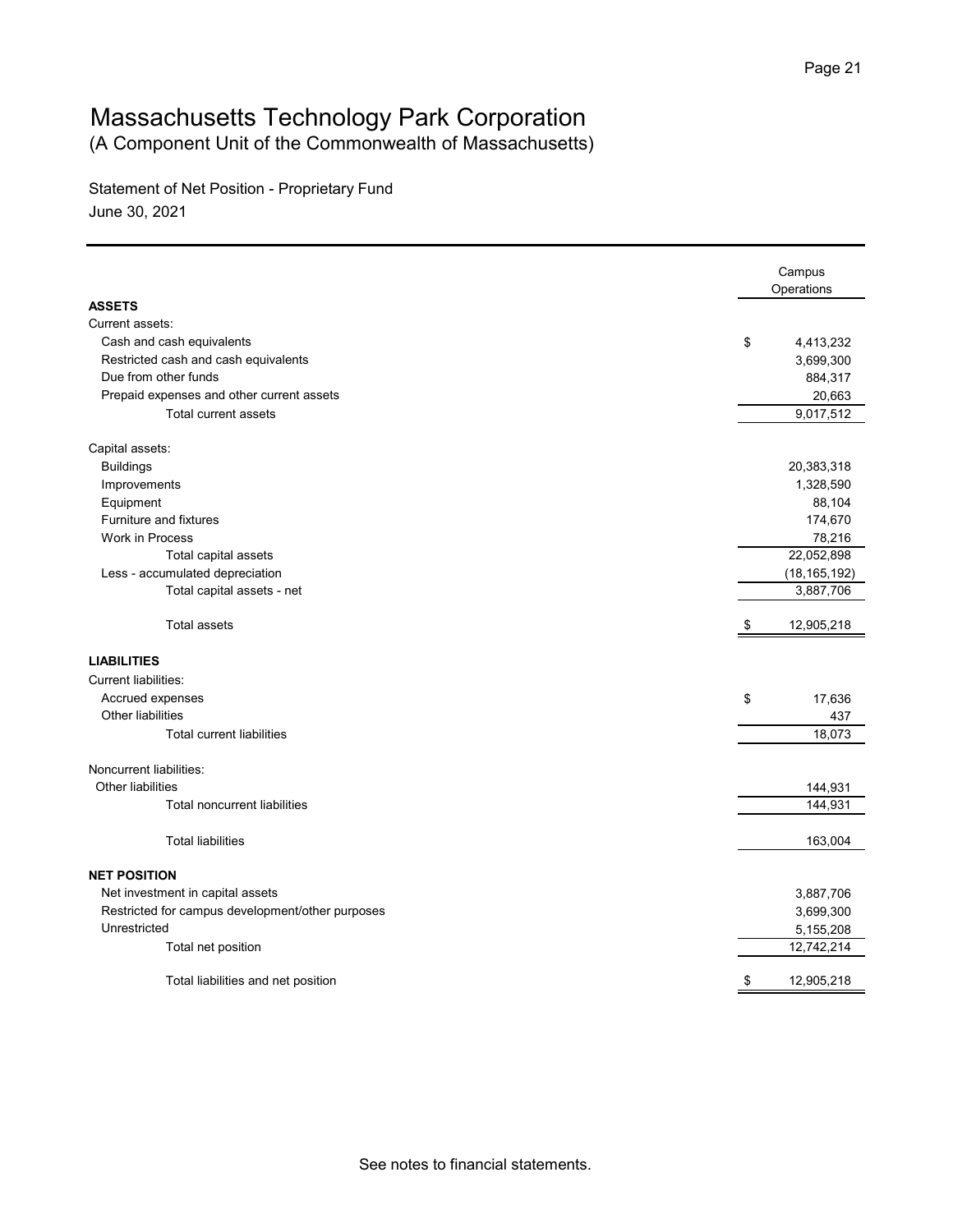(A Component Unit of the Commonwealth of Massachusetts)

Statement of Revenue, Expenses and Changes in Net Position - Proprietary Fund Year Ended June 30, 2021

|                                        | Campus<br>Operations |
|----------------------------------------|----------------------|
| Operating revenue:                     |                      |
| Operating lease revenue                | \$<br>731,469        |
| Reimbursement from other funds         | 111,774              |
| Other revenue                          | 10,000               |
| Total operating revenue                | 853,243              |
| Operating expenses:                    |                      |
| Personnel and support services         | 215,286              |
| Depreciation                           | 588,522              |
| Total expenses                         | 803,808              |
| Operating income                       | 49,435               |
| Nonoperating revenue - interest income | 13,948               |
| Other financing sources:               |                      |
| Transfers in                           | 177,643              |
| Change in net position                 | 241,026              |
| Total net position - beginning of year | 12,501,188           |
| Total net position - end of year       | 12,742,214<br>\$     |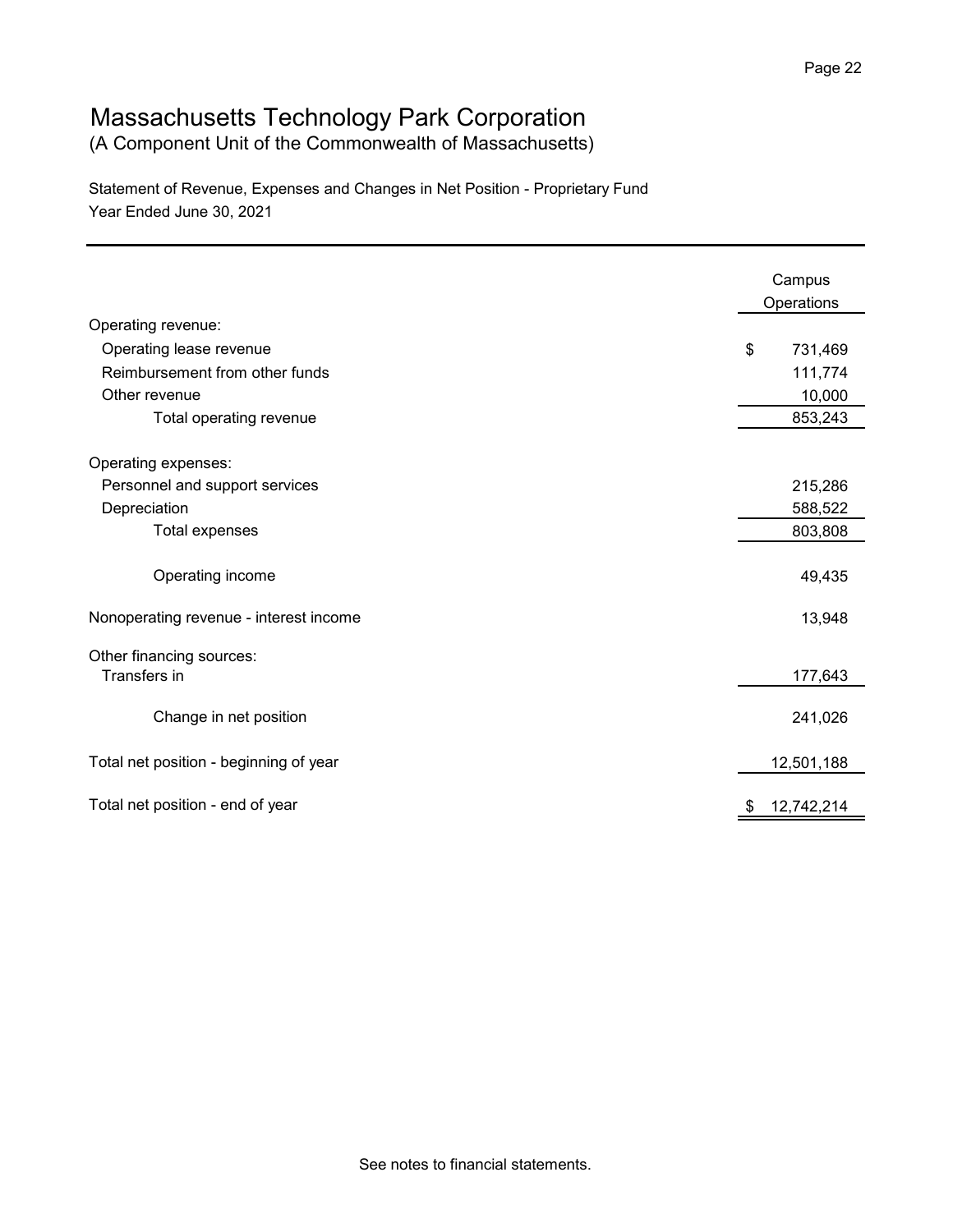(A Component Unit of the Commonwealth of Massachusetts)

Statement of Cash Flows - Proprietary Fund Year Ended June 30, 2021

|                                                                                            | Campus<br>Operations |
|--------------------------------------------------------------------------------------------|----------------------|
| Cash flows from operating activities:                                                      |                      |
| Receipts from leases and rentals                                                           | \$<br>728,778        |
| Other operating income                                                                     | 10,000               |
| Reimbursement from other funds                                                             | 111,774              |
| Payroll and vendor payments                                                                | (198, 285)           |
| Net cash provided by operating activities                                                  | 652,267              |
| Cash flows provided by noncapital financing activities - interfund activities              | 1,244,910            |
| Cash flows used in capital and related financing activities - capital purchases            | (74, 921)            |
| Cash flows from investing activities - interest received                                   | 13,948               |
| Net increase in cash and cash equivalents                                                  | 1,836,204            |
| Cash and cash equivalents - beginning of year                                              | 6,276,328            |
| Cash and cash equivalents - end of year                                                    | \$<br>8,112,532      |
|                                                                                            |                      |
| Displayed as:                                                                              |                      |
| Cash and cash equivalents                                                                  | \$<br>4,413,232      |
| Restricted cash and cash equivalents                                                       | 3,699,300            |
|                                                                                            | \$<br>8,112,532      |
|                                                                                            |                      |
| Reconciliation of operating income to net cash provided by operating activities:           | \$                   |
| Operating income                                                                           | 49,435               |
| Adjustments to reconcile operating income to net cash provided by<br>operating activities: |                      |
| Depreciation                                                                               |                      |
| Changes in assets and liabilities:                                                         | 588,522              |
|                                                                                            | (6,076)              |
| Prepaid expenses and other current assets<br>Accrued expenses                              | 17,004               |
| Other liabilities                                                                          | 3,382                |
|                                                                                            |                      |
| Net cash provided by operating activities                                                  | \$<br>652,267        |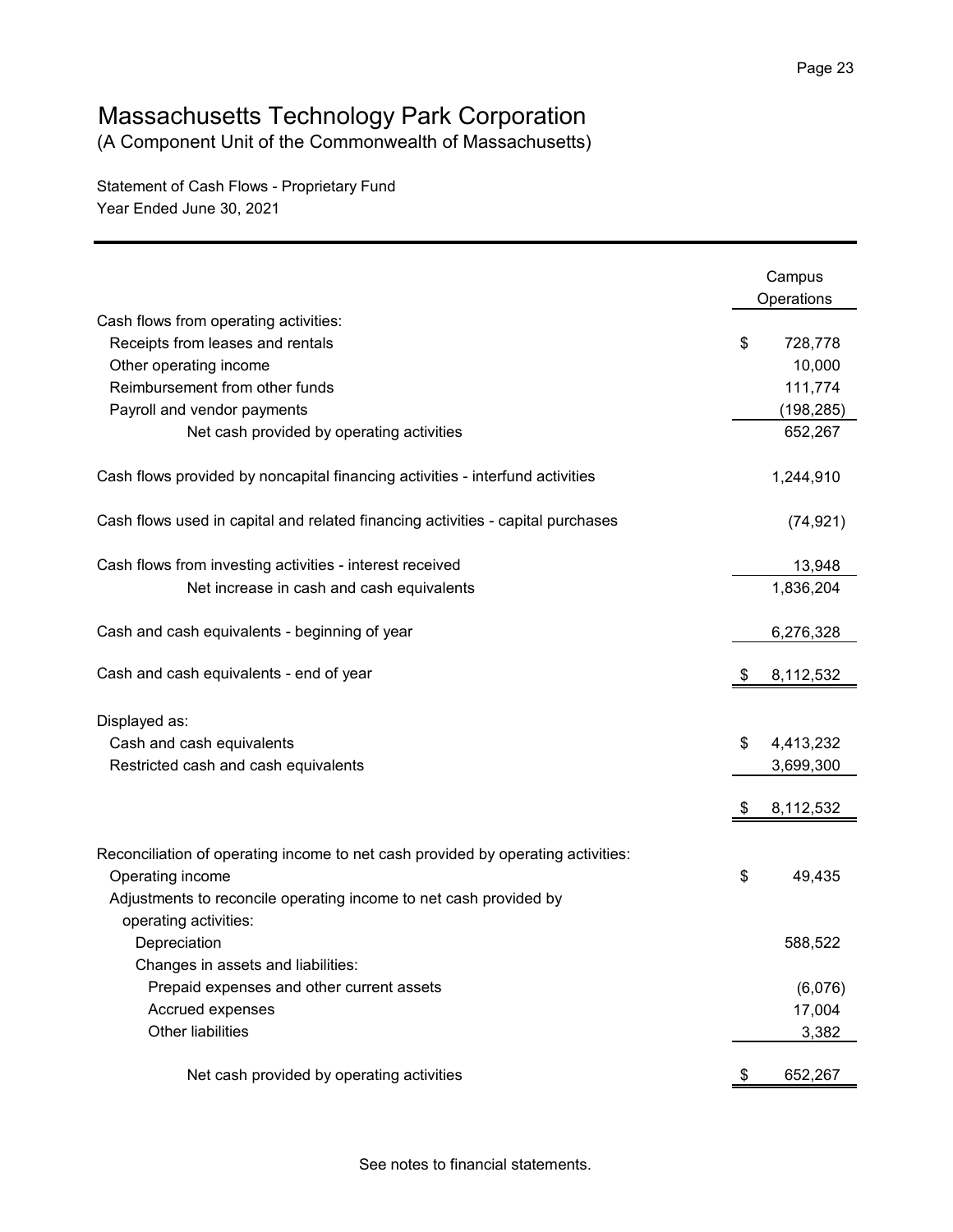(A Component Unit of the Commonwealth of Massachusetts)

Notes to Financial Statements Year Ended June 30, 2021

#### **1. SUMMARY OF SIGNIFICANT ACCOUNTING POLICIES**

The financial statements of the Massachusetts Technology Park Corporation ("MassTech" or the "Organization"), which does business as the Massachusetts Technology Collaborative, have been prepared in conformity with accounting principles generally accepted in the United States of America ("GAAP") as applied to government entities. The Governmental Accounting Standards Board ("GASB") is the accepted standard-setting body for establishing governmental accounting and financial reporting principles. The Organization's significant accounting policies are described below.

#### Reporting Entity

The Organization is a public instrumentality of the Commonwealth of Massachusetts (the "Commonwealth") created pursuant to Chapter 40J of the Massachusetts General Laws ("MGL"). The public purpose of MassTech is to advance the growth and development of the technology sector of the Commonwealth's innovation economy.

MassTech is responsible for the oversight of:

- (i) The Innovation Institute at MassTech (the "Innovation Institute"), a technology and innovation economic development effort, identifying key opportunities for economic growth and supporting industry-led growth initiatives within the technology sector of the economy;
- (ii) The Massachusetts e-Health Institute ("MeHI"), established to advance the adoption and dissemination of health technologies across the Commonwealth;
- (iii) The Massachusetts Broadband Institute ("MBI"), established to extend affordable broadband access to unserved and underserved communities in Massachusetts;
- (iv) The MassCyberCenter launched to enhance opportunities for the Massachusetts cybersecurity ecosystem to compete as the national cybersecurity leader while strengthening the resiliency of the Commonwealth's public and private communities;
- (v) The Center for Advanced Manufacturing ("CAM") to foster the most complete, most connected, and fastest manufacturing ecosystem from innovation through production;
- (vi) A 36-acre campus and its related operations.

MassTech is governed by a board of directors (the "Board") comprised of 23 members, including 20 individuals appointed by the Governor and three state officials that serve in an ex officio capacity, including the Secretary of Administration and Finance, the Secretary of Housing and Economic Development, and the Commissioner of Higher Education.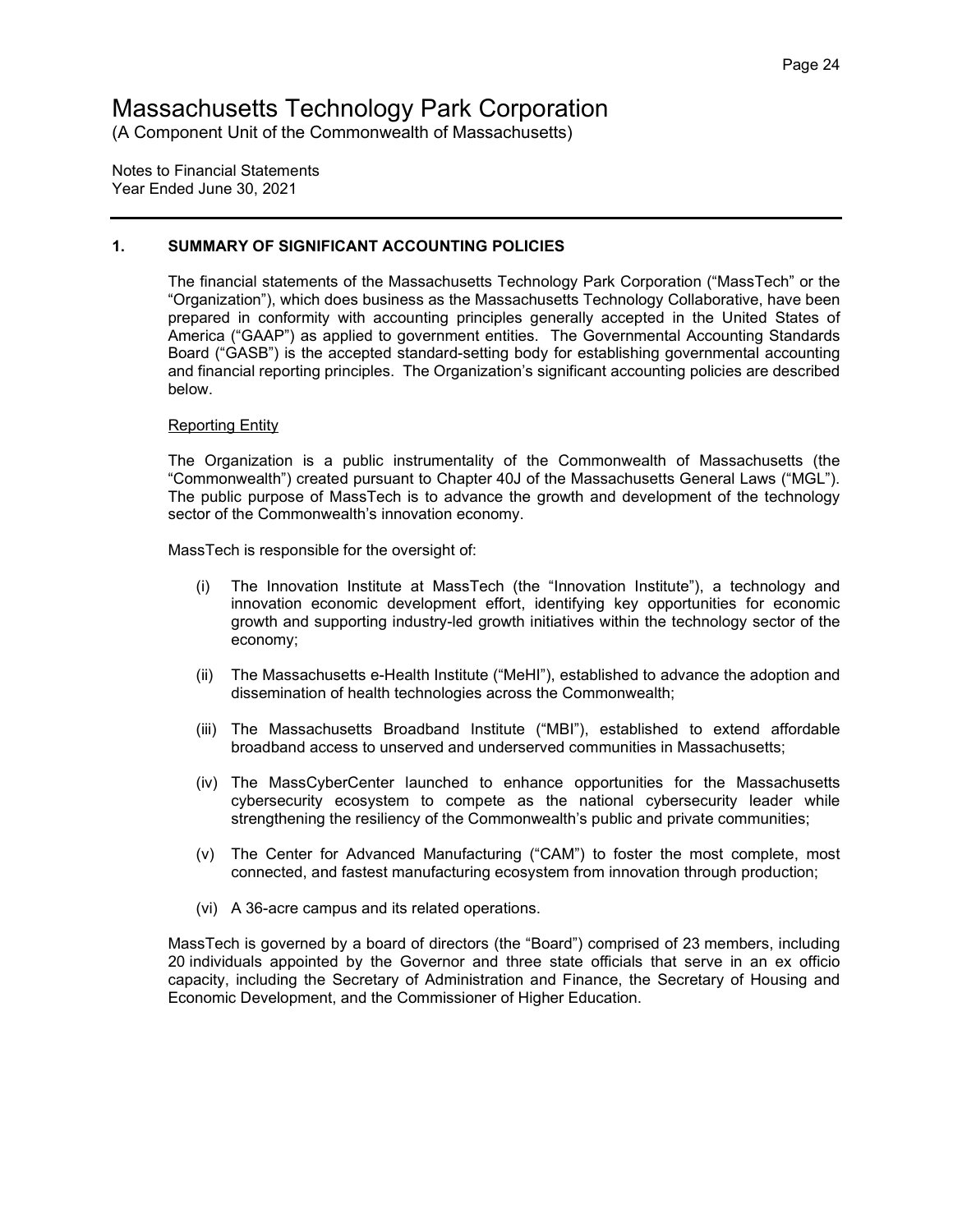(A Component Unit of the Commonwealth of Massachusetts)

Notes to Financial Statements Year Ended June 30, 2021

#### **1. SUMMARY OF SIGNIFICANT ACCOUNTING POLICIES…continued**

#### Reporting Entity…continued

In accordance with the requirements of GASB Statement No. 14*, The Financial Reporting Entity,*  GASB Statement No. 39, *Determining Whether Certain Organizations Are Component Units - an Amendment of GASB Statement 14*, and GASB Statement No. 61*, the Financial Reporting Entity: Omnibus - an amendment of GASB Statements No. 14 and No. 34,* the financial statements must present the Organization and its component units. The Organization has no component units. The Organization, however, is considered a component unit of the Commonwealth and, accordingly, its financial statements are incorporated into the financial statements of the Commonwealth.

#### Government-Wide and Fund-Level Financial Statements

The financial statements include both government-wide and fund-level reporting. The government-wide financial statements (i.e., the statement of net position and the statement of activities) report information on all of the non-fiduciary activities of the Organization. In the government-wide reporting model, governmental activities (those supported by state funding, federal grants, and other program generated sources) are reported separately from business-type activities which rely on fees and charges for support. The statement of activities demonstrates the degree to which the expenses of a given function are offset by program revenue. Expenses are those that are clearly identifiable with a specific function. Program revenue includes (1) state appropriations, bond funding, federal grants, and other funding that support specific programmatic functions of the Organization; (2) network operator fees; (3) lease and rental revenue; and (4) event sponsorship and other revenues.

The fund-level statements are separate financial statements provided for governmental funds and proprietary funds. In the fund-level reporting model, MassTech reports its financial position and results of operations in funds, each of which is considered a separate accounting entity. The operations of each fund are accounted for with a self-balancing set of accounts that comprise its assets, liabilities, fund balance or net position, revenue, and expenditures/expenses. Transactions between funds, if any, have not been eliminated.

The Organization reports the following major governmental fund:

● The General Fund is the Organization's primary operating fund. It accounts for all financial resources of the Organization used in its governmental activities. Specifically, the General Fund is used to account for MBI, MeHI, the Innovation Institute, the MassCyberCenter, and the Center for Advanced Manufacturing.

The Organization reports the following major proprietary fund:

● The Campus Operations Fund accounts for the activities of the Organization's operations related to the Massachusetts Technology Park campus.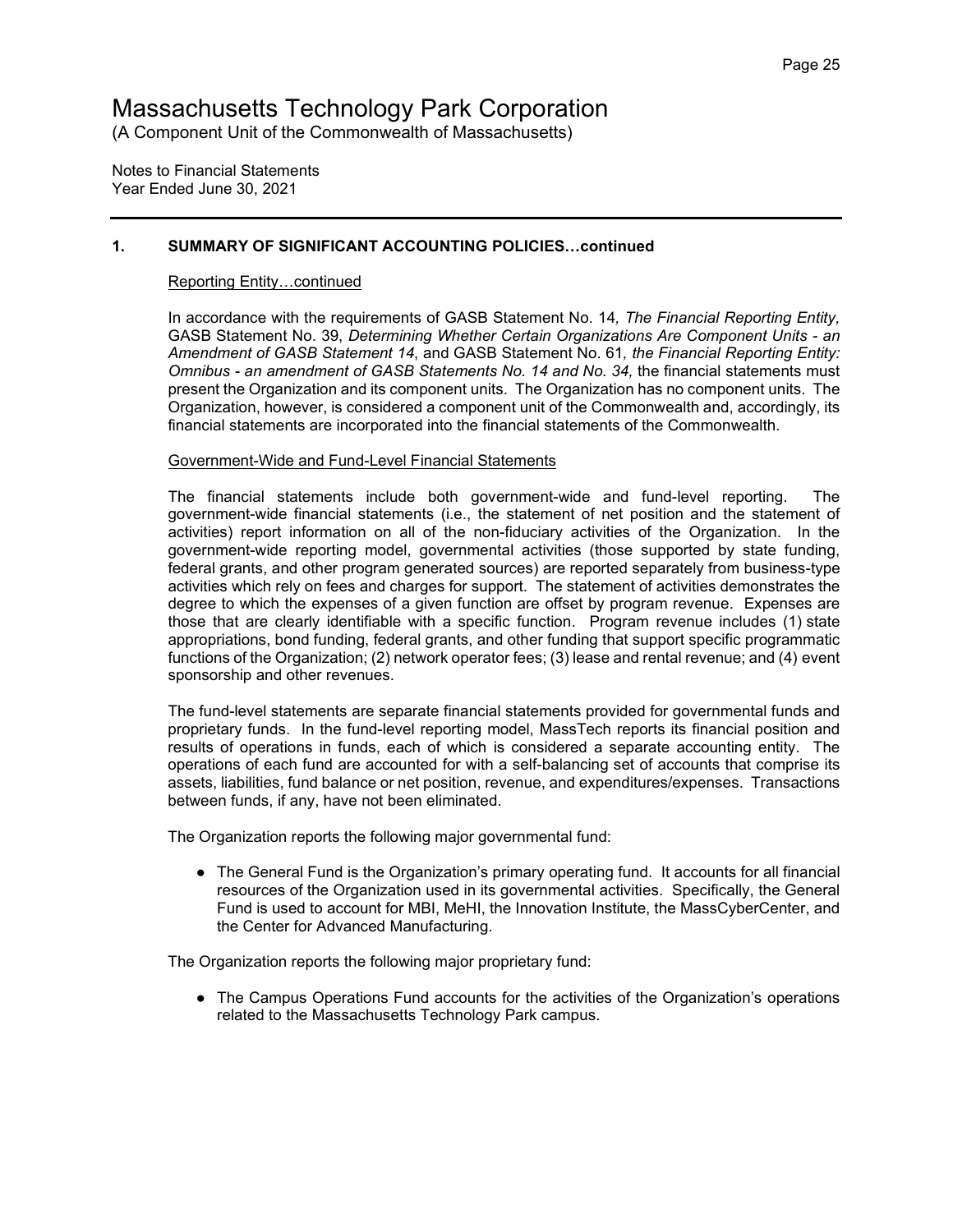(A Component Unit of the Commonwealth of Massachusetts)

Notes to Financial Statements Year Ended June 30, 2021

#### **1. SUMMARY OF SIGNIFICANT ACCOUNTING POLICIES…continued**

Measurement Focus, Basis of Accounting, and Financial Reporting Presentation…continued

The government-wide financial statements are reported using the economic resources measurement focus and the accrual basis of accounting, as is the proprietary fund in the fund-perspective financial statements. Revenue is recorded when earned and expenses are recorded when a liability is incurred, regardless of the timing of related cash flows. State appropriations and similar items are recognized as revenue as soon as all eligibility requirements imposed by the provider have been met.

Governmental fund financial statements are reported using the current financial resources measurement focus and the modified accrual basis of accounting. Revenues are recognized as they become susceptible to accrual: generally, when they are both measurable and available. Revenue is considered available when it is collectible within the current period or soon enough thereafter to pay liabilities of the current period, generally within 60 days of the fiscal year end. Significant revenues susceptible to accrual include state appropriation and bond revenue. Expenditures are generally recorded when a liability is incurred, as under accrual accounting.

However, expenditures related to compensated absences and claims and judgements, are recorded only when payment is due, or when the Organization has made a decision to fund those obligations with current available resources.

The proprietary fund distinguishes between operating revenue and expenses and non-operating items. Operating revenue and expenses generally result from providing services in connection with the proprietary fund's principal ongoing operations. The principal operating revenue of the campus operations is rental income. Operating expenses include the cost of operating and maintaining the campus and depreciation. All revenue and expenses not meeting this definition are reported as non-operating revenue and expenses.

#### Budgets and Appropriations

Annual budgets are adopted on a basis consistent with GAAP. MassTech's annual budgets are initially developed through an internal process that includes the submission of operational and programmatic projections from senior managers. Internal budget projections are then reviewed and modified as appropriate by MassTech's executive management. The annual budget is presented to the Board-level Finance and Audit Committee (the "Committee") and other appropriate programmatic committees for further review, comment, and modifications. The Committee then presents the annual operating budget to MassTech's Executive Committee of the Board for final approval and adoption. During the year, MassTech's executive management meets with the Committee to review actual-to-budget variances and identify any adjustments that may be required. The budget approved by the Board is used for the purposes of management accountability. The budget passed by the Board is not, however, considered a legally adopted budget and, therefore, is not presented as required supplemental information to the financial statements.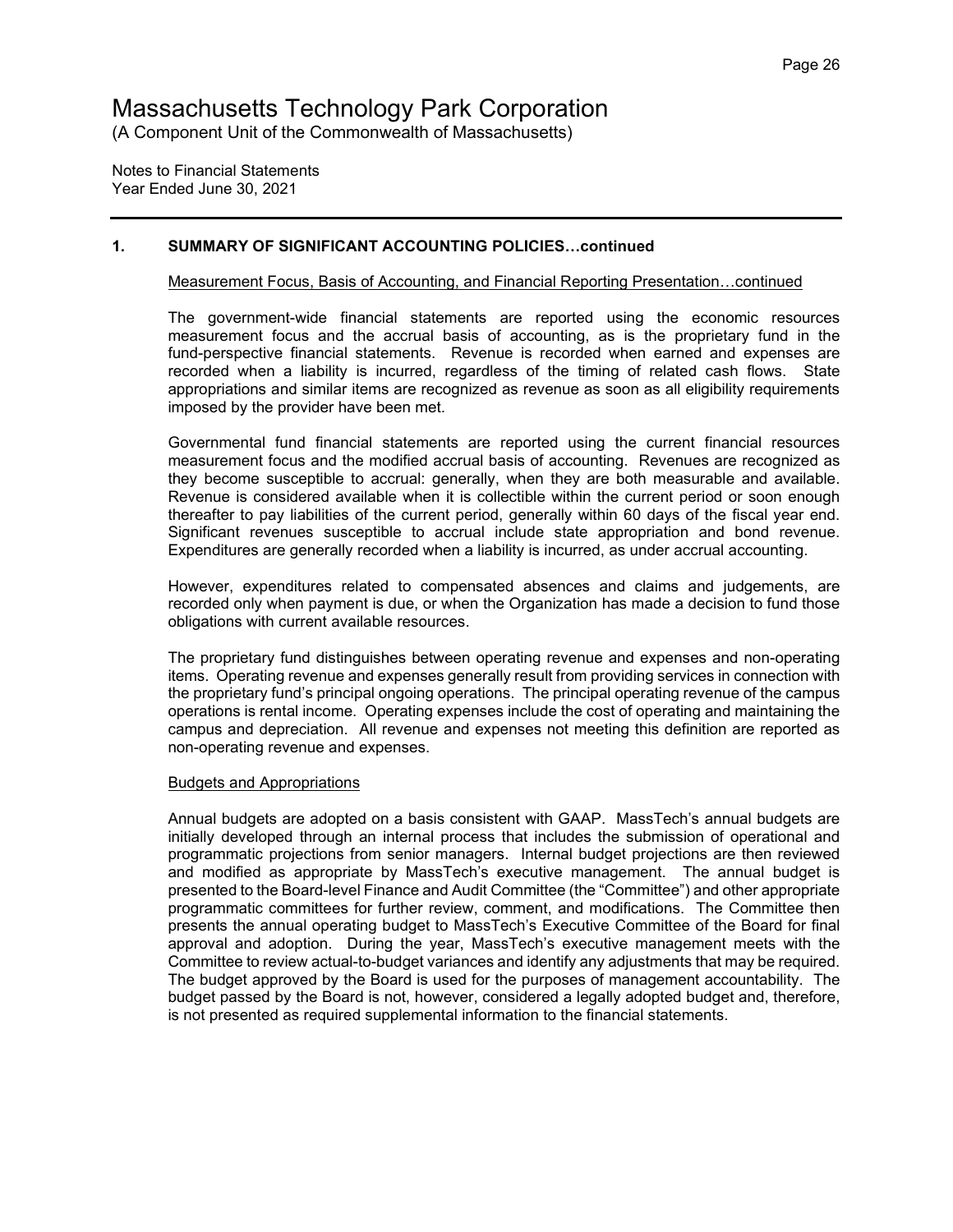(A Component Unit of the Commonwealth of Massachusetts)

Notes to Financial Statements Year Ended June 30, 2021

#### **1. SUMMARY OF SIGNIFICANT ACCOUNTING POLICIES…continued**

#### Cash and Cash Equivalents

Cash and cash equivalents consist substantially of interest-bearing deposits with financial institutions and investments with maturities of three months or less when acquired. MassTech maintains funds that are restricted as to use either by contractual agreement or State funding intent.

#### Cash and Cash Equivalents - Committed for Program Awards

Such amounts represent cash and cash equivalents held by MassTech to be expended for certain programmatic purposes based upon specific awards approved by the Chief Executive Officer, the Board, and executive committee.

#### **Investments**

MassTech's investments are reported at fair value using quoted market price or the best available estimate thereof. Fair value is defined by GASB Statement No. 72, *Fair Value Measurement and Application*, defines fair value as the price that would be received to sell an asset or paid to transfer a liability in an orderly transaction between market participants at the measurement date. MassTech categorizes its fair value measurements within the fair value GAAP hierarchy.

The hierarchy is based on the valuation inputs used to measure the fair value of the asset. Level 1 inputs are quoted prices in active markets for identical assets; Level 2 inputs are significant other observable inputs; Level 3 inputs are significant unobservable inputs. All investment income, including changes in the fair value of investments, is reported as revenue in the accompanying statements of revenues, expenses and changes in net position. None of MassTech's investments in 2021 qualified to be reported under this hierarchy in accordance with GASB Statement No. 72, *Fair Value Measurement and Application*, but instead qualify as cash equivalents under GASB Statement No. 79, *Certain External Investment Pools and Pool Participants*, as MassTech participates in a qualifying external investment pool that measures for financial reporting purposes all of its investments at amortized cost as described in Note 2.

#### Accounts Receivable

Accounts Receivable represents the amounts owed to MassTech from the Commonwealth of Massachusetts and from other sources of income and reimbursements. Balances that management has deemed uncertain with regard to collectability have been reserved. No reserves were deemed necessary at June 30, 2021.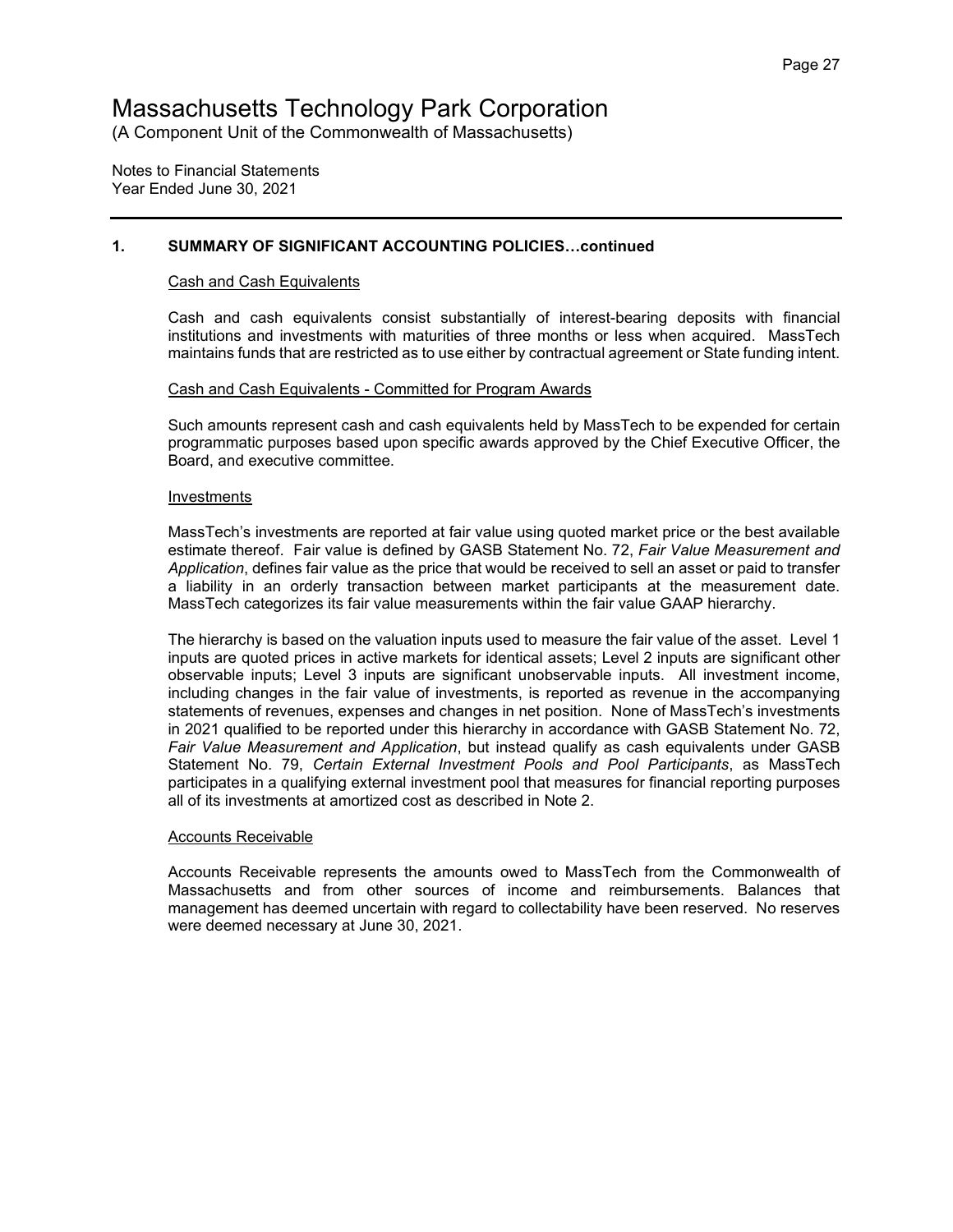(A Component Unit of the Commonwealth of Massachusetts)

Notes to Financial Statements Year Ended June 30, 2021

#### **1. SUMMARY OF SIGNIFICANT ACCOUNTING POLICIES…continued**

#### Capital Assets

Capital assets in the proprietary fund and government-wide governmental activities with a value of greater than \$5,000 at the date acquired are recorded at cost, or in instances of donation, at fair value at the date of donation. The estimated useful life of the asset categories are as follows:

| <b>Buildings</b>              | 40 years      |
|-------------------------------|---------------|
| Improvements                  | $5 - 7$ years |
| Equipment                     | 3 years       |
| Furniture and fixtures        | 7 years       |
| Fiber network - outside plant | 20 years      |
| Conduit                       | 20 years      |
| Indefeasible rights of use    | 25 years      |
| Point of interconnections     | 10 years      |
| Other network equipment       | 5 years       |

Depreciation is recorded using the straight-line method over the estimated useful lives of the assets.

#### Valuation of Capital Assets

Capital assets are reviewed for impairment whenever events or changes in circumstances indicate that the carrying amount of an asset may not be recoverable. Impaired capital assets that will no longer be used are reported at the lower of carrying value or fair value. Impairment losses on capital assets that will continue to be used are measured using the method that best reflects the diminished service utility of the capital asset. Impairment of capital assets with physical damage are measured using a restoration cost approach, an approach that uses the estimated cost to restore the capital asset to identify the portion of the historical cost of the capital asset that should be written off. The Organization did not record any impairment charges as of June 30, 2021 as there were no indicators of impairment.

#### **Accounts Payable and Accrued Expenses**

The Organization accrues expenses on a monthly basis based on current contracts and invoices. The Organization accrues amounts for compensated absences as earned up to certain limitations, which represent benefit amounts payable to employees upon termination of employment. Those amounts are reported as accrued expenses in the statement of net position.

#### Deferred Inflows of Resources

In addition to liabilities, the governmental balance sheet will sometimes report a separate section for deferred inflows of resources. This separate financial statement element represents an acquisition of net position that applies to future periods and so will not be recognized as an inflow of resources (revenue) until that time. MassTech reports its governmental fund unavailable revenues in this category. These amounts are deferred and recognized as an inflow of resources in the period that the amounts become available.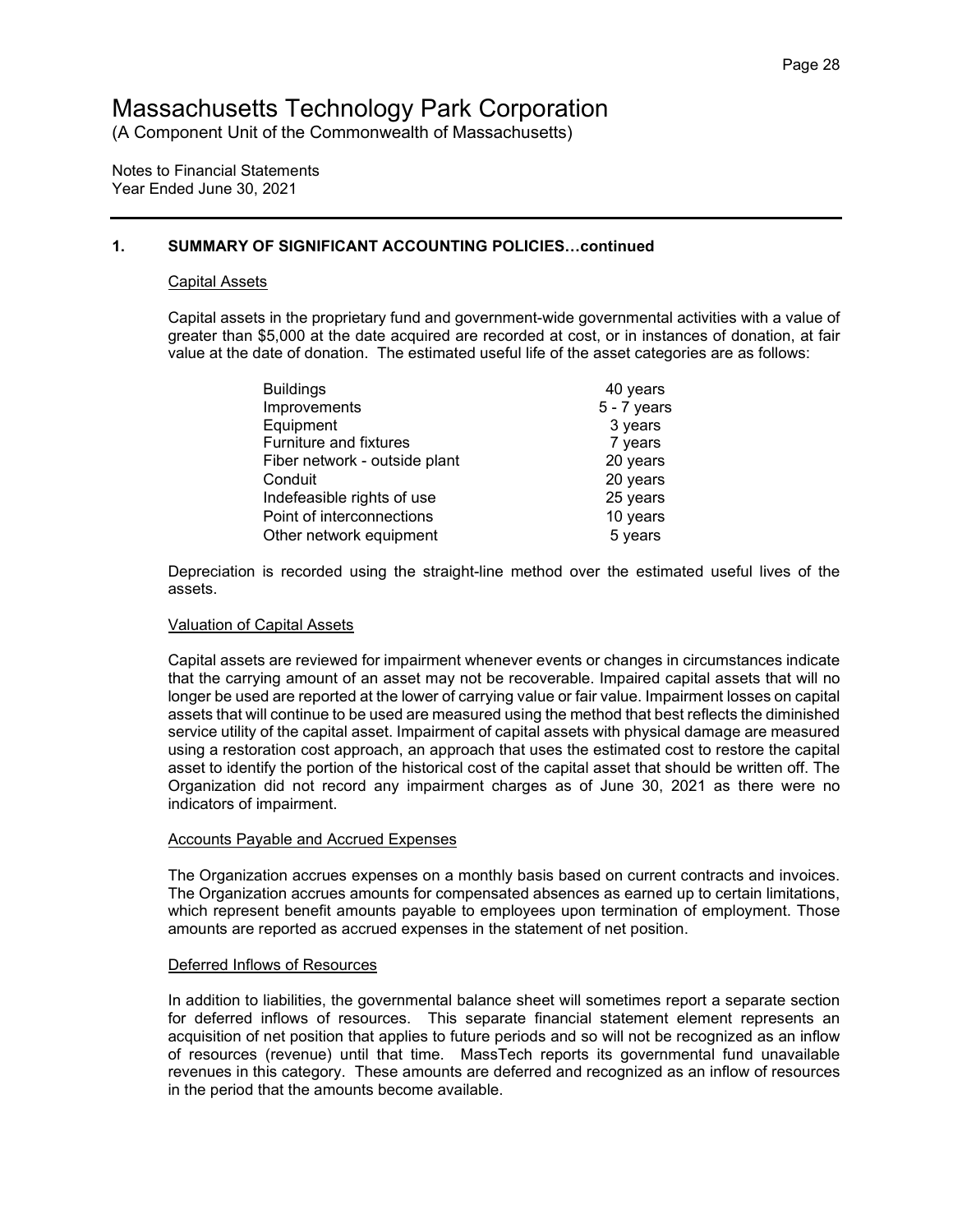(A Component Unit of the Commonwealth of Massachusetts)

Notes to Financial Statements Year Ended June 30, 2021

#### **1. SUMMARY OF SIGNIFICANT ACCOUNTING POLICIES…continued**

#### Net Position

- Net investment in capital assets Net investment in capital assets represent net position consisting of capital assets, net of accumulated depreciation. At June 30, 2021, the government-wide statement of net position reports approximately \$48.2 million of net investments in capital assets.
- Restricted Restricted net position represents net position that is not available as it's legally restricted by enabling legislation or by outside parties for use for a specific purpose. Specifically, the Organization's restricted net position is restricted for use in the Innovation Institute, MeHI, MBI, MassCyberCenter, other legislatively approved mandates, and for other purposes related to the operations of the campus and for programmatic development. At June 30, 2021, the government-wide statement of net position reports approximately \$24.6 million of restricted net position.
- Unrestricted Unrestricted net position represents net position that is not subject to legal restrictions imposed by enabling legislation or by outside parties for use for a specific purpose. Unrestricted net position may be designated for specific purposes by action of management or the Board or may otherwise be limited by contractual agreements with outside parties. As of June 30, 2021, the government-wide statement of net position reports approximately \$5.2 million of unrestricted net position.

#### Fund Balance

The governmental fund financial statements present fund balances based on classifications that are based primarily on the extent to which MassTech is bound to honor constraints on the specific purposes for which amounts in the respective governmental funds can be spent. The classifications used in the governmental fund financial statements are as follows:

- Non-spendable This classification includes amounts not in a spendable form, or funds legally or contractually required to be maintained intact. MassTech has classified its prepaid expenses as non-spendable.
- Committed This classification includes amounts that can only be used for specific purposes pursuant to constraints imposed by formal action of MassTech's highest required level of decision-making authority. Committed fund balance also incorporates contractual obligations to the extent that existing resources in the fund have been specifically committed for use in satisfying those contractual requirements.
- Restricted This classification includes amounts for which constraints have been placed on the use of the resources either (a) externally imposed by grantors, contributors, or laws or regulations of other governments, or (b) imposed by law through constitutional provisions or enabling legislation. MassTech has classified legislatively appropriated funds for MBI, MeHI, Innovation Institute, MassCyberCenter, and CAM and related investment earnings as restricted. In addition, MassTech classifies other funds from the Commonwealth or third parties that have specified purposes as restricted.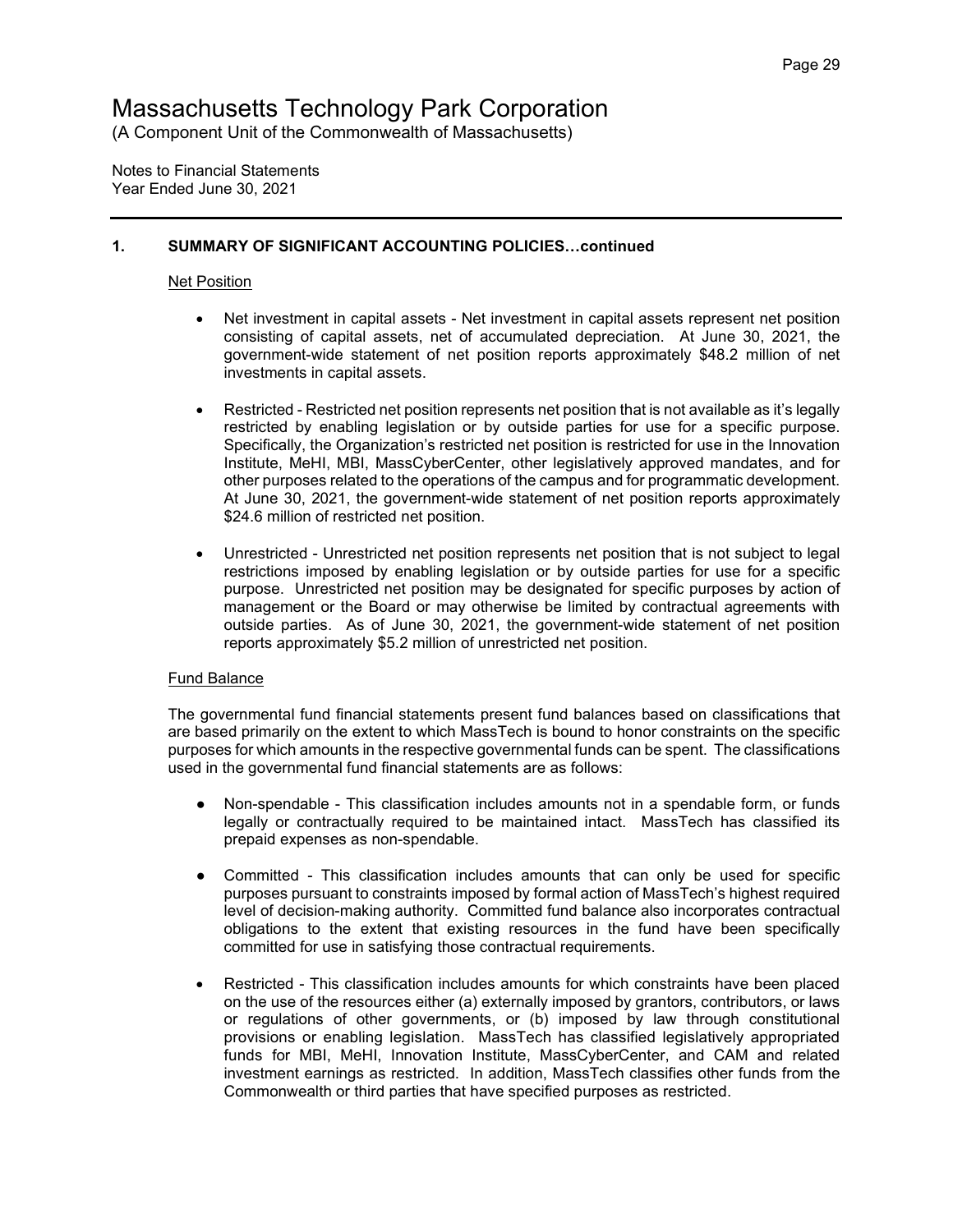(A Component Unit of the Commonwealth of Massachusetts)

Notes to Financial Statements Year Ended June 30, 2021

#### **1. SUMMARY OF SIGNIFICANT ACCOUNTING POLICIES…continued**

#### Net Position and Fund Flow Assumption

MassTech generally uses amounts committed for the intended purposes first. If restricted resources are available for use for a certain purpose, MassTech would use those restricted resources next, and then unrestricted resources as needed.

#### Income Taxes

MassTech has been determined to be a component unit of the Commonwealth. Accordingly, income earned by MassTech is not included within the definition of income as defined in Section 61 of the Internal Revenue Code. Therefore, MassTech is not required to file federal and state income tax returns.

#### Use of Estimates

The preparation of financial statements in conformity with GAAP requires management to make estimates and assumptions that affect the reported amounts of assets and liabilities and disclosure of contingent assets and liabilities at the date of the financial statements and the reported amounts of revenue and expenditures during the reporting period. Actual results could differ from those estimates.

#### Recently Issued Accounting Pronouncements

In June 2017, GASB issued GASB Statement No. 87, *Leases*. The objective of this Statement is to better meet the information needs of financial statement users by improving accounting and financial reporting for leases by governments. This Statement increases the usefulness of governments' financial statements by requiring recognition of certain lease assets and liabilities for leases that previously were classified as operating leases and recognized as inflows of resources or outflows of resources based on the payment provisions of the contract. It establishes a single model for lease accounting based on the foundational principle that leases are financings of the right to use an underlying asset. Under this Statement, a lessee is required to recognize a lease liability and an intangible right-to-use lease asset, and a lessor is required to recognize a lease receivable and a deferred inflow of resources, thereby enhancing the relevance and consistency of information about governments' leasing activities. The provisions of this standard are effective for reporting periods beginning after June 15, 2021. Early adoption is permitted. MassTech is currently evaluating the impact this pronouncement will have on the financial statements.

In June 2018, the GASB issued GASB No. *89, Accounting for Interest Cost Incurred before the End of a Construction Period.* This objective of this standard is to establish accounting requirements for interest cost incurred before the end of a construction period. This standard is effective for financial statements for fiscal years beginning after December 15, 2020. Earlier application is encouraged. The requirements of this standard should be applied prospectively. MassTech is currently evaluating the impact this pronouncement will have on the financial statements.

#### Subsequent Events

Management has evaluated subsequent events as of December 16, 2021.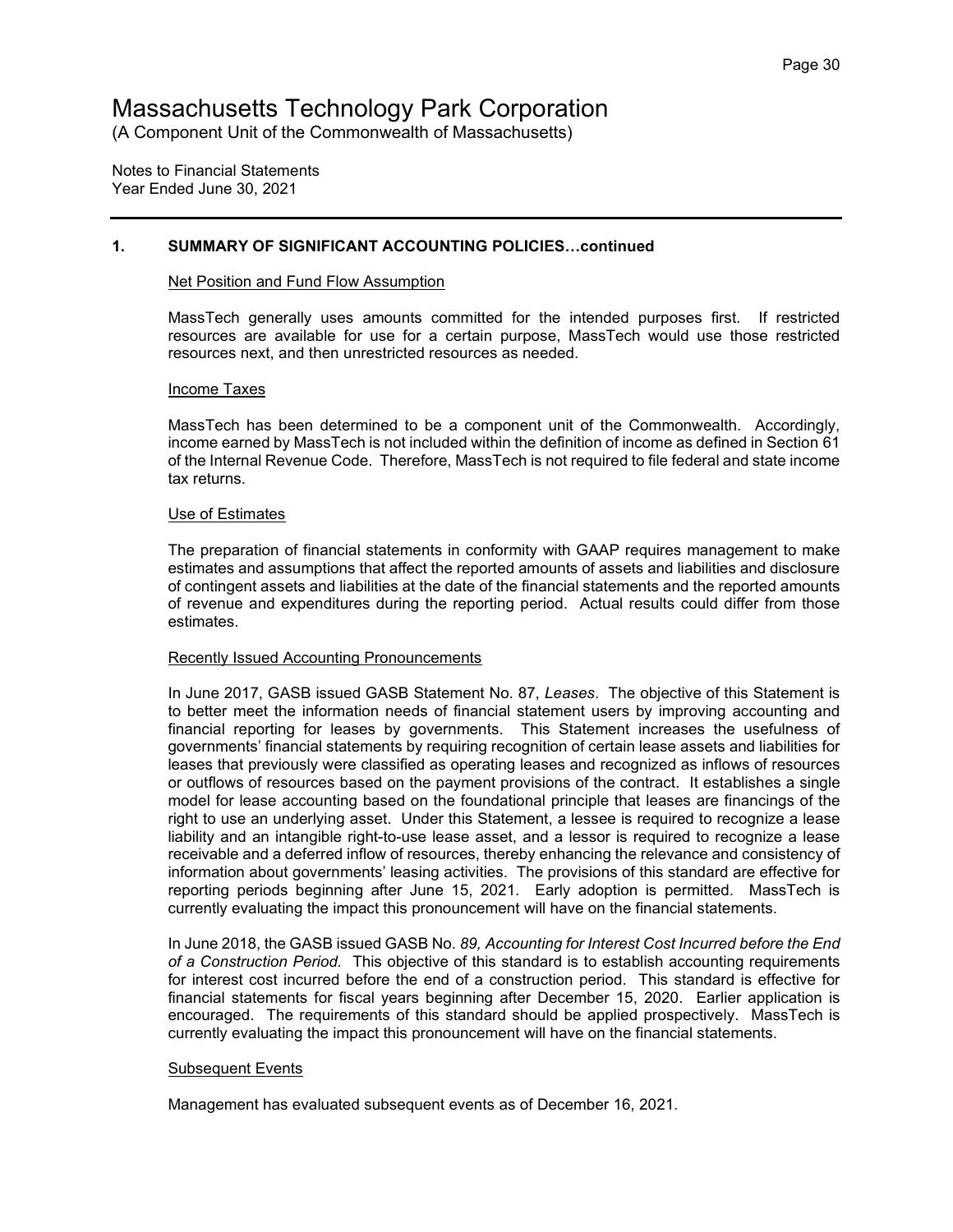(A Component Unit of the Commonwealth of Massachusetts)

Notes to Financial Statements Year Ended June 30, 2021

#### **2. CASH AND CASH EQUIVALENTS**

The Board of MassTech is empowered under Chapter 40J of the MGL to invest corporate assets pending their programmatic use pursuant to the prudent investor rule under Massachusetts law, subject to the fiduciary standards contained in Chapter 32 of the MGL. During fiscal year 2021, these assets were fully allocated to short-term investments/money market accounts which qualify as cash equivalents.

Custodial Credit Risk - Deposits: Custodial credit risk for deposits exists when, in the event of a failure of a depository financial institution, MassTech's deposits may not be recovered. MassTech does not have a formal policy for custodial credit risk.

At June 30, 2021, bank deposits were \$1,827,991, which excludes the amount held in the Massachusetts Municipal Depository Trust ("MMDT" or the "Trust"). Of that amount, \$500,000 was not exposed to custodial credit risk as uninsured and uncollateralized because it was insured by the FDIC. The remaining balance of \$1,327,991 was exposed to such risk.

The Organization invests some of its funds in the MMDT, an investment pool for political subdivisions of the Commonwealth designed as a legal means to invest temporarily available cash. The state treasurer serves as the trustee of MMDT, and has sole authority pertaining to rules, regulations, and operations of the Trust.

Investment options the MMDT offers are a cash portfolio which offers participation in a diversified portfolio of high-quality money-market instruments that seek the highest possible level of current income consistent with preservation of capital and liquidity and Short-Term Bond Portfolio which offers participation in a diversified portfolio of investment-grade, short-term, fixed-income securities that seeks to generate performance exceeding the Barclays 1-5 Year Government/Credit Bond Index, presenting a fixed-income alternative with a longer time horizon than the cash portfolio. A participant's holdings in the Trust are not subject to creditors of the Commonwealth, nor will the Trust itself be affected by the financial difficulties of any participant. Amounts held at MMDT are uninsured and uncollateralized. MassTech's investment balance as of June 30, 2021 at MMDT was solely in the cash portfolio. The cash portfolio is not registered with the Securities and Exchange Commission as an investment company, but maintains a policy to operate in a manner as a qualifying external investment pool as defined by GASB.

GASB Statement No. 79, *Certain External Investment Pools and Pool Participants*, which amends Statement No. 31, *Accounting and Financial Reporting for Certain Investments and for External Investment Pools*, establishes accounting and financial reporting standards for state and local governments that participate in a qualifying external investment pool that measures for financial reporting purposes all of its investments at amortized cost. At June 30, 2021, MassTech's deposits with MMDT totaled \$30,560,305. A copy of the financial statements of MMDT can be obtained from the Office of the State Treasurer, 1 Ashburton Place, Boston, MA 02110.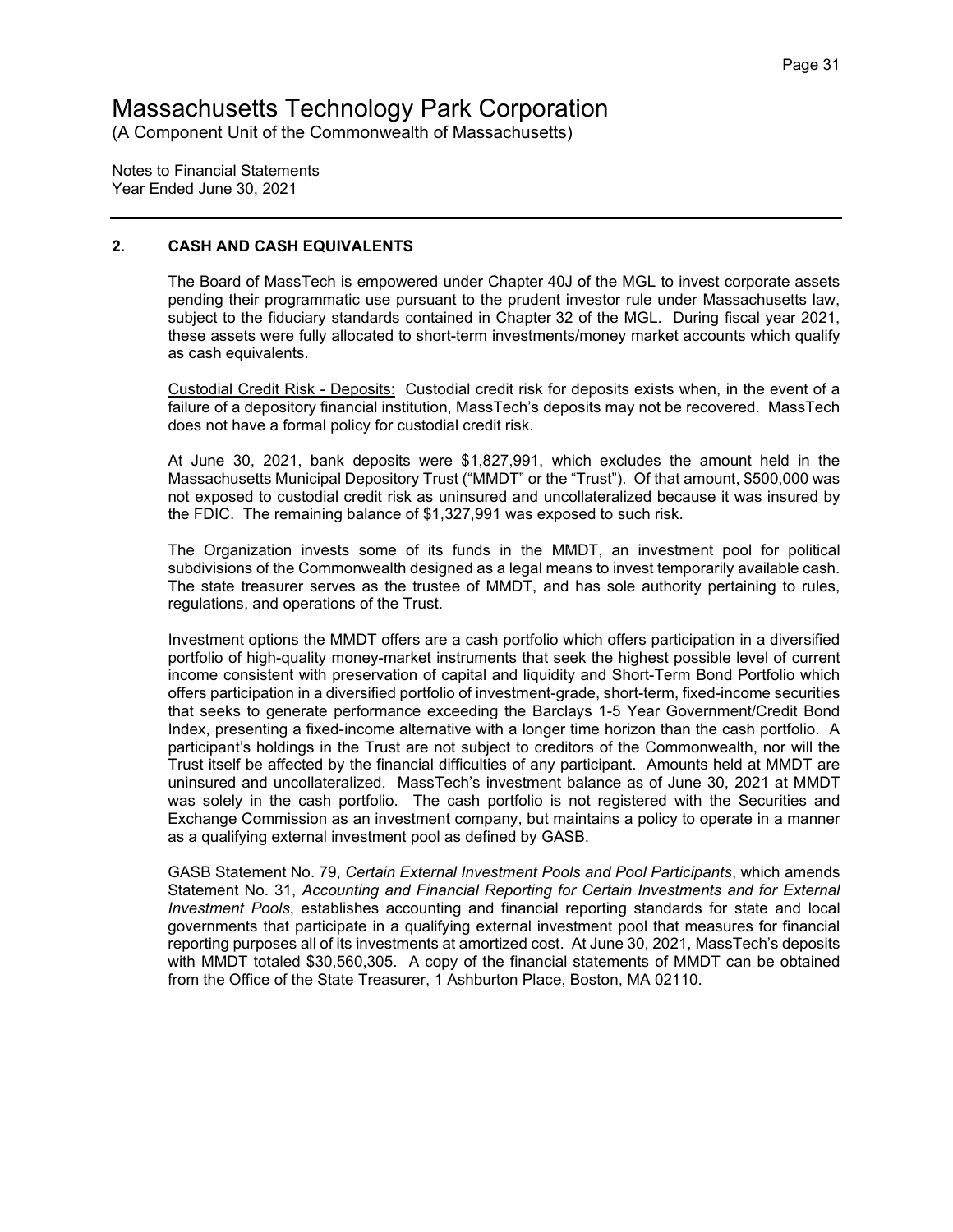(A Component Unit of the Commonwealth of Massachusetts)

Notes to Financial Statements Year Ended June 30, 2021

#### **2. CASH AND CASH EQUIVALENTS…continued**

The following summarizes the cash and cash equivalents of MassTech and identifies certain types of investment risk as defined by GASB Statement No. 40, *Deposit and Investment Risk Disclosures*, at June 30, 2021:

| Cash balance                                                       | \$1,162,142 |
|--------------------------------------------------------------------|-------------|
| Massachusetts Municipal Depository Trust ("MMDT") - Cash Portfolio | 30,560,305  |

\$31,722,447

Interest Rate Risk: Interest rate risk is the risk that changes in interest rates will adversely affect the fair value of an investment. MassTech manages its exposure to interest rate risk by investing solely in cash portfolios within MMDT.

Credit Risk: Credit risk is the risk that the Organization's investments will be negatively impacted due to a default of their investments. MassTech manages its exposure to credit risk by investing solely in cash portfolios within MMDT.

Concentration of Credit Risk: Concentration of credit risk is assumed to arise when the amount of investments that the Organization has with any one issuer exceeds five percent of the total value of the investments. MassTech manages its exposure to the concentration of credit risk by investing solely in cash portfolios within MMDT.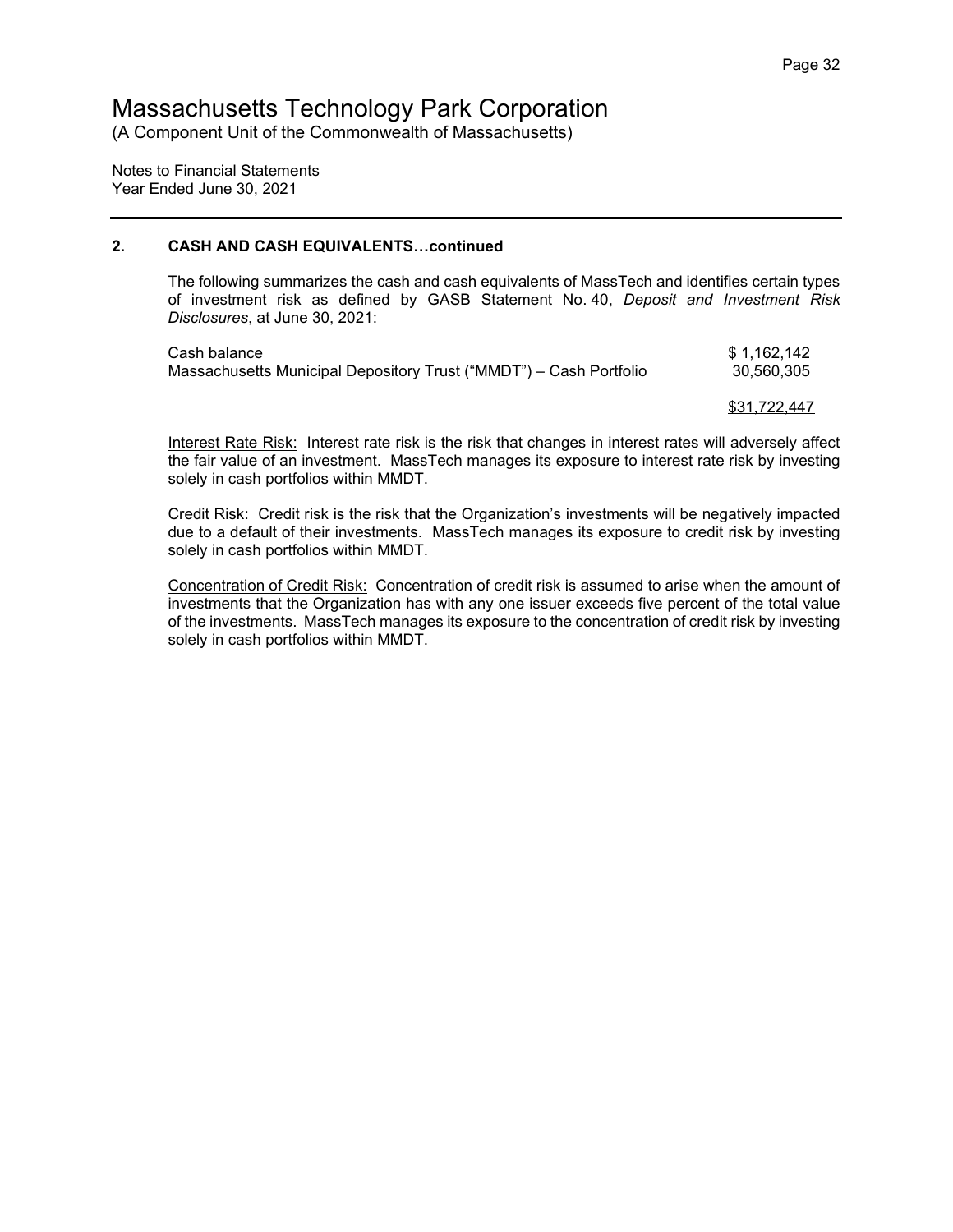(A Component Unit of the Commonwealth of Massachusetts)

Notes to Financial Statements Year Ended June 30, 2021

#### **3. CAPITAL ASSETS**

Capital assets of MassTech at June 30, 2021 are summarized as follows:

|                                  | Governmental<br><b>Activities</b> | <b>Business-</b><br><b>Type</b><br><b>Activities</b> | Total            |  |
|----------------------------------|-----------------------------------|------------------------------------------------------|------------------|--|
| <b>Buildings</b>                 | \$<br>91,803                      | 20,383,318<br>S                                      | 20,475,121<br>\$ |  |
| Improvements                     | 537,114                           | 1,328,590                                            | 1,865,704        |  |
| Equipment                        | 792,674                           | 88,104                                               | 880,778          |  |
| <b>Furniture and fixtures</b>    | 503,634                           | 174,670                                              | 678,304          |  |
| Fiber network - outside plant    | 54,974,808                        |                                                      | 54,974,808       |  |
| Conduit                          | 6,150,120                         |                                                      | 6,150,120        |  |
| Poles                            | 177,568                           |                                                      | 177,568          |  |
| Indefeasible right of use        | 4,243,317                         |                                                      | 4,243,317        |  |
| Points of interconnection        | 13,303,628                        |                                                      | 13,303,628       |  |
| Community anchor institutions    | 6,370,251                         |                                                      | 6,370,251        |  |
| Other equipment                  | 765,879                           |                                                      | 765,879          |  |
| Spares MB123                     | 1,073,725                         |                                                      | 1,073,725        |  |
| Intangible assets                |                                   |                                                      |                  |  |
| Work in process                  | 286,960                           | 78,216                                               | 365,176          |  |
|                                  | 89,271,481                        | 22,052,898                                           | 111,324,379      |  |
| Less - accumulated depreciation: |                                   |                                                      |                  |  |
| <b>Buildings</b>                 | (47, 625)                         | (16, 702, 499)                                       | (16, 750, 124)   |  |
| Improvements                     | (503, 964)                        | (1,207,224)                                          | (1,711,188)      |  |
| Equipment                        | (788, 967)                        | (87, 825)                                            | (876, 792)       |  |
| Furniture and fixtures           | (478, 940)                        | (167, 644)                                           | (646, 584)       |  |
| Fiber network - outside plant    | (20, 933, 754)                    |                                                      | (20, 933, 754)   |  |
| Conduit                          | (2,304,056)                       |                                                      | (2,304,056)      |  |
| Poles                            | (66, 052)                         |                                                      | (66, 052)        |  |
| Indefeasible right of use        | (1,359,363)                       |                                                      | (1,359,363)      |  |
| Points of interconnection        | (10, 217, 331)                    |                                                      | (10, 217, 331)   |  |
| Community anchor institutions    | (6,370,250)                       |                                                      | (6,370,250)      |  |
| Other equipment                  | (765, 879)                        |                                                      | (765, 879)       |  |
| Spares MB123                     | (1,073,725)                       |                                                      | (1,073,725)      |  |
|                                  | (44,909,906)                      | (18, 165, 192)                                       | (63,075,098)     |  |
| Capital assets - net             | 44,361,575                        | 3,887,706<br>\$                                      | 48,249,281<br>\$ |  |

Total depreciation expense for the year ended June 30, 2021, was \$5,183,317. Of that amount, \$4,594,795 (comprising approximately \$10,255, \$189, \$189, \$13,095, \$4,570,810 and \$257 in the Innovation Institute, MassCyberCenter, Center for Advanced Manufacturing, MeHI, MBI and Economic Development Fund, respectively) is reported in the governmental activities and \$588,522 is reported in the business-type activities.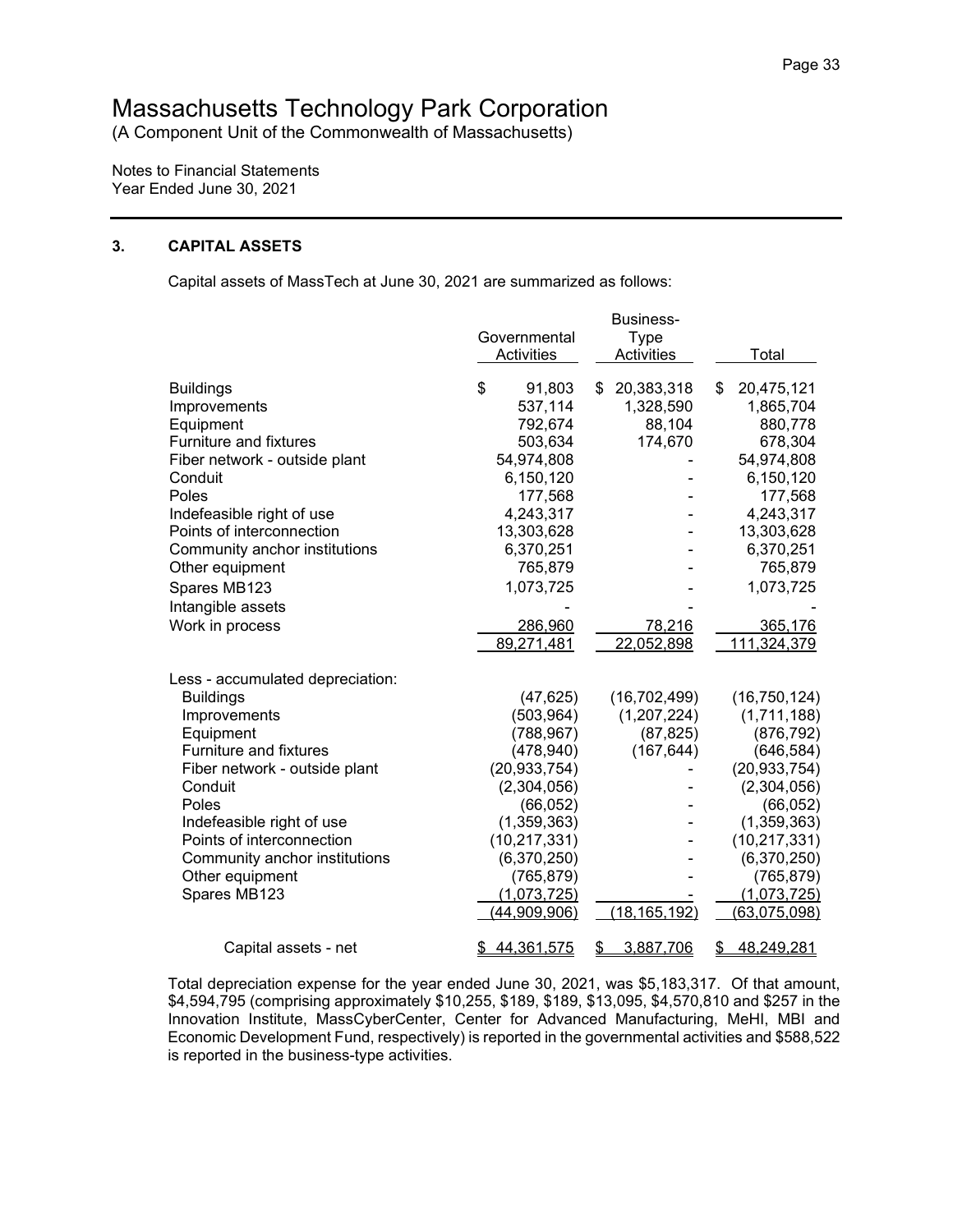(A Component Unit of the Commonwealth of Massachusetts)

Notes to Financial Statements Year Ended June 30, 2021

#### **3. CAPITAL ASSETS...continued**

| <b>Governmental Activities</b>   | <b>Balance</b><br>July 1, 2020 | Additions      | Transfers/<br>Disposals/<br>Adjustments | <b>Balance</b><br>June 30, 2021 |
|----------------------------------|--------------------------------|----------------|-----------------------------------------|---------------------------------|
| <b>Buildings</b>                 | \$<br>91,803                   | \$             | \$                                      | \$<br>91,803                    |
| Improvements                     | 521,433                        | 15,681         |                                         | 537,114                         |
| Equipment                        | 792,674                        |                |                                         | 792,674                         |
| Furniture and fixtures           | 503,634                        |                |                                         | 503,634                         |
| Fiber network - outside plant    | 54,974,808                     |                |                                         | 54,974,808                      |
| Conduit                          | 6,150,120                      |                |                                         | 6,150,120                       |
| Poles                            | 177,568                        |                |                                         | 177,568                         |
| Indefeasible rights of use       | 4,243,317                      |                |                                         | 4,243,317                       |
| Points of interconnection        | 13,278,406                     | 25,222         |                                         | 13,303,628                      |
| Community anchor institution     | 6,370,251                      |                |                                         | 6,370,251                       |
| Other equipment                  | 765,879                        |                |                                         | 765,879                         |
| Spares MB123                     | 1,073,725                      |                |                                         | 1,073,725                       |
| Intangible assets                | 1,376,256                      |                | (1,376,256)                             |                                 |
| Construction-in-process          | 27,963                         | 258,997        |                                         | 286,960                         |
|                                  | 90,347,837                     | 299,900        | (1,376,256)                             | 89,271,481                      |
| Less - accumulated depreciation: |                                |                |                                         |                                 |
| <b>Building</b>                  | (44, 970)                      | (2,655)        |                                         | (47, 625)                       |
| Improvement                      | (490, 751)                     | (13, 213)      |                                         | (503, 964)                      |
| Equipment                        | (784,922)                      | (4,045)        |                                         | (788, 967)                      |
| Furniture and fixtures           | (469, 637)                     | (9,303)        |                                         | (478, 940)                      |
| Fiber network - outside plant    | (18, 184, 562)                 | (2,749,192)    |                                         | (20, 933, 754)                  |
| Conduit                          | (1,996,550)                    | (307, 506)     |                                         | (2,304,056)                     |
| Poles                            | (57, 174)                      | (8,878)        |                                         | (66, 052)                       |
| Indefeasible rights of use       | (1, 189, 630)                  | (169, 733)     |                                         | (1,359,363)                     |
| Points of interconnection        | (8,887,061)                    | (1,330,270)    |                                         | (10, 217, 331)                  |
| Community anchor institution     | (6,370,250)                    |                |                                         | (6,370,250)                     |
| Other equipment                  | (765, 879)                     |                |                                         | (765, 879)                      |
| Spares MB123                     | (1,073,725)                    |                |                                         | (1,073,725)                     |
|                                  | (40, 315, 111)                 | (4, 594, 795)  |                                         | (44,909,906)                    |
| Capital assets - net             | \$50,032,726                   | \$ (4,294,895) | \$(1,376,256)                           | 44,361,575<br>\$                |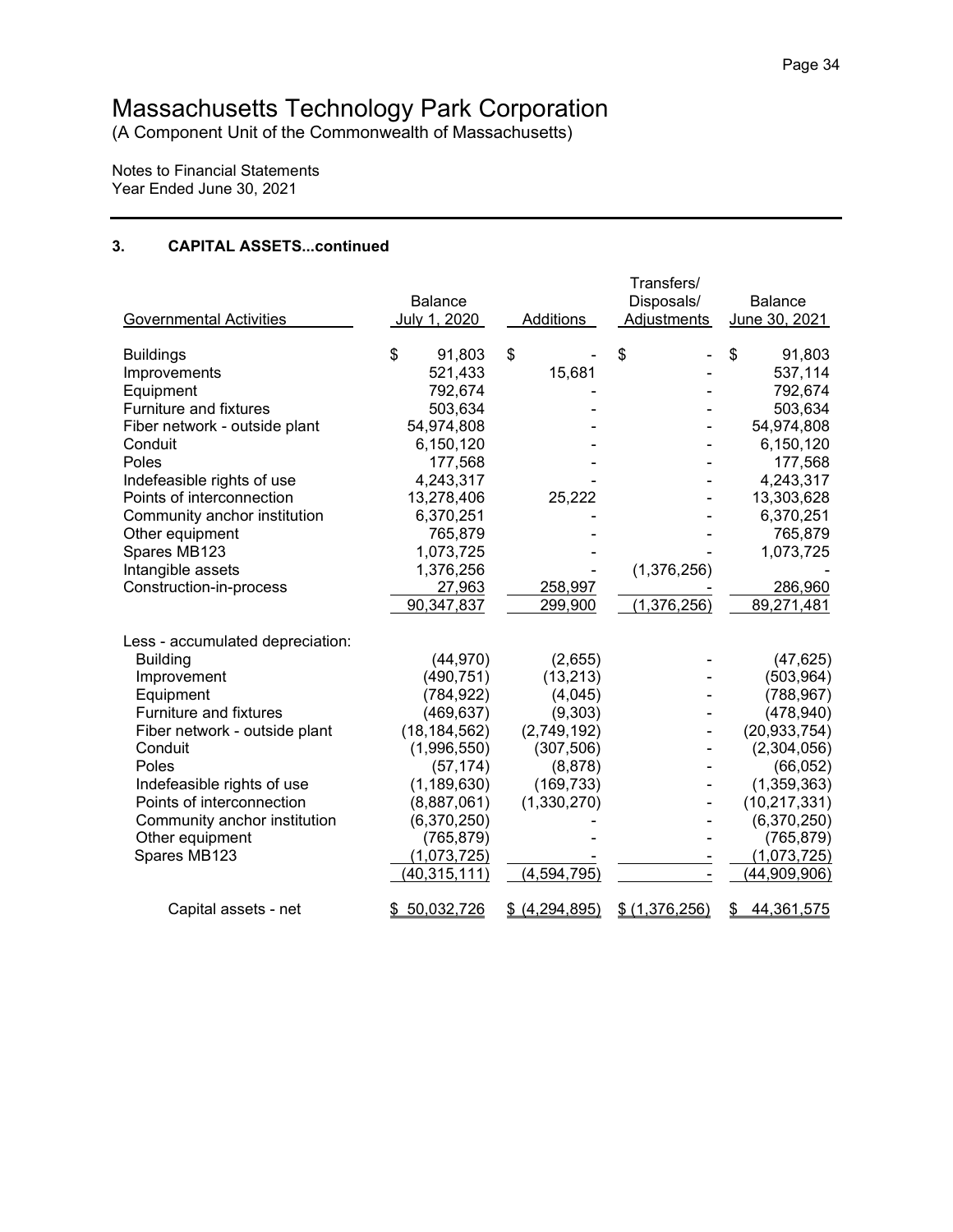(A Component Unit of the Commonwealth of Massachusetts)

Notes to Financial Statements Year Ended June 30, 2021

#### **3. CAPITAL ASSETS...continued**

|                                   |                      |                  | Transfers/  |                 |
|-----------------------------------|----------------------|------------------|-------------|-----------------|
|                                   | <b>Balance</b>       |                  | Disposals/  | <b>Balance</b>  |
| <b>Business - Type Activities</b> | July 1, 2020         | Additions        | Adjustments | June 30,2021    |
| <b>Buildings</b>                  | 20,383,318<br>\$.    | \$               | \$          | 20,383,318<br>S |
| Improvements                      | 1,322,285            | 6,305            |             | 1,328,590       |
| Equipment                         | 88,104               |                  |             | 88,104          |
| <b>Furniture and fixtures</b>     | 174,670              |                  |             | 174,670         |
| Work-in-process                   | 9,600                | 68,616           |             | 78,216          |
|                                   | 21,977,977           | 74,921           |             | 22,052,898      |
| Less - accumulated depreciation:  |                      |                  |             |                 |
| <b>Building</b>                   | (16, 195, 107)       | (507, 392)       |             | (16, 702, 499)  |
| Improvement                       | (1, 130, 138)        | (77,086)         |             | (1,207,224)     |
| Equipment                         | (87, 520)            | (305)            |             | (87, 825)       |
| Furniture and fixtures            | (163, 905)           | (3,739)          |             | (167, 644)      |
|                                   | (1 <u>7,576,670)</u> | <u>(588,522)</u> |             | (18,165,192)    |
| Capital assets - net              | 4,401,307            | (513,601)<br>\$  | \$          | 3,887,706       |

During the year ended June 30, 2021, \$1,376,256 of intangible assets were sold. There was no gain or loss associated with the sale of these assets. The sale is reported within the general fund.

#### **4. DEFINED CONTRIBUTION PLANS**

MassTech has adopted a simplified employee pension plan and a matching contribution 401(a) plan, which are administered by Vanguard and TIAA-CREF, respectively.

Employees of MassTech do not participate in social security. Under the simplified pension plan, MassTech makes a monthly contribution equal to 15% of each employee's eligible wages (as defined by the plan) to their retirement account. For the year ended June 30, 2021 pension expense was \$841,334.

Under the 401(a) plan, MassTech matches 50% of employees' contributions into their defined contribution plan with a maximum MassTech contribution of 3% of the employee's salary. In accordance with the plan, these contributions will "vest" at a rate of 25% for every full year an employee has been employed at MassTech. For the year ended June 30, 2021, MassTech's total contributions were \$141,373 of which \$113,991 was vested. These contributions were based on employee contributions of \$469,576.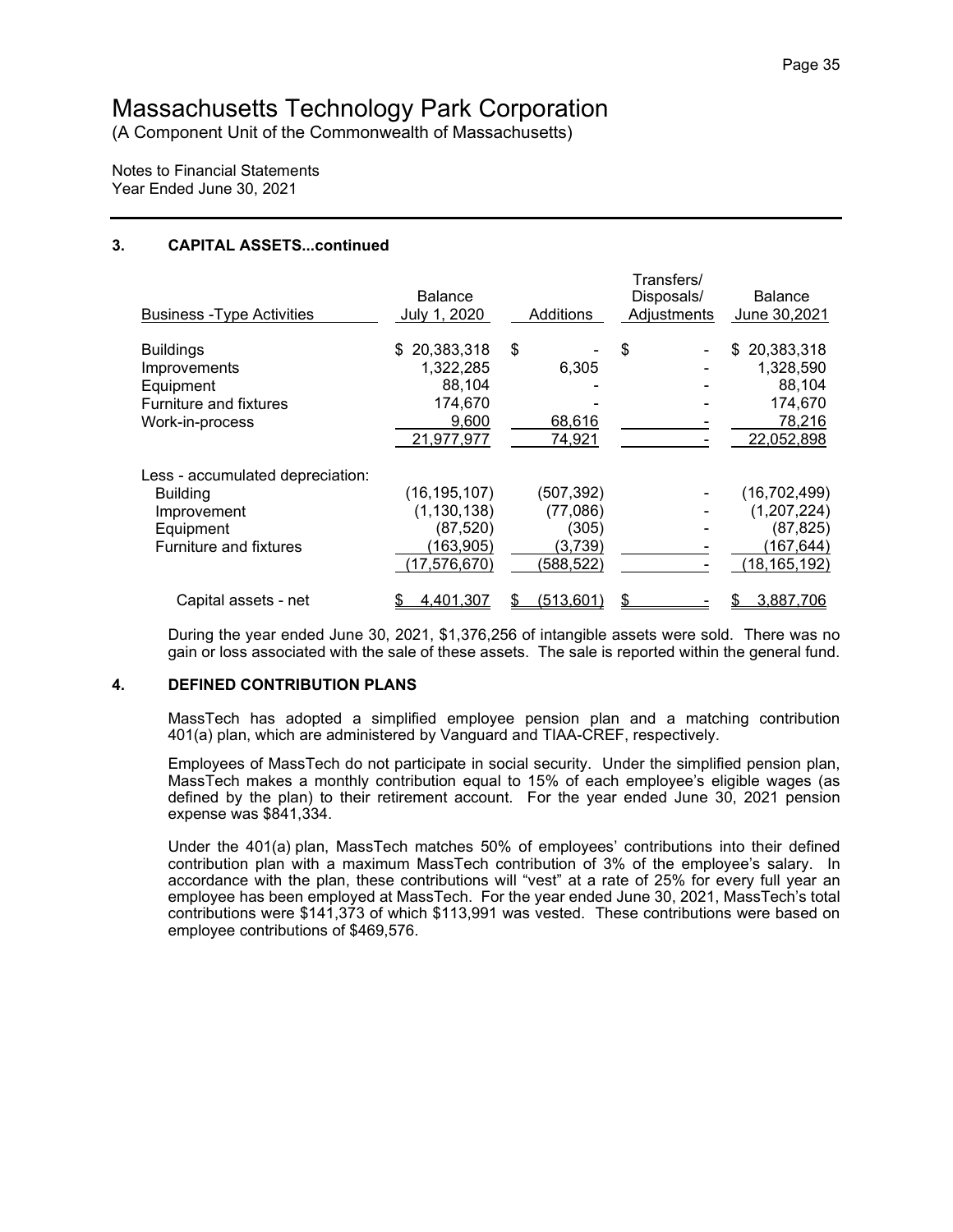(A Component Unit of the Commonwealth of Massachusetts)

Notes to Financial Statements Year Ended June 30, 2021

#### **5. LEASES**

MassTech leases its Integrated Circuit Fabrication Facility ("ICFF") to an unrelated party in accordance with an operating lease (the "Lease") which will expire in April 2023 based upon an extension executed during fiscal year 2012. The Lease requires monthly base rent, as defined, payable in advance. Estimated future minimum lease payments to be received by MassTech as of June 30 are as follows:

| <b>Fiscal Years</b> |   | Amount             |
|---------------------|---|--------------------|
| 2022<br>2023        | S | 632,500<br>478,100 |
|                     |   | 1.110.600          |

MassTech continues to incur certain operating costs related to the ICFF. Under the terms of the Lease, the lessee has agreed to reimburse MassTech for these costs. For the year ended June 30, 2021, these reimbursements are included in operating lease revenue and amounted to \$66,798.

In accordance with the Lease, the lessee deposited \$125,000 with MassTech. These funds are included in other noncurrent liabilities in the accompanying statement of net position for the proprietary fund at June 30, 2021.

MassTech's management monitors the financial stability of its lessee and believes that future minimum Lease payments will be received in accordance with the terms of the Lease.

MassTech leases office space at Two Center Plaza in Boston from an unrelated third party through an operating lease which will expire in October 2024. The Boston lease requires monthly rent payments and the estimated rent payments to be paid by MassTech as of June 30 are as follows:

| <b>Fiscal Years</b> |    | Amount             |  |  |
|---------------------|----|--------------------|--|--|
| 2022<br>2023        | \$ | 562,437<br>572,203 |  |  |
| 2024<br>2025        |    | 580,312<br>194.997 |  |  |
|                     | S  | 1.909.949          |  |  |

In accordance with the Boston Lease, MassTech deposited \$94,301 with Lessor. These funds are included in prepaid and other assets in the accompanying statement of net position at June 30, 2021.

#### **6. RISK MANAGEMENT**

MassTech is exposed to various risks of loss related to general property and casualty losses. Accordingly, MassTech's property and equipment are covered by commercial package and overhead lines insurance policies.

MassTech also carries umbrella coverage for general, employee benefits, automobile, and employer liability up to \$10,000,000 in excess of its base coverage, as defined.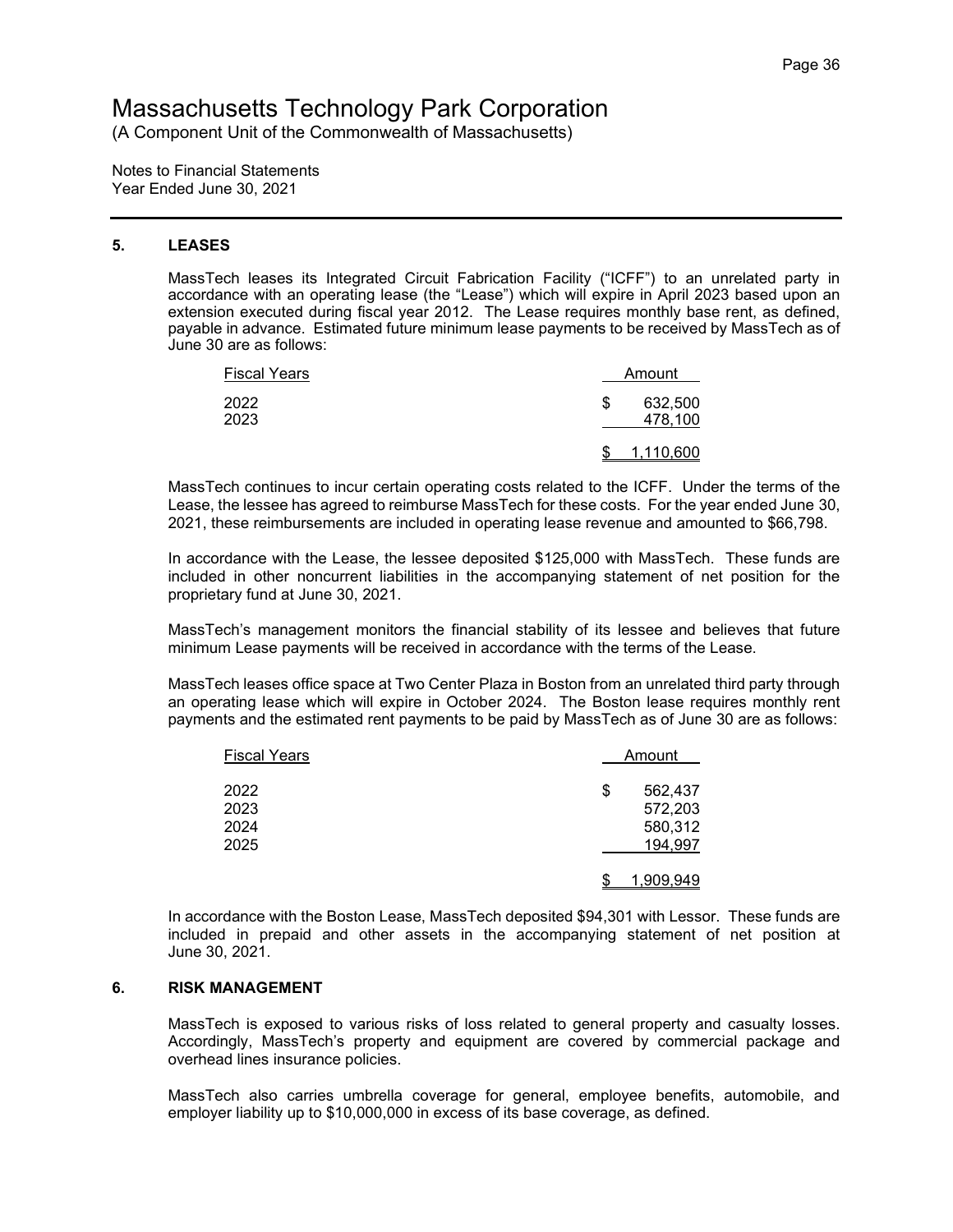(A Component Unit of the Commonwealth of Massachusetts)

Notes to Financial Statements Year Ended June 30, 2021

#### **6. RISK MANAGEMENT…continued**

Officers' and directors' insurance provides coverage of \$15,000,000 per claim in the aggregate.

MassTech carries a crime policy that provides coverage of \$3,000,000 for employee theft and forgery and \$3,000,000 for computer fraud and funds transfer coverage.

#### **7. INTERFUND ACTIVITY**

MassTech reports interfund activity between the governmental and business-type activities which primarily consist of accounts receivable and accounts payable transactions between the funds. The balance of the activity presented in the table agrees with the sum of internal balances presented in the governmental and proprietary fund financial statements.

Internal balances between funds at June 30, 2021 consisted of the following:

| Receivable Fund          | Payable Fund | Amount     |
|--------------------------|--------------|------------|
| <b>Campus Operations</b> | General Fund | \$ 884.317 |

Interfund transfers activity totaled \$177,643 through June 30, 2021 primarily related to revenues recognized in the General Fund but transferred to Campus Operations.

Interfund transfers activity for allocated office related costs totaled \$111,774 for the period.

#### **8. NONCURRENT LIABILITIES**

Changes in noncurrent liabilities for the year ended June 30, 2021 are as follows:

| <b>Governmental Activities</b>                                          | Beginning<br><b>Balance</b> | <b>Increases</b> |       | Decreases    | Ending<br><b>Balance</b> |
|-------------------------------------------------------------------------|-----------------------------|------------------|-------|--------------|--------------------------|
| <b>Accrued Compensated</b><br>\$<br>Absences<br>Long-Term Deferred Rent | 336,771<br>261,550          | \$               | 2,128 | \$<br>67,596 | \$<br>338,899<br>193,954 |
|                                                                         | 598,321                     |                  | 2,128 | 67,596       | 532,853                  |
| <b>Business-Type Activities</b>                                         | Beginning<br><b>Balance</b> | Increases        |       | Decreases    | Ending<br><b>Balance</b> |
| \$<br>Deposits<br>Long-Term Deferred Rent                               | 125,000<br>16,231           | \$               | 3,700 | \$           | \$<br>125,000<br>19,931  |
|                                                                         | 141,231                     |                  | 3,700 |              | 144,931                  |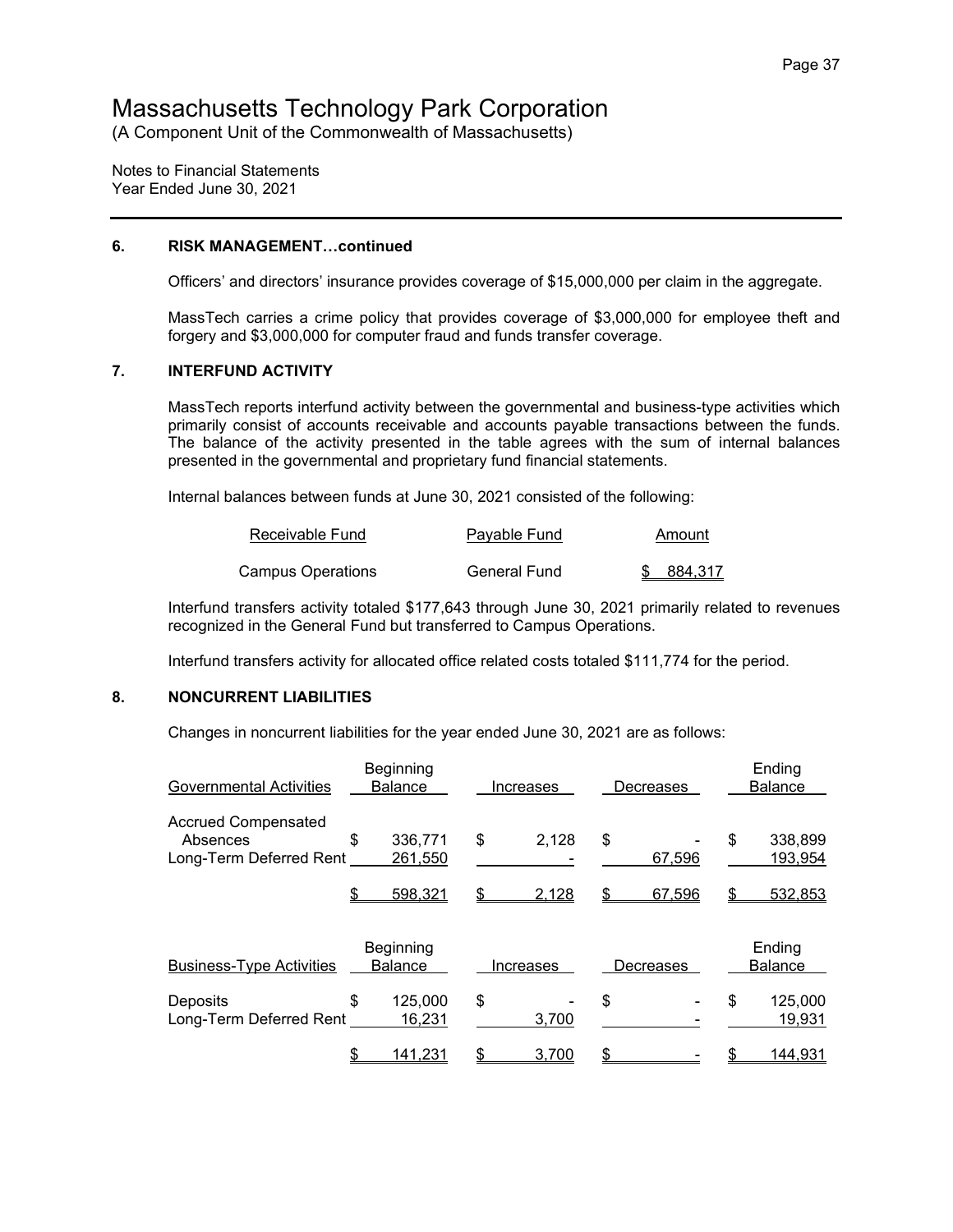(A Component Unit of the Commonwealth of Massachusetts)

Notes to Financial Statements Year Ended June 30, 2021

#### **9. CONTINGENCIES**

#### Network Operator Dispute

On March 22, 2017, KCST USA, Inc. ("KCST"), formerly named Axia NGNetworks USA, Inc. ("Axia"); the company that contracted with MassTech to serve as the Network Operator of the MassBroadband123 fiber optic network (the "Network"), filed a Chapter 11 bankruptcy case. KCST asserted claims against MassTech, and MassTech, in turn, submitted its own claims against KCST in the Bankruptcy Case and moved to compel arbitration of both sets of claims. The Bankruptcy Court granted that motion in December 2017, and arbitration was commenced January 2018 ("KCST Arbitration").

During that same time period, after KCST filed the Bankruptcy Case, MassTech called on a Guaranty of KCST's payment and performance obligations under the Network Operator Agreement (the "Guaranty") that had been provided to MassTech by KCST's indirect parent company Axia NetMedia Corporation (the "Axia NetMedia"). Axia NetMedia argued that it had no obligations under the Guaranty, based in part of the pendency of KCST's claims against MassTech under the Network Operator Agreement, and refused to perform under the Guaranty. In response, MassTech moved to compel arbitration of Axia NetMedia's claim ("Axia NetMedia Arbitration").

The District Court issued preliminary injunction ("PI") compelling Axia NetMedia to perform its obligations under the Guaranty while its claims were being resolved pursuant to a "Continued Performance" provision in the Guaranty. KCST and Axia NetMedia Arbitration were consolidated. On October 2, 2018, the Arbitrator issued a decision ("Final Award"), as modified in November 2018, which, among other things, eliminated the existing Guaranty of KCST's payment and performance obligations under the Network Operator Agreement by Axia NetMedia.

After review of its options, MassTech decided to challenge only the portion of the Arbitrator's award voiding the Guaranty. On May 28, 2019, the District Court ruled that the Arbitrator had exceeded his authority by voiding the Guaranty, and the Guaranty was reinstated. On June 25, 2019, Axia filed a Notice of Appeal with the United States Court of Appeals for the First Circuit challenging the District Court ruling. On August 30, 2020, the First Circuit reversed the District Court's decision and held that the Arbitrator did not exceed his authority when he eliminated the parental Guaranty. MassTech did not appeal this decision, ending litigation in this matter.

In the Bankruptcy Case, on January 31, 2019, KCST submitted a Plan of Reorganization, which signaled its intent to accept the new provisions of the Network Operator Agreement, as revised by the Arbitrator in the Final Award. MassTech filed a challenge to certain provisions of the KCST Plan of Reorganization, and in early June 2019, KCST filed a First Amended Plan of Reorganization, as Modified, which was approved by the Bankruptcy Court on June 28, 2019. MassTech and KCST reserved certain unresolved issues for further resolution ("Reserved Matters"), which required MassTech and KCST to meet and confer to resolve the Reserved Matters. The Bankruptcy Court's Confirmation Order affirmed KCST's acceptance of the revised Network Operator Agreement, and incorporated a Transitional Services Agreement in which Axia Supernet LTD and Axia Connect LTD perform certain network operations, maintenance, and repair tasks through the remainder of the contract period, which terminates in August 2023.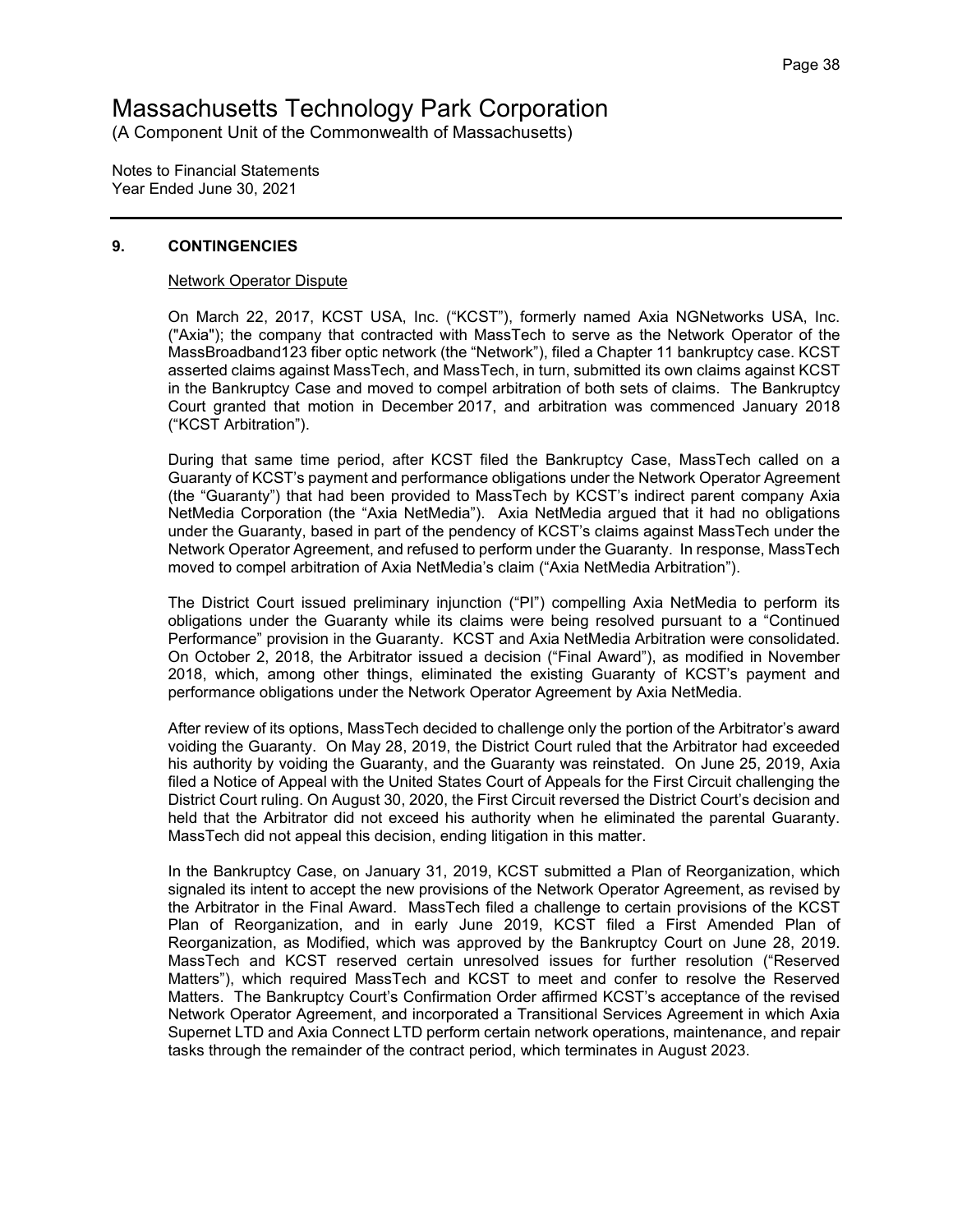(A Component Unit of the Commonwealth of Massachusetts)

Notes to Financial Statements Year Ended June 30, 2021

#### **9. CONTINGENCIES…continued**

On September 1, 2020, MassTech and KCST filed a Joint Stipulation of Settlement with the Bankruptcy Court, resolving the remaining Reserved Matters, thus ending litigation in this matter. KCST filed a motion with the Bankruptcy Court seeking entry of a Final Decree closing the Chapter 11 case, and on October 29, 2020, the Bankruptcy Court approved the Final Decree, officially closing the case.

#### **10. COVID-19**

On January 30, 2020, the World Health Organization declared the coronavirus outbreak a "Public Health Emergency of International Concern" and, on March 11, 2020, declared it to be a pandemic. Actions taken around the world to help mitigate the spread of the coronavirus include restrictions on travel, and quarantines in certain areas, and forced closures for certain types of public places and businesses. The coronavirus and actions taken to mitigate the spread of it have had, and are expected to continue to have, an adverse impact on the economies and financial markets of many countries, including the geographical area in which the Service operates. On March 27, 2020, the Coronavirus Aid, Relief, and Economic Security Act (CARES Act) was enacted to amongst other provisions, provide emergency assistance for individuals, families and businesses affected by the coronavirus pandemic. It is unknown how long the adverse conditions associated with the coronavirus will last and what the complete financial effect will be to MassTech.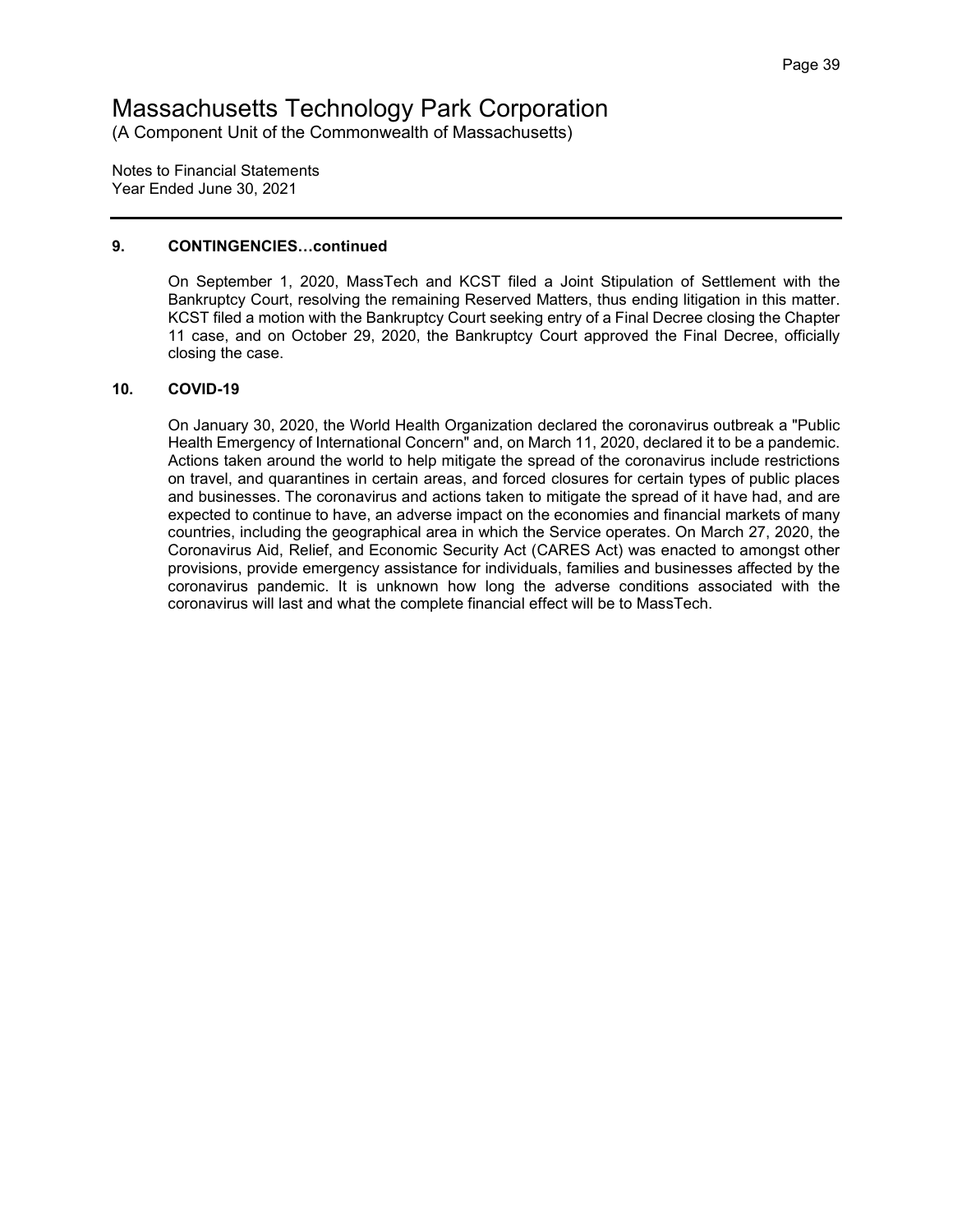

**RSM US LLP** 

#### **Report on Internal Control Over Financial Reporting and on Compliance and Other Matters Based on an Audit of Financial Statements Performed in Accordance With** *Government Auditing Standards*

#### **Independent Auditor's Report**

Board of Directors Massachusetts Technology Park Corporation

We have audited, in accordance with auditing standards generally accepted in the United States of America and the standards applicable to financial audits contained in *Government Auditing Standards* issued by the Comptroller General of the United States, the financial statements of the governmental activities, the business-type activities and each major fund of the Massachusetts Technology Park Corporation (the Organization), a component unit of the Commonwealth of Massachusetts, as of and for the year ended June 30, 2021, and the related notes to the financial statements, which collectively comprise the Organization's basic financial statements, and have issued our report thereon dated December 16, 2021.

#### **Internal Control Over Financial Reporting**

In planning and performing our audit of the financial statements, we considered the Organization's internal control over financial reporting (internal control) as a basis for designing audit procedures that are appropriate in the circumstances for the purpose of expressing our opinions on the financial statements, but not for the purpose of expressing an opinion on the effectiveness of the Organization's internal control. Accordingly, we do not express an opinion on the effectiveness of the Organization's internal control.

A *deficiency in internal control* exists when the design or operation of a control does not allow management or employees, in the normal course of performing their assigned functions, to prevent, or detect and correct, misstatements on a timely basis. A *material weakness* is a deficiency, or a combination of deficiencies, in internal control, such that there is a reasonable possibility that a material misstatement of the entity's financial statements will not be prevented, or detected and corrected on a timely basis. A *significant deficiency* is a deficiency, or a combination of deficiencies, in internal control that is less severe than a material weakness yet important enough to merit attention by those charged with governance.

Our consideration of internal control was for the limited purpose described in the first paragraph of this section and was not designed to identify all deficiencies in internal control that might be material weaknesses or significant deficiencies. Given these limitations, during our audit we did not identify any deficiencies in internal control that we consider to be material weaknesses. However, material weaknesses may exist that have not been identified.

THE POWER OF BEING UNDERSTOOD AUDIT | TAX | CONSULTING